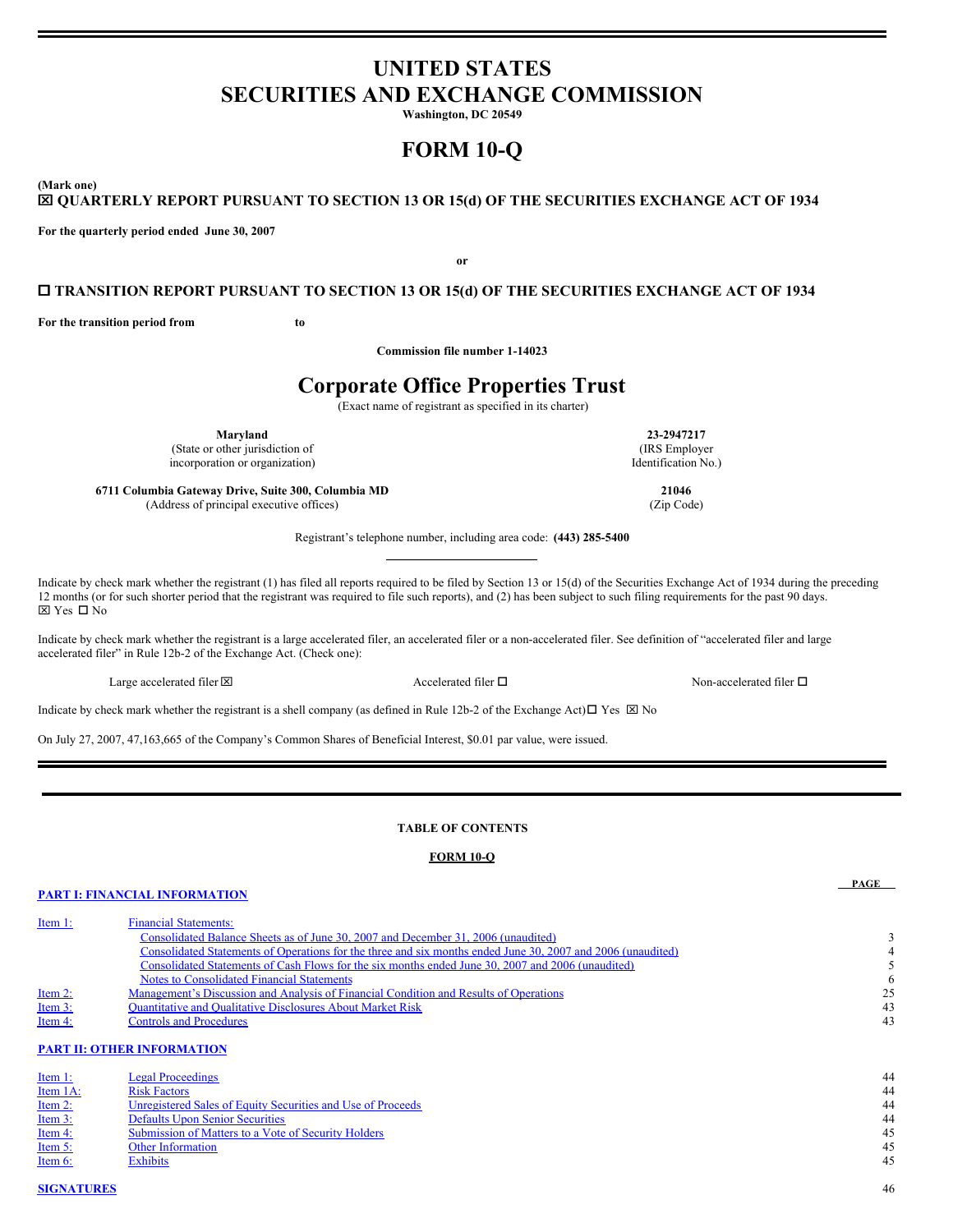# **PART I: FINANCIAL INFORMATION**

**ITEM 1. Financial Statements**

#### <span id="page-1-2"></span><span id="page-1-1"></span><span id="page-1-0"></span>**Corporate Office Properties Trust and Subsidiaries Consolidated Balance Sheets (Dollars in thousands) (unaudited)**

|                                                                                                                        | <b>June 30,</b><br>2007 |            |              | December 31,<br>2006 |  |  |
|------------------------------------------------------------------------------------------------------------------------|-------------------------|------------|--------------|----------------------|--|--|
| <b>Assets</b>                                                                                                          |                         |            |              |                      |  |  |
| Investment in real estate:                                                                                             |                         |            |              |                      |  |  |
| Operating properties, net                                                                                              | $\mathbb{S}$            | 2,140,298  | $\mathbb{S}$ | 1,812,883            |  |  |
| Property held for sale, net                                                                                            |                         | 14,578     |              |                      |  |  |
| Projects under construction or development                                                                             |                         | 369,697    |              | 298,427              |  |  |
| Total commercial real estate properties, net                                                                           |                         | 2,524,573  |              | 2,111,310            |  |  |
| Cash and cash equivalents                                                                                              |                         | 15,123     |              | 7,923                |  |  |
| Restricted cash                                                                                                        |                         | 20,482     |              | 52,856               |  |  |
| Accounts receivable, net                                                                                               |                         | 18,826     |              | 26,367               |  |  |
| Deferred rent receivable                                                                                               |                         | 47,579     |              | 41,643               |  |  |
| Intangible assets on real estate acquisitions, net                                                                     |                         | 123,861    |              | 87,325               |  |  |
| Deferred charges, net                                                                                                  |                         | 47,292     |              | 43,710               |  |  |
| Prepaid and other assets                                                                                               |                         | 56,993     |              | 48,467               |  |  |
| <b>Total assets</b>                                                                                                    | \$                      | 2,854,729  | $\mathbb{S}$ | 2,419,601            |  |  |
|                                                                                                                        |                         |            |              |                      |  |  |
| Liabilities and shareholders' equity                                                                                   |                         |            |              |                      |  |  |
| Liabilities:                                                                                                           |                         |            |              |                      |  |  |
| Mortgage and other loans payable                                                                                       | \$                      | 1,552,478  | $\mathbb{S}$ | 1,298,537            |  |  |
| 3.5% Exchangeable Senior Notes                                                                                         |                         | 200,000    |              | 200,000              |  |  |
| Accounts payable and accrued expenses                                                                                  |                         | 61,531     |              | 68,190               |  |  |
| Rents received in advance and security deposits                                                                        |                         | 26,547     |              | 20,237               |  |  |
| Dividends and distributions payable                                                                                    |                         | 20,754     |              | 19,164               |  |  |
| Deferred revenue associated with acquired operating leases                                                             |                         | 13,522     |              | 11,120               |  |  |
| Distributions in excess of investment in unconsolidated real estate joint venture                                      |                         | 3,852      |              | 3,614                |  |  |
| Other liabilities                                                                                                      |                         | 7,525      |              | 8,249                |  |  |
| <b>Total liabilities</b>                                                                                               |                         | 1,886,209  |              | 1,629,111            |  |  |
| Minority interests:                                                                                                    |                         |            |              |                      |  |  |
| Common units in the Operating Partnership                                                                              |                         | 119,297    |              | 104,934              |  |  |
| Preferred units in the Operating Partnership                                                                           |                         | 8,800      |              | 8,800                |  |  |
| Other consolidated real estate joint ventures                                                                          |                         | 2,654      |              | 2,453                |  |  |
| Total minority interests                                                                                               |                         | 130.751    |              | 116.187              |  |  |
| Commitments and contingencies (Note 20)                                                                                |                         |            |              |                      |  |  |
| Shareholders' equity:                                                                                                  |                         |            |              |                      |  |  |
| Preferred Shares of beneficial interest (\$0.01 par value; shares authorized of 15,000,000, issued and outstanding of  |                         |            |              |                      |  |  |
| 8,121,667 at June 30, 2007 and 7,590,000 at December 31, 2006 (Note 13))                                               |                         | 81         |              | 76                   |  |  |
| Common Shares of beneficial interest (\$0.01 par value; 75,000,000 shares authorized, shares issued and outstanding of |                         |            |              |                      |  |  |
| 47,154,605 at June 30, 2007 and 42,897,639 at December 31, 2006)                                                       |                         | 472        |              | 429                  |  |  |
| Additional paid-in capital                                                                                             |                         | 944.818    |              | 758,032              |  |  |
| Cumulative distributions in excess of net income                                                                       |                         | (107, 277) |              | (83, 541)            |  |  |
| Accumulated other comprehensive loss                                                                                   |                         | (325)      |              | (693)                |  |  |
| Total shareholders' equity                                                                                             |                         | 837,769    |              | 674,303              |  |  |
| Total liabilities and shareholders' equity                                                                             | Ŝ                       | 2,854,729  | \$           | 2.419.601            |  |  |

See accompanying notes to consolidated financial statements.

# <span id="page-1-3"></span>3

# **Corporate Office Properties Trust and Subsidiaries Consolidated Statements of Operations (Dollars in thousands, except per share data)**

**(unaudited)**

|                                                                            | For the Three Months Ended<br><b>June 30.</b> |  |        | For the Six Months<br><b>Ended June 30.</b> |         |  |         |
|----------------------------------------------------------------------------|-----------------------------------------------|--|--------|---------------------------------------------|---------|--|---------|
|                                                                            | 2007                                          |  | 2006   |                                             | 2007    |  | 2006    |
| Revenues                                                                   |                                               |  |        |                                             |         |  |         |
| Rental revenue                                                             | 78.824                                        |  | 61.635 |                                             | 154.706 |  | 122,197 |
| Tenant recoveries and other real estate operations revenue                 | 12.128                                        |  | 9.134  |                                             | 25.921  |  | 17.794  |
| Construction contract revenues                                             | 10.620                                        |  | 12.156 |                                             | 19,311  |  | 26,700  |
| Other service operations revenues                                          | 1,073                                         |  | 1,984  |                                             | 2,459   |  | 3,749   |
| Total revenues                                                             | 102,645                                       |  | 84,909 |                                             | 202,397 |  | 170,440 |
| <b>Expenses</b>                                                            |                                               |  |        |                                             |         |  |         |
| Property operating expenses                                                | 29,038                                        |  | 21.640 |                                             | 60.786  |  | 42,701  |
| Depreciation and other amortization associated with real estate operations | 27,429                                        |  | 18.095 |                                             | 53,998  |  | 36,767  |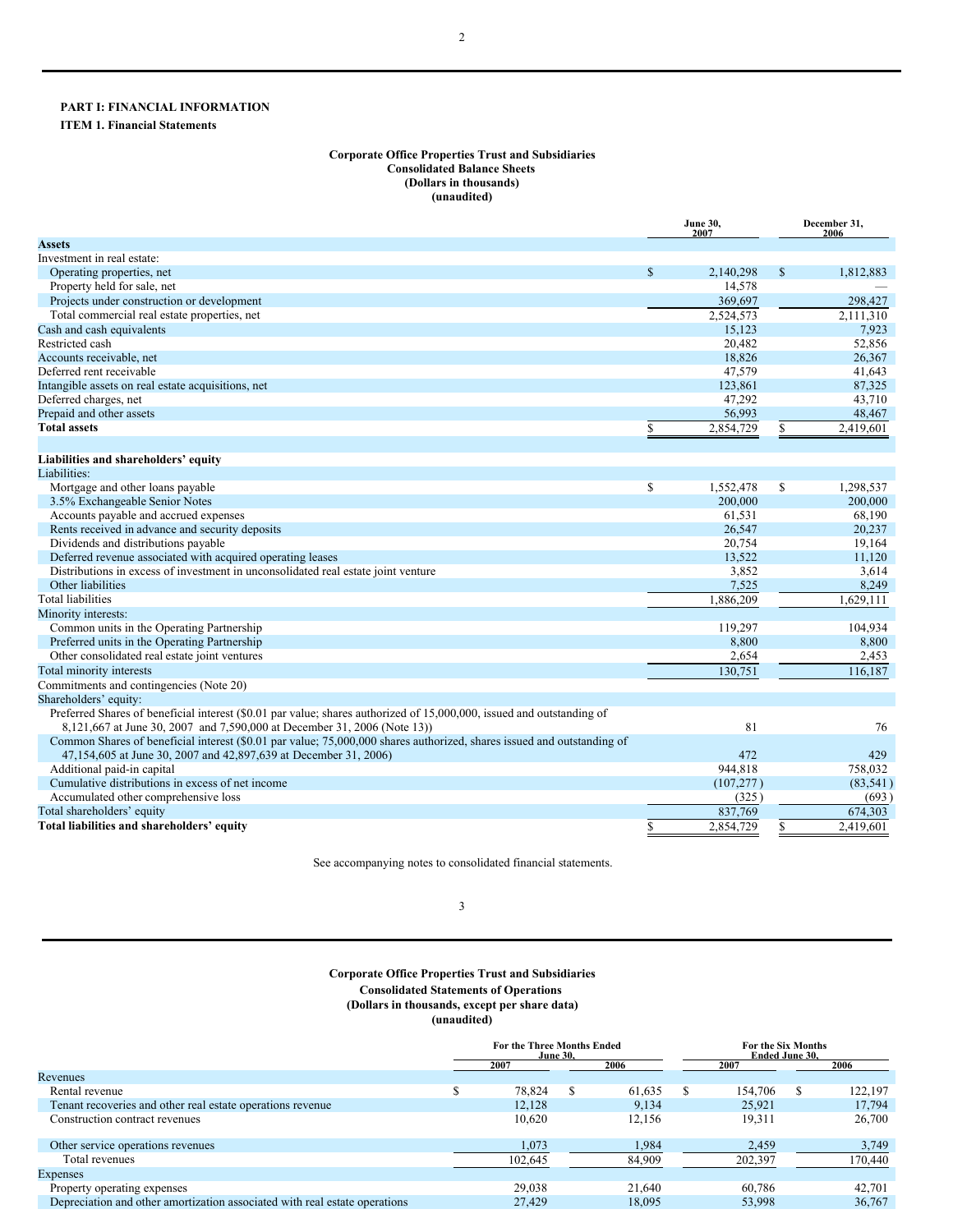| Construction contract expenses                                            | 10,136     |   | 11,643    |    | 18,619    |    | 25,669   |
|---------------------------------------------------------------------------|------------|---|-----------|----|-----------|----|----------|
| Other service operations expenses                                         | 1,126      |   | 1,818     |    | 2,531     |    | 3,496    |
| General and administrative expenses                                       | 5,085      |   | 3,705     |    | 9,699     |    | 7,668    |
| Total operating expenses                                                  | 72,814     |   | 56,901    |    | 145,633   |    | 116,301  |
| Operating income                                                          | 29,831     |   | 28,008    |    | 56,764    |    | 54,139   |
| Interest expense                                                          | (20, 541)  |   | (17, 132) |    | (40, 417) |    | (34,161) |
| Amortization of deferred financing costs                                  | (921)      |   | (606)     |    | (1,805)   |    | (1,162)  |
| Gain on sale of non-real estate investment                                | 1,033      |   |           |    | 1,033     |    |          |
| Income from continuing operations before equity in loss of unconsolidated |            |   |           |    |           |    |          |
| entities, income taxes and minority interests                             | 9,402      |   | 10,270    |    | 15,575    |    | 18,816   |
| Equity in loss of unconsolidated entities                                 | (57)       |   | (32)      |    | (151)     |    | (55)     |
| Income tax expense                                                        | (178)      |   | (206)     |    | (283)     |    | (421)    |
| Income from continuing operations before minority interests               | 9,167      |   | 10,032    |    | 15,141    |    | 18,340   |
| Minority interests in income from continuing operations                   |            |   |           |    |           |    |          |
| Common units in the Operating Partnership                                 | (825)      |   | (1,095)   |    | (1, 133)  |    | (1, 921) |
| Preferred units in the Operating Partnership                              | (165)      |   | (165)     |    | (330)     |    | (330)    |
| Other consolidated entities                                               | 31         |   | 25        |    | 78        |    | 58       |
| Income from continuing operations                                         | 8,208      |   | 8,797     |    | 13,756    |    | 16,147   |
| (Loss) income from discontinued operations, net of minority interests     | (492)      |   | 294       |    | (493)     |    | 2,771    |
| Income before gain on sales of real estate                                | 7,716      |   | 9,091     |    | 13,263    |    | 18,918   |
| Gain on sales of real estate, net                                         | 161        |   | 25        |    | 161       |    | 135      |
| Net income                                                                | 7,877      |   | 9,116     |    | 13,424    |    | 19,053   |
| Preferred share dividends                                                 | (4,025)    |   | (3,653)   |    | (8,018)   |    | (7,307)  |
| Net income available to common shareholders                               | 3,852      |   | 5,463     |    | 5,406     | S  | 11,746   |
| Basic earnings per common share                                           |            |   |           |    |           |    |          |
| Income from continuing operations                                         | \$<br>0.09 | S | 0.12      | \$ | 0.13      | S  | 0.22     |
| Discontinued operations                                                   | (0.01)     |   | 0.01      |    | (0.01)    |    | 0.07     |
| Net income available to common shareholders                               | 0.08       | S | 0.13      | \$ | 0.12      | \$ | 0.29     |
| Diluted earnings per common share                                         |            |   |           |    |           |    |          |
| Income from continuing operations                                         | \$<br>0.09 | S | 0.12      | S  | 0.12      | S  | 0.21     |
| Discontinued operations                                                   | (0.01)     |   | 0.01      |    | (0.01)    |    | 0.07     |
| Net income available to common shareholders                               | \$<br>0.08 | S | 0.13      | \$ | 0.11      | \$ | 0.28     |

See accompanying notes to consolidated financial statements.

<span id="page-2-0"></span>4

# **Corporate Office Properties Trust and Subsidiaries Consolidated Statements of Cash Flows (Dollars in thousands) (unaudited)**

| 2007<br>2006<br><b>Cash flows from operating activities</b>                                |
|--------------------------------------------------------------------------------------------|
|                                                                                            |
|                                                                                            |
| \$<br>S<br>19,053<br>Net income<br>13,424                                                  |
| Adjustments to reconcile net income to net cash provided by operating activities:          |
| Minority interests<br>1.325<br>2,835                                                       |
| Depreciation and other amortization<br>54,055<br>38,087                                    |
| Amortization of deferred financing costs<br>1,805<br>1,168                                 |
| Amortization of deferred market rental revenue<br>(985)<br>(1,050)                         |
| Equity in loss of unconsolidated entities<br>151<br>55                                     |
| Gain on sales of real estate<br>(183)<br>(2,563)                                           |
| Gain on sale of non-real estate investment<br>(1,033)                                      |
| Share-based compensation<br>3,141<br>1,491                                                 |
| Changes in operating assets and liabilities:                                               |
| Increase in deferred rent receivable<br>(5,936)<br>(4,586)                                 |
| Decrease in accounts receivable<br>7,541<br>160                                            |
| (Increase) decrease in restricted cash and prepaid and other assets<br>(10, 274)<br>3,333  |
| Decrease in accounts payable, accrued expenses and other liabilities<br>(4,037)<br>(1,386) |
| Increase in rents received in advance and security deposits<br>6,310<br>3,350              |
| Other<br>(370)<br>(156)                                                                    |
| Net cash provided by operating activities<br>64,934<br>59,791                              |
| Cash flows from investing activities                                                       |
| Purchases of and additions to commercial real estate properties<br>(243,936)<br>(186, 597) |
| Proceeds from sales of properties<br>28,209                                                |
| Proceeds from disposition of non-real estate investment<br>2,526                           |
| Investments in and advances to unconsolidated entities<br>(372)                            |
| Acquisition of partner interests in consolidated joint ventures<br>(1.262)<br>(3,016)      |
| Distributions from unconsolidated entities<br>89<br>254                                    |
| Leasing costs paid<br>(8,164)<br>(4,232)                                                   |
| 14,838<br>4,978<br>Decrease in restricted cash associated with investing activities        |
| Other<br>(262)<br>(544)                                                                    |
| Net cash used in investing activities<br>(236, 171)<br>(161,320)                           |
| <b>Cash flows from financing activities</b>                                                |
| Proceeds from mortgage and other loans payable<br>234,748<br>431,495                       |
| Repayments of mortgage and other loans payable<br>(187,660)<br>(216, 352)                  |
| Deferred financing costs paid<br>(1, 556)<br>(756)                                         |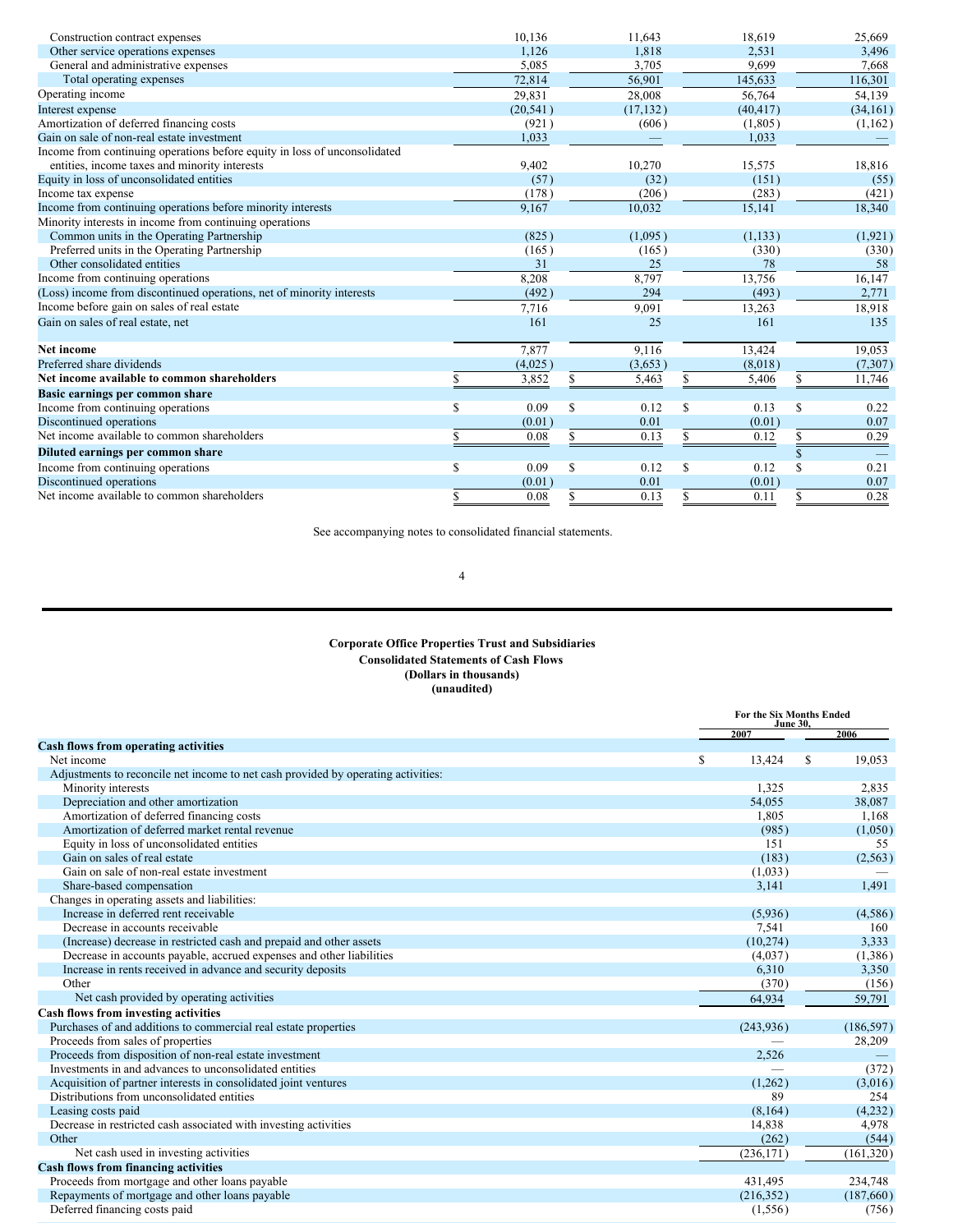| Distributions paid to partners in consolidated joint ventures | _        | (787)     |
|---------------------------------------------------------------|----------|-----------|
| Net proceeds from issuance of common shares                   | 6.140    | 85.054    |
| Dividends paid                                                | (35,523) | (29, 632) |
| Distributions paid                                            | (5,505)  | (5,091)   |
| Other                                                         | (262)    | 617       |
| Net cash provided by financing activities                     | 178,437  | 96.493    |
| Net increase (decrease) in cash and cash equivalents          | 7.200    | (5,036)   |
| Cash and cash equivalents                                     |          |           |
| Beginning of period                                           | 7,923    | 10,784    |
| End of period                                                 | 15.123   | 5.748     |
|                                                               |          |           |

See accompanying notes to consolidated financial statements.

<span id="page-3-0"></span>5

#### **Corporate Office Properties Trust and Subsidiaries**

**Notes to Consolidated Financial Statements (Dollars in thousands, except per share data) (unaudited)**

#### **1. Organization**

Corporate Office Properties Trust ("COPT") and subsidiaries (collectively, the "Company") is a fully-integrated and self-managed real estate investment trust ("REIT") that focuses on the acquisition, development, ownership, management and leasing of primarily Class A suburban office properties in the Greater Washington, D.C. region and other select submarkets. We also have a core customer expansion strategy that is built on meeting, through acquisitions and development, the multi-location requirements of our strategic tenants. As of June 30, 2007, our investments in real estate included the following:

- 229 wholly owned operating properties in our portfolio totaling 17.7 million square feet;
- · 21 wholly owned properties under construction or development that we estimate will total approximately 2.2 million square feet upon completion and one wholly owned office property totaling approximately 75,000 square feet that was under redevelopment;
- wholly owned land parcels totaling 1,362 acres that we believe are potentially developable into approximately 11.6 million square feet; and

partial ownership interests in a number of other real estate projects in operations or under development or redevelopment.

We conduct almost all of our operations through our operating partnership, Corporate Office Properties, L.P. (the "Operating Partnership"), for which we are the managing general partner. The Operating Partnership owns real estate both directly and through subsidiary partnerships and limited liability companies ("LLCs"). A summary of our Operating Partnership's forms of ownership and the percentage of those securities owned by COPT as of June 30, 2007 follows:

| Common Units             | 84%     |                                |
|--------------------------|---------|--------------------------------|
| Series G Preferred Units | $100\%$ |                                |
| Series H Preferred Units | $100\%$ |                                |
| Series I Preferred Units | $0\%$   |                                |
| Series J Preferred Units | $100\%$ |                                |
| Series K Preferred Units | $100\%$ | $($ issued on January 9, 2007) |

Two of our trustees also controlled, either directly or through ownership by other entities or family members, 13% of the Operating Partnership's common units.

In addition to owning interests in real estate, the Operating Partnership also owns 100% of Corporate Office Management, Inc. ("COMI") and owns, either directly or through COMI, 100% of the consolidated subsidiaries that are set forth below (collectively defined as the "Service Companies"):

| <b>Entity Name</b>                                    | <b>Type of Service Business</b> |
|-------------------------------------------------------|---------------------------------|
| COPT Property Management Services, LLC ("CPM")        | Real Estate Management          |
| COPT Development & Construction Services, LLC ("CDC") | Construction and Development    |
| Corporate Development Services, LLC ("CDS")           | Construction and Development    |
| COPT Environmental Systems, LLC ("CES")               | Heating and Air Conditioning    |

Most of the services that CPM provides are for us. CDC, CDS and CES provide services to us and to third parties.

#### 6

#### **2. Basis of Presentation**

The accompanying unaudited interim Consolidated Financial Statements have been prepared in accordance with the rules and regulations for reporting on Form 10-Q. Accordingly, certain information and disclosures required by accounting principles generally accepted in the United States for complete Consolidated Financial Statements are not included herein. These interim financial statements should be read together with the financial statements and notes thereto included in our 2006 Annual Report on Form 10-K. The interim financial statements on the previous pages reflect all adjustments that we believe are necessary for the fair statement of our financial position and results of operations for the interim periods presented. These adjustments are of a normal recurring nature. The results of operations for such interim periods are not necessarily indicative of the results for a full year.

#### **3. Earnings Per Share ("EPS")**

We present both basic and diluted EPS. We compute basic EPS by dividing net income available to common shareholders by the weighted average number of common shares of beneficial interest ("common shares") outstanding during the period. Our computation of diluted EPS is similar except that: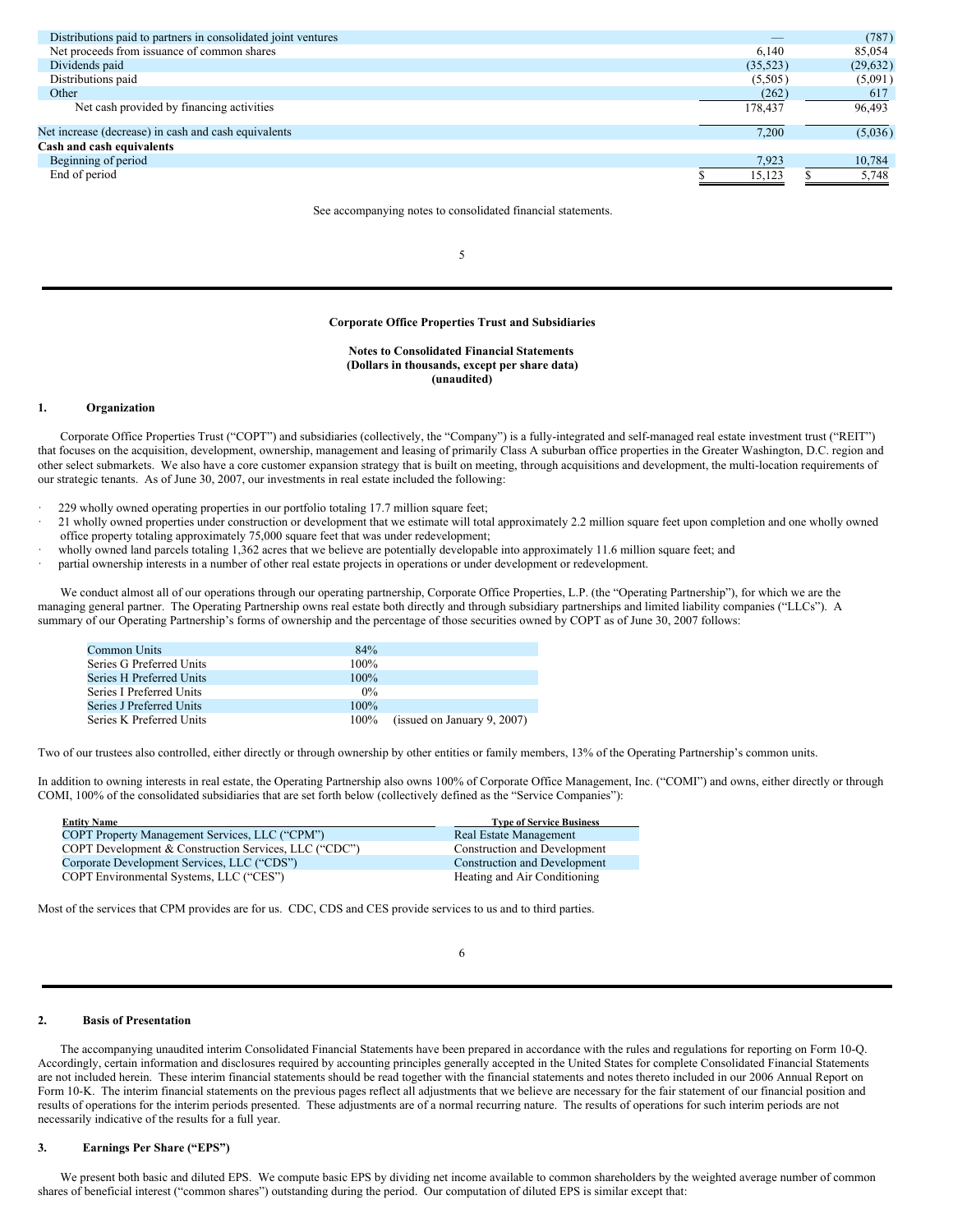- the denominator is increased to include: (1) the weighted average number of potential additional common shares that would have been outstanding if securities that are convertible into our common shares were converted; and (2) the effect of dilutive potential common shares outstanding during the period attributable to share-based compensation using the treasury stock method; and
- the numerator is adjusted to add back any changes in income or loss that would result from the assumed conversion of securities into common shares that were added to the denominator.

Our computation of diluted EPS does not assume conversion of securities into our common shares if conversion of those securities would increase our diluted EPS in a given period. A summary of the numerator and denominator for purposes of basic and diluted EPS calculations is set forth below (dollars and shares in thousands, except per share data):

|                                                                                    | <b>For the Three Months</b><br><b>Ended June 30.</b> |         |     | <b>For the Six Months</b><br><b>Ended June 30.</b> |     |         |   |          |
|------------------------------------------------------------------------------------|------------------------------------------------------|---------|-----|----------------------------------------------------|-----|---------|---|----------|
|                                                                                    |                                                      | 2007    |     | 2006                                               |     | 2007    |   | 2006     |
| Numerator:                                                                         |                                                      |         |     |                                                    |     |         |   |          |
| Income from continuing operations                                                  | S                                                    | 8,208   | ж   | 8,797                                              | S   | 13,756  | S | 16,147   |
| Add: Gain on sales of real estate, net                                             |                                                      | 161     |     | 25                                                 |     | 161     |   | 135      |
| Less: Preferred share dividends                                                    |                                                      | (4,025) |     | (3,653)                                            |     | (8,018) |   | (7, 307) |
| Numerator for basic and diluted EPS from continuing operations                     |                                                      | 4,344   |     | 5,169                                              |     | 5,899   |   | 8,975    |
| (Loss) income from discontinued operations, net                                    |                                                      | (492)   |     | 294                                                |     | (493)   |   | 2,771    |
| Numerator for basic and diluted EPS on net income available to common shareholders |                                                      | 3,852   |     | 5,463                                              |     | 5,406   |   | 11,746   |
| Denominator (all weighted averages):                                               |                                                      |         |     |                                                    |     |         |   |          |
| Denominator for basic EPS (common shares)                                          |                                                      | 46,686  |     | 41,510                                             |     | 46,185  |   | 40,594   |
| Dilutive effect of share-based compensation awards                                 |                                                      | 1,105   |     | 1,721                                              |     | 1,305   |   | 1,801    |
| Denominator for diluted EPS                                                        |                                                      | 47,791  |     | 43,231                                             |     | 47,490  |   | 42,395   |
|                                                                                    |                                                      |         |     |                                                    |     |         |   |          |
| Basic EPS:                                                                         |                                                      |         |     |                                                    |     |         |   |          |
| Income from continuing operations                                                  | S                                                    | 0.09    | \$. | 0.12                                               | \$. | 0.13    | S | 0.22     |
| (Loss) income from discontinued operations                                         |                                                      | (0.01)  |     | 0.01                                               |     | (0.01)  |   | 0.07     |
| Net income available to common shareholders                                        |                                                      | 0.08    |     | 0.13                                               |     | 0.12    |   | 0.29     |
| Diluted EPS:                                                                       |                                                      |         |     |                                                    |     |         |   |          |
| Income from continuing operations                                                  |                                                      | 0.09    | \$. | 0.12                                               | \$. | 0.12    | S | 0.21     |
| (Loss) income from discontinued operations                                         |                                                      | (0.01)  |     | 0.01                                               |     | (0.01)  |   | 0.07     |
| Net income available to common shareholders                                        |                                                      | 0.08    |     | 0.13                                               |     | 0.11    |   | 0.28     |

7

Our diluted EPS computations do not include the effects of the following securities since the conversions of such securities would increase diluted EPS for the respective periods:

|                                                             |                                               | Weighted Average Shares in Denominator |                                             |       |  |  |  |  |  |
|-------------------------------------------------------------|-----------------------------------------------|----------------------------------------|---------------------------------------------|-------|--|--|--|--|--|
|                                                             | <b>For the Three Months</b><br>Ended June 30. |                                        | <b>For the Six Months</b><br>Ended June 30. |       |  |  |  |  |  |
|                                                             | $200^{\circ}$                                 | 2006                                   | 2007                                        | 2006  |  |  |  |  |  |
| Conversion of weighted average common units                 | 8.313                                         | 8.465                                  | 8,361                                       | 8.493 |  |  |  |  |  |
| Conversion of weighted average convertible preferred shares | 434                                           |                                        | 415                                         | $-$   |  |  |  |  |  |
| Conversion of weighted average convertible preferred units  | 176                                           | 176                                    | 176                                         | 176   |  |  |  |  |  |

The 3.5% Exchangeable Senior Notes did not affect our diluted EPS reported above since the weighted average closing price of our common shares during the period over which the notes were outstanding was less than \$54.30.

## **4. Recent Accounting Pronouncements**

In June 2006, the FASB issued Interpretation No. 48, "Accounting for Uncertainty in Income Taxes - - an interpretation of FASB Statement No. 109" ("FIN 48"). FIN 48 clarifies the accounting for uncertainty in income taxes recognized in an enterprise's financial statements in accordance with FASB Statement No. 109, "Accounting for Income Taxes." FIN 48 prescribes a recognition threshold and measurement attribute for the financial statement recognition and measurement of a tax position taken or expected to be taken in a tax return. FIN 48 also provides guidance on de-recognition, classification, interest and penalties, accounting in interim periods, disclosure and transition. FIN 48 is effective for fiscal years beginning after December 15, 2006. Our adoption of FIN 48 did not have a material effect on our financial position, results of operations or cash flows.

In September 2006, the FASB issued Statement of Financial Accounting Standards No. 157, "Fair Value Measurements" ("SFAS 157"). SFAS 157 defines fair value, establishes a framework for measuring fair value in generally accepted accounting principles and expands disclosures about fair value measurements. The Statement does not require any new fair value measurements but does apply under other accounting pronouncements that require or permit fair value measurements. The changes to current practice resulting from the Statement relate to the definition of fair value, the methods used to measure fair value and the expanded disclosures about fair value measurements. SFAS 157 is effective for financial statements issued for fiscal years beginning after November 15, 2007, and interim periods within those fiscal years, with earlier application encouraged. We do not expect that the adoption of this Statement will have a material effect on our financial position, results of operations or cash flows.

In February 2007, the FASB issued Statement of Financial Accounting Standards No. 159, "The Fair Value Option for Financial Assets and Financial Liabilities" ("SFAS 159"). SFAS 159 permits entities to choose to measure many financial assets and financial liabilities at fair value. Unrealized gains and losses on items for which the fair value option has been elected are reported in earnings. SFAS 159 is effective for fiscal years beginning after November 15, 2007. We are currently assessing the impact of SFAS 159 on our consolidated financial position and results of operations.

## **5. Commercial Real Estate Properties**

Operating properties consisted of the following:

|                            | <b>June 30,</b><br>2007 | December 31,<br>2006 |
|----------------------------|-------------------------|----------------------|
| Land                       | \$<br>411.938           | \$<br>343,098        |
| Buildings and improvements | 1.980.661               | 1.689.359            |
|                            | 2.392.599               | 2.032.457            |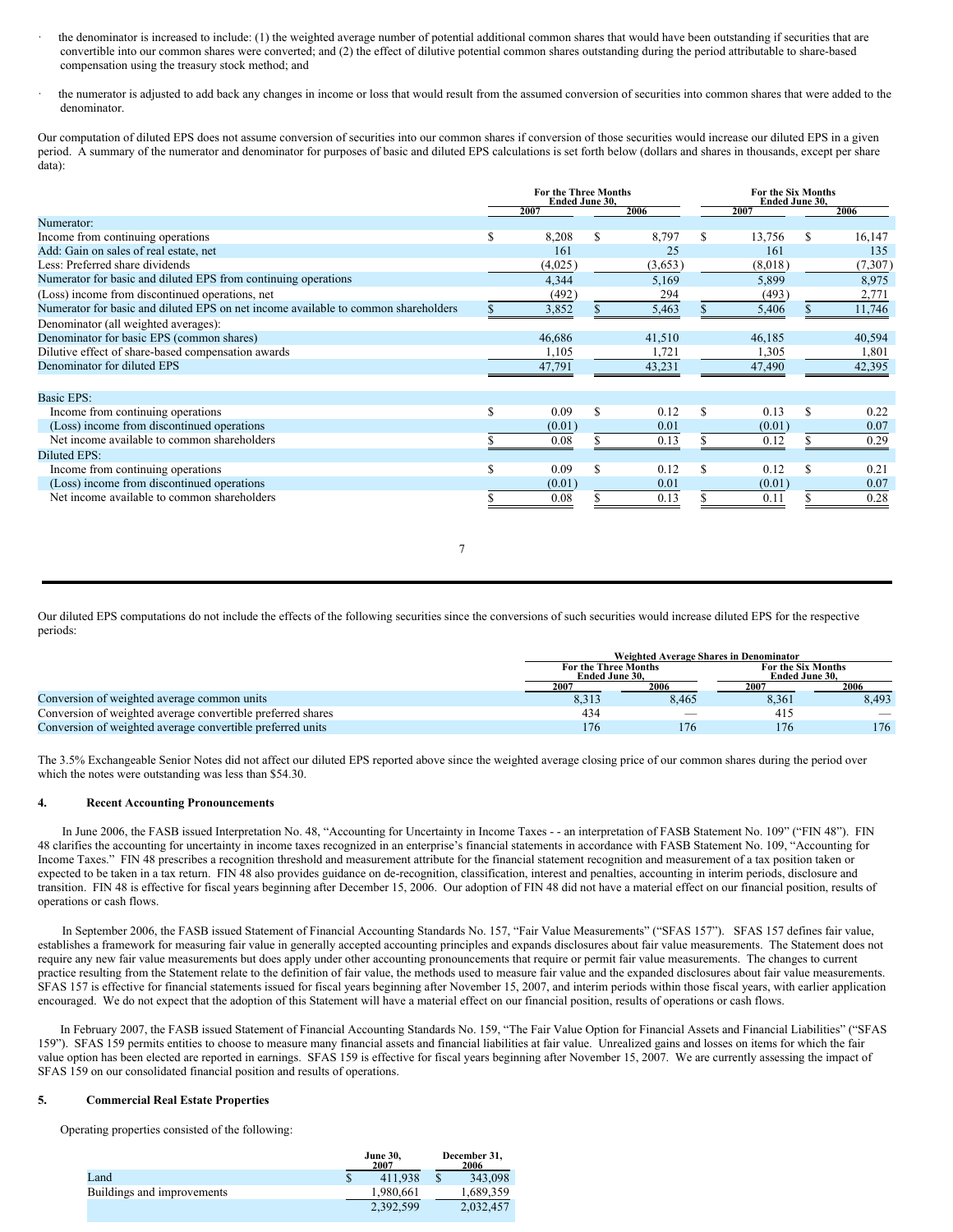| Less: accumulated depreciation | (252.301)    | (219, 574) |
|--------------------------------|--------------|------------|
|                                | 2.140.298 \$ | 1.812.883  |

As of June 30, 2007, 429 Ridge Road, an office property located in Dayton, New Jersey that we were under contract to sell for \$17,000, was classified as held for sale (Dayton, New Jersey is located in the Northern/Central

New Jersey Region). We expect to complete the sale of this property by January 2008. The components associated with 429 Ridge Road as of June 30, 2007 included the following:

|                                | <b>June 30,</b><br>2007 |
|--------------------------------|-------------------------|
| Land                           | 2.932                   |
| Buildings and improvements     | 14.593                  |
|                                | 17,525                  |
| Less: accumulated depreciation | (2.94                   |
|                                | 14.578                  |

Projects we had under construction or development consisted of the following:

|                          | <b>June 30,</b><br>2007 | December 31,<br>2006 |
|--------------------------|-------------------------|----------------------|
| Land                     | 205,887                 | \$<br>153.436        |
| Construction in progress | 163.810                 | 144.991              |
|                          | 369,697                 | \$<br>298,427        |

## **2007 Acquisitions**

On January 9 and 10, 2007, we completed a series of transactions that resulted in the acquisition of 56 operating properties totaling approximately 2.4 million square feet and land parcels totaling 187 acres. We refer to these transactions collectively as the Nottingham Acquisition. All of the acquired properties are located in Maryland, with 36 of the operating properties, totaling 1.6 million square feet, and land parcels totaling 175 acres, located in White Marsh, Maryland (located in the Suburban Baltimore region) and the remaining properties and land parcels located in other regions in Northern Baltimore County and the Baltimore/Washington Corridor. We believe that the land parcels can support at least 2.0 million developable square feet. We completed the Nottingham Acquisition for an aggregate cost of \$366,830. The table below sets forth the allocation of the acquisition costs of the Nottingham Acquisition:

| 37,813  |
|---------|
|         |
| 210,242 |
| 53,214  |
| 371,519 |
| (4,689) |
| 366,830 |
|         |

Intangible assets recorded in connection with the Nottingham Acquisition include the following:

|                                             |          | Weighted<br>Average<br>Amortization<br>Period (in Years) |
|---------------------------------------------|----------|----------------------------------------------------------|
| Tenant relationship value                   | \$25,778 |                                                          |
| Lease-up value                              | 19,425   |                                                          |
| Lease cost portion of deemed cost avoidance | 4.206    |                                                          |
| Lease to market value                       | 3,805    |                                                          |
|                                             | 53.214   |                                                          |

On April 6, 2007, we purchased for \$13,586 the remaining 50% undivided interest in a 132-acre parcel of land located in Colorado Springs, Colorado that we believe can support approximately 1.75 million developable square feet of office space.

| ٧            |
|--------------|
|              |
| I<br>I       |
| ł<br>۰.<br>v |

#### **2007 Construction and Development Activities**

During the six months ended June 30, 2007, we had one property totaling 193,000 square feet located in Chesterfield County, Virginia become fully operational and placed into service 21,363 square feet in a partially operational property located in the Baltimore/Washington Corridor (operational space in this property totaled 89,559 square feet at June 30, 2007).

As of June 30, 2007, we had construction underway on five new buildings in the Baltimore/Washington Corridor (including the partially operational property discussed above and one property owned through a joint venture formed in July 2007 in which we have a 50% interest), two in Colorado Springs, Colorado, two in Suburban Baltimore and one in Southwest Virginia. We also had development activities underway on five new buildings located in the Baltimore/Washington Corridor, three in Colorado Springs, Colorado, two in Suburban Maryland and one each in Suburban Baltimore and King George County, Virginia. In addition, we had redevelopment underway on one wholly owned existing building located in Colorado Springs, Colorado and three buildings owned by a joint venture (two are located in Northern Virginia and the other in the Baltimore/Washington Corridor).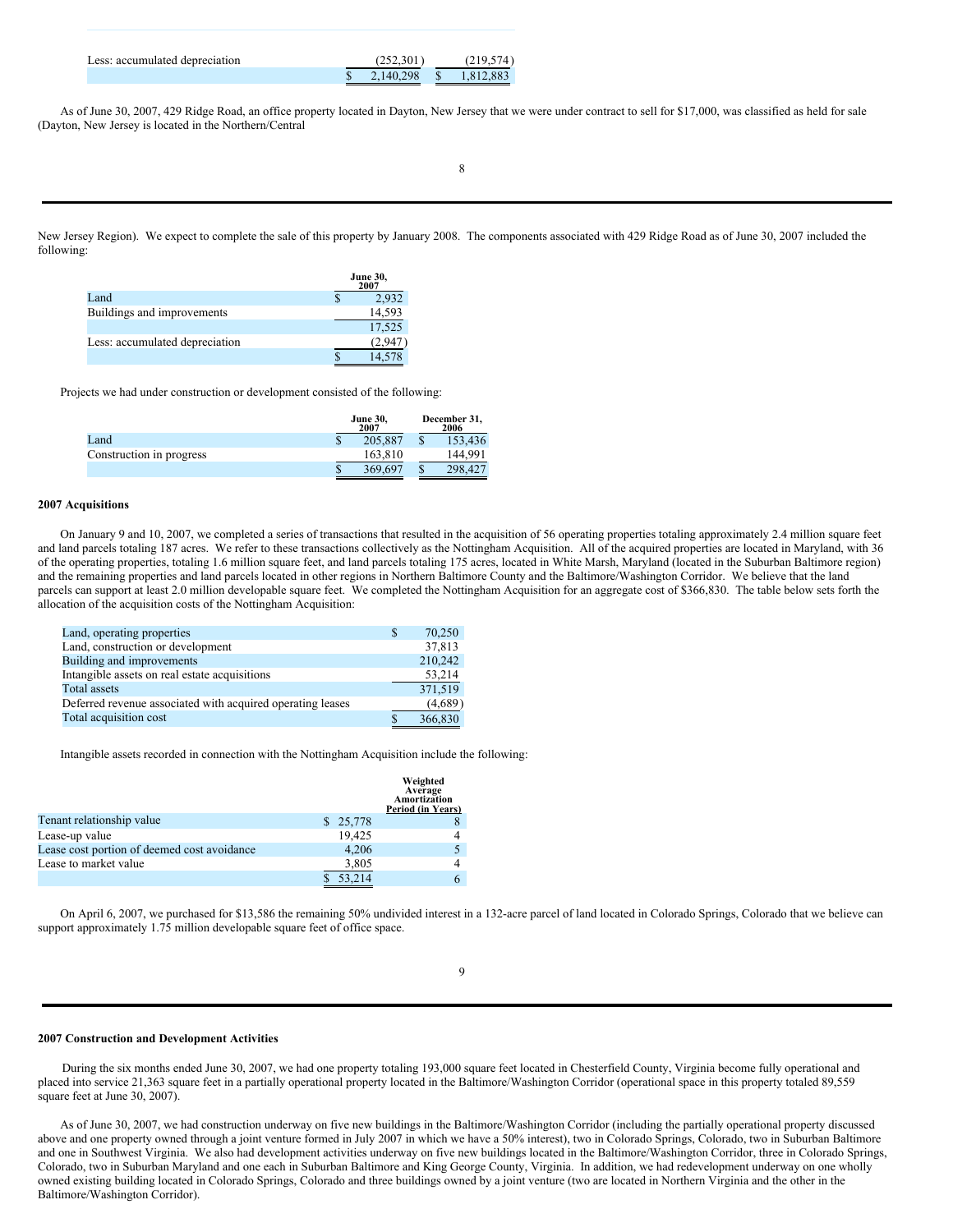#### **6. Real Estate Joint Ventures**

During the six months ended June 30, 2007, we had an investment in one unconsolidated real estate joint venture accounted for using the equity method of accounting. Information pertaining to this joint venture investment is set forth below.

|                      | <b>Investment Balance at</b> |                      |                  |           |                              |  | Total                  | <b>Maximum</b>                   |
|----------------------|------------------------------|----------------------|------------------|-----------|------------------------------|--|------------------------|----------------------------------|
|                      | <b>June 30.</b><br>2007      | December 31,<br>2006 | Date<br>Acquired | Ownership | <b>Nature of</b><br>Activity |  | Assets at<br>6/30/2007 | <b>Exposure</b><br>to Loss $(1)$ |
| Harrisburg Corporate |                              |                      |                  |           |                              |  |                        |                                  |
| Gateway Partners,    |                              |                      |                  |           |                              |  |                        |                                  |
| L.P.                 | (3,852)(2)                   | (3,614)(2)           | 9/29/2005        | 20%       | Operates 16 buildings (3)    |  | 74,249                 |                                  |
|                      |                              |                      |                  |           |                              |  |                        |                                  |

<sup>(1)</sup> Derived from the sum of our investment balance and maximum additional unilateral capital contributions or loans required from us. Not reported above are additional amounts that we and our partner are required to fund when needed by this joint venture; these funding requirements are proportional to our respective ownership percentages. Also not reported above are additional unilateral contributions or loans from us, the amounts of which are uncertain, which we would be required to make if certain contingent events occur.

The following table sets forth condensed balance sheets for Harrisburg Corporate Gateway Partners, L.P.:

|   | 2007   |                 | December 31.<br>2006 |
|---|--------|-----------------|----------------------|
|   | 71,834 | S               | 72,688               |
|   | 2.415  |                 | 3,207                |
|   | 74.249 | S.              | 75,895               |
|   |        |                 |                      |
| S | 67,918 | S               | 67,350               |
|   | 6,331  |                 | 8,545                |
|   | 74.249 | <b>S</b>        | 75.895               |
|   |        | <b>June 30,</b> |                      |

The following table sets forth combined condensed statements of operations for the two unconsolidated real estate joint ventures we owned from January 1, 2006 through June 30, 2007, which included Harrisburg Corporate Gateway Partners, L.P. and Route 46 Partners, a joint venture that was dissolved on July 26, 2006:

| I            |  |
|--------------|--|
| ٦<br>×<br>۰. |  |

|                                       | <b>For the Three Months</b><br><b>Ended June 30.</b> |         | <b>For the Six Months</b><br><b>Ended June 30.</b> |          |      |         |  |  |
|---------------------------------------|------------------------------------------------------|---------|----------------------------------------------------|----------|------|---------|--|--|
|                                       | 2007                                                 | 2006    |                                                    | 2007     | 2006 |         |  |  |
| Revenues                              | 2.426                                                | 3.254   |                                                    | 4.870    |      | 6.458   |  |  |
| Property operating expenses           | (876)                                                | (1,082) |                                                    | (1, 836) |      | (2,187) |  |  |
| Interest expense                      | (980)                                                | (1.189) |                                                    | (2,118)  |      | (2,351) |  |  |
| Depreciation and amortization expense | (855)                                                | (993)   |                                                    | (1.722)  |      | (1,905) |  |  |
| Net income                            | 285                                                  | 10)     |                                                    | 806      |      |         |  |  |

Activity related to consolidated joint ventures during the six months ended June 30, 2007 included the following:

- as of December 31, 2006, we owned a 50% interest in Commons Office 6-B, LLC, an entity developing a land parcel in Hanover, Maryland. We acquired the remaining 50% interest in this entity for \$1,262 on May 24, 2007; and
- on June 26, 2007, we completed the formation of Enterprise Campus Developers, LLC, an entity in which we own a 90% interest. This entity was created to develop and construct one or more office buildings on land parcels located in College Park, Maryland as part of a separate joint venture to be formed with another party. At June 30, 2007, development and construction activities were underway in anticipation of the entity's membership into this future joint venture.

The table below sets forth information pertaining to our investments in consolidated joint ventures at June 30, 2007:

|                                   | Date<br>Acquired | Ownership<br>$%$ at<br>6/30/2007 | Nature of<br>Activity             | Total<br>Assets at<br>6/30/2007 | Collateralized<br>Assets at<br>6/30/2007 |
|-----------------------------------|------------------|----------------------------------|-----------------------------------|---------------------------------|------------------------------------------|
| COPT Opportunity Invest I, LLC    | 12/20/2005       | 92.5%                            | Redeveloping three properties (1) | 47.910                          |                                          |
| Enterprise Campus Developers, LLC | 6/26/2007        | 90.0%                            | Developing land parcels (2)       | 11.401                          |                                          |
| <b>MOR Forbes 2 LLC</b>           | 12/24/2002       | 50.0%                            | Operates one building (3)         | 4.264                           |                                          |
| COPT-FD Indian Head, LLC          | 10/23/2006       | 75.0%                            | Developing land parcel (4)        | 3.029                           |                                          |
|                                   |                  |                                  |                                   | 66.604                          |                                          |

<sup>(1)</sup> This joint venture owns two properties in the Northern Virginia region and one in the Baltimore/Washington Corridor region.

(2) This joint venture is developing land parcels located in College Park, Maryland (located in the Suburban Maryland region).

(4) This joint venture's property is located in Charles County, Maryland (located in our "other" business segment).

Our commitments and contingencies pertaining to our real estate joint ventures are disclosed in Note 20.

#### **7. Intangible Assets on Real Estate Acquisitions**

Intangible assets on real estate acquisitions consisted of the following:

**June 30, 2007 December 31, 2006**

<sup>(2)</sup> The carrying amount of our investment in this joint venture was lower than our share of the equity in the joint venture by \$4,718 at June 30, 2007 and \$5,072 at December 31, 2006 due to our deferral of gain on the contribution by us of real estate into the joint venture upon its formation. A difference will continue to exist to the extent the nature of our continuing involvement in the joint venture remains the same.

<sup>(3)</sup> This joint venture's properties are located in Greater Harrisburg, Pennsylvania.

<sup>(3)</sup> This joint venture's property is located in Lanham, Maryland (located in the Suburban Maryland region).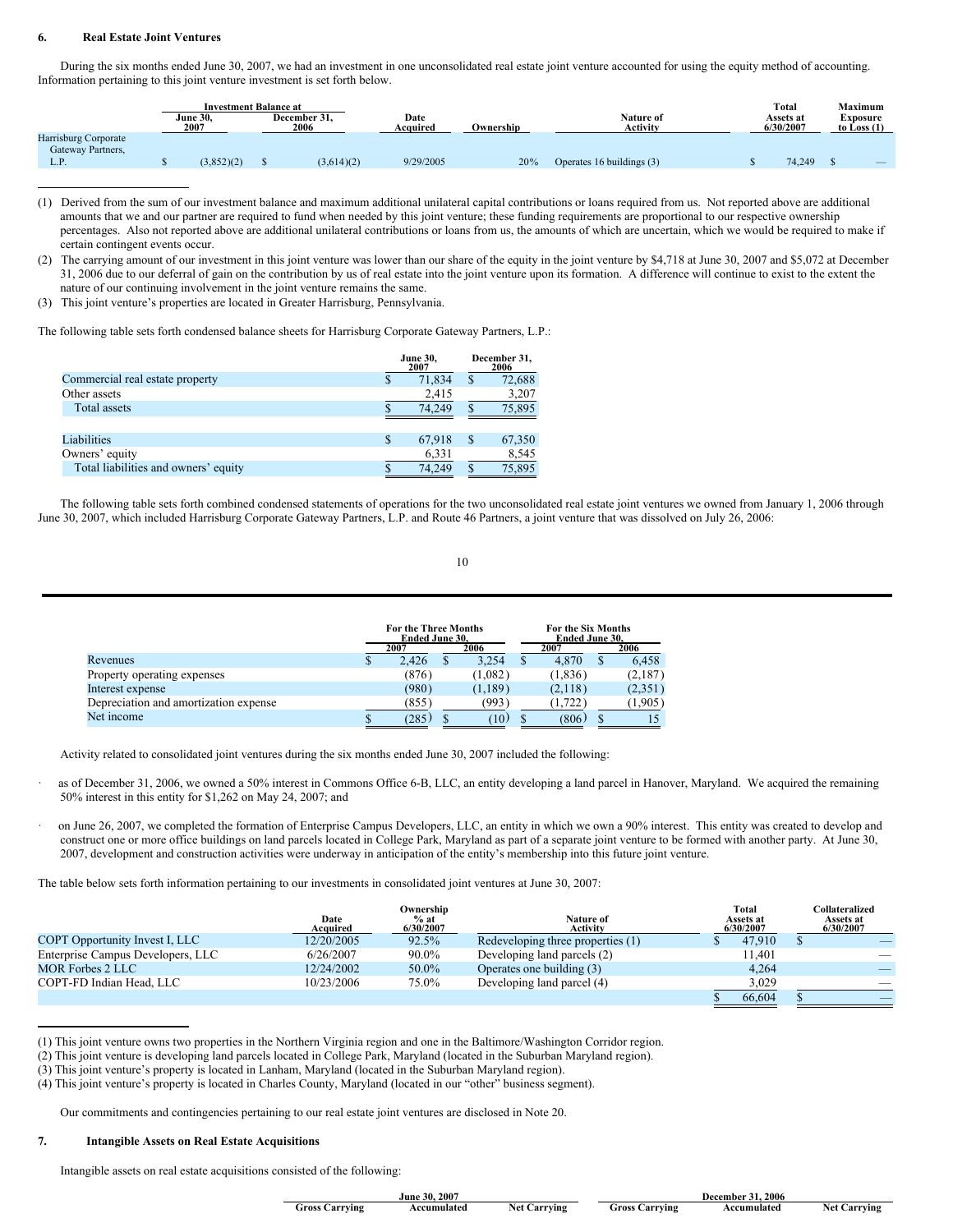|                                             | Amount |         | Amortization |  | Amount  |  |         |  |        |  | Amount |  |  |  |  |  |  |  |  |  |  |  |  |  | Amortization |  | Amount |
|---------------------------------------------|--------|---------|--------------|--|---------|--|---------|--|--------|--|--------|--|--|--|--|--|--|--|--|--|--|--|--|--|--------------|--|--------|
| Lease-up value                              |        | 125.144 | 49.210       |  | 75,934  |  | 105.719 |  | 38,279 |  | 67,440 |  |  |  |  |  |  |  |  |  |  |  |  |  |              |  |        |
| Tenant relationship value                   |        | 35.149  | 4.117        |  | 31.032  |  | 9,371   |  | 1.178  |  | 8.193  |  |  |  |  |  |  |  |  |  |  |  |  |  |              |  |        |
| Lease cost portion of deemed cost avoidance |        | 17.086  | 7.307        |  | 9,779   |  | 12.880  |  | 5,819  |  | 7,061  |  |  |  |  |  |  |  |  |  |  |  |  |  |              |  |        |
| Lease to market value                       |        | 14.428  | 8.481        |  | 5.947   |  | 10.623  |  | 7.178  |  | 3.445  |  |  |  |  |  |  |  |  |  |  |  |  |  |              |  |        |
| Market concentration premium                |        | 1.333   | 164          |  | 1,169   |  | 1,333   |  | 147    |  | 1.186  |  |  |  |  |  |  |  |  |  |  |  |  |  |              |  |        |
|                                             |        | 193.140 | 69.279       |  | 123.861 |  | 139.926 |  | 52,601 |  | 87.325 |  |  |  |  |  |  |  |  |  |  |  |  |  |              |  |        |

Amortization of the intangible asset categories set forth above totaled \$16,678 in the six months ended June 30, 2007 and \$7,608 in the six months ended June 30, 2006. The approximate weighted average amortization periods

of the categories set forth above follow: lease-up value: nine years; tenant relationship value: eight years; lease cost portion of deemed cost avoidance: six years; lease to market value: four years; and market concentration premium: 35 years. The approximate weighted average amortization period for all of the categories combined is nine years. Estimated amortization expense associated with the intangible asset categories set forth above for the six months ended December 31, 2007 is \$12.5 million, for 2008 is \$21.7 million, for 2009 is \$19.1 million, for 2010 is \$14.8 million, for 2011 is \$11.8 million and for 2012 is \$9.5 million.

## **8. Deferred Charges**

Deferred charges consisted of the following:

|                          | <b>June 30,</b><br>2007 |   | December 31,<br>2006 |
|--------------------------|-------------------------|---|----------------------|
| Deferred leasing costs   | \$<br>58,875            | S | 52,263               |
| Deferred financing costs | 29.915                  |   | 28,275               |
| Goodwill                 | 1,853                   |   | 1,853                |
| Deferred other           | 155                     |   | 155                  |
|                          | 90,798                  |   | 82,546               |
| Accumulated amortization | (43, 506)               |   | (38, 836)            |
| Deferred charges, net    | 47.292                  |   | 43,710               |

## **9. Accounts Receivable**

Our accounts receivable are reported net of an allowance for bad debts of \$326 at June 30, 2007 and \$252 at December 31, 2006.

# **10. Prepaid and Other Assets**

Prepaid and other assets consisted of the following:

|                                                            | <b>June 30,</b><br>2007 | December 31,<br>2006 |  |  |
|------------------------------------------------------------|-------------------------|----------------------|--|--|
| Construction contract costs incurred in excess of billings | 31.817                  | 18,324               |  |  |
| Furniture, fixtures and equipment                          | 10.448                  | 10.495               |  |  |
| Prepaid expenses                                           | 5.762                   | 9.059                |  |  |
| Other assets                                               | 8.966                   | 10.589               |  |  |
| Prepaid and other assets                                   | 56,993                  | \$<br>48.467         |  |  |

# 12

## **11. Debt**

Our debt consisted of the following:

|                                      | Maximum<br><b>Principal Amount</b>    |                         | <b>Carrying Value at</b> |                                                  | <b>Scheduled</b><br>Maturity |
|--------------------------------------|---------------------------------------|-------------------------|--------------------------|--------------------------------------------------|------------------------------|
|                                      | <b>Under Debt at</b><br>June 30, 2007 | <b>June 30,</b><br>2007 | December 31,<br>2006     | <b>Stated Interest Rates at</b><br>June 30, 2007 | Dates at<br>June 30, 2007    |
| Mortgage and other loans payable:    |                                       |                         |                          |                                                  |                              |
| <b>Revolving Credit Facility</b>     |                                       |                         |                          |                                                  |                              |
| Wachovia Bank, N.A. Revolving Credit |                                       |                         |                          |                                                  |                              |
| Facility                             | 500,000 \$<br>ъ                       | 267,000 \$              | 185,000                  | LIBOR + 1.15% to $1.55%$                         | March 2008 (1)               |
|                                      |                                       |                         |                          |                                                  |                              |
| Mortgage Loans                       |                                       |                         |                          |                                                  |                              |
| Fixed rate mortgage loans (2)        | N/A                                   | 1,159,654               | 1,020,619                | $5.20\% - 8.75\%$ (3)                            | $2007 - 2034(4)$             |
| Variable rate construction loan      |                                       |                         |                          |                                                  |                              |
| facilities                           | 111,500                               | 88,966                  | 56,079                   | LIBOR + 1.40% to 1.50%                           | $2007 - 2008(5)$             |
| Other variable rate mortgage loans   | N/A                                   | 34,500                  | 34,500                   | LIBOR + 1.20% to 1.50%                           | 2007(6)                      |
| Total mortgage loans                 |                                       | 1,283,120               | 1,111,198                |                                                  |                              |
|                                      |                                       |                         |                          |                                                  |                              |
| Note payable                         |                                       |                         |                          |                                                  |                              |
| Unsecured seller notes               | N/A                                   | 2,358                   | 2,339                    | $0\% - 5.95\%$                                   | 2007-2008                    |
| Total mortgage and other loans       |                                       |                         |                          |                                                  |                              |
| payable                              |                                       | 1,552,478               | 1,298,537                |                                                  |                              |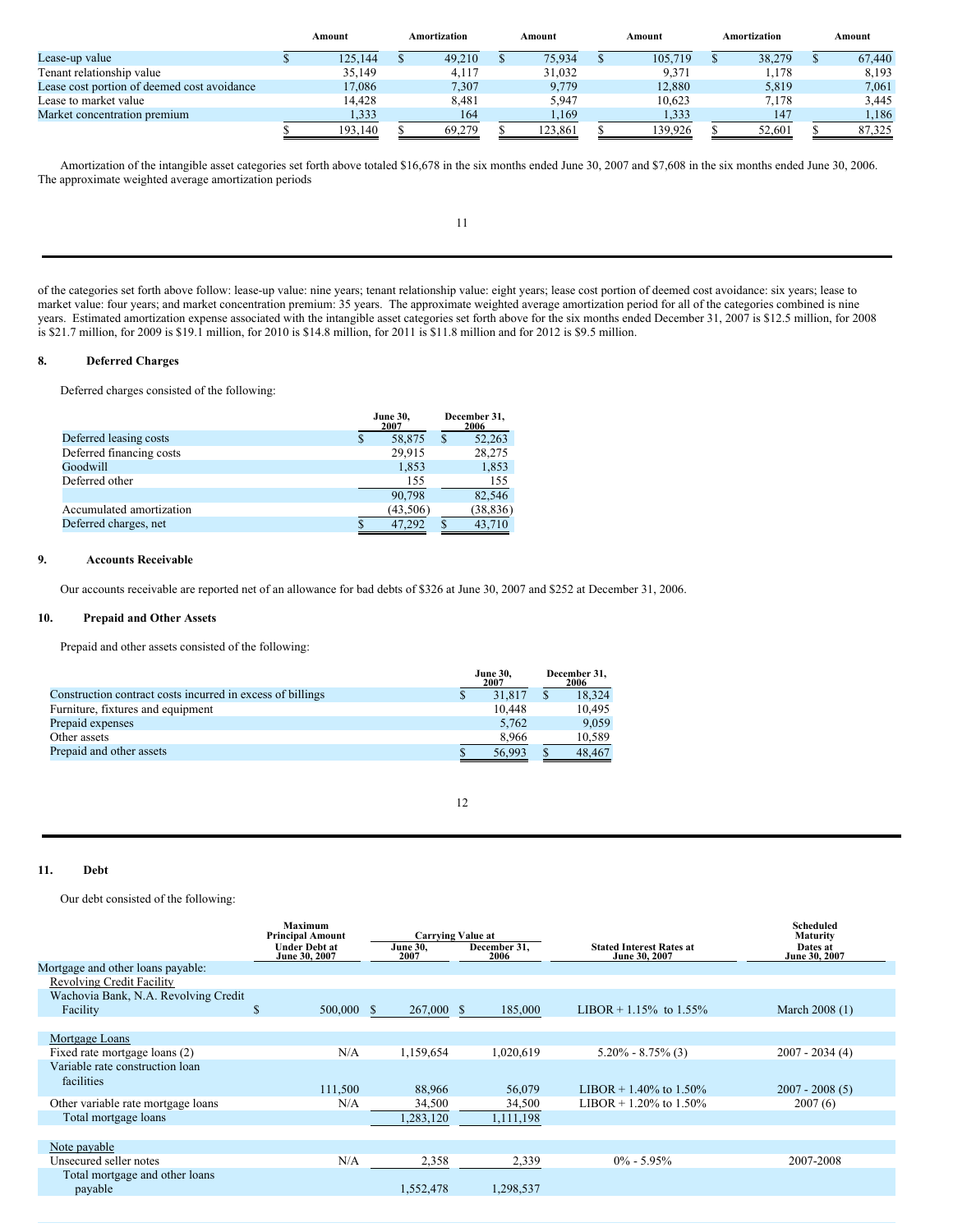| 50/<br><b>Notes</b><br>senio<br>$-a$ ble $\sim$<br>70.<br>$\Delta$ CHange<br><u>.</u> | . | 000<br>∍∩ | 000<br>200                | <b>Contract Contract Contract Contract Contract Contract Contract Contract Contract Contract Contract Contract Co</b><br>3.50% | $\sim$ $\sim$<br>-<br>2026<br>September |
|---------------------------------------------------------------------------------------|---|-----------|---------------------------|--------------------------------------------------------------------------------------------------------------------------------|-----------------------------------------|
| `ota<br>I debi                                                                        |   |           | $ -$<br>498<br>. <i>.</i> |                                                                                                                                |                                         |

(1) The Revolving Credit Facility may be extended for a one-year period, subject to certain conditions.

- (2) Several of the fixed rate mortgages carry interest rates that were above or below market rates upon assumption and therefore are recorded at their fair value based on applicable effective interest rates. The carrying values of these loans reflect net premiums totaling \$702 at June 30, 2007 and \$210 at December 31, 2006.
- (3) The weighted average interest rate on these loans was 5.96% at June 30, 2007.
- (4) A loan with a balance of \$4,857 at June 30, 2007 that matures in 2034 may be repaid in March 2014, subject to certain conditions.
- (5) At June 30, 2007, \$74,099 in loans scheduled to mature in 2008 may be extended by us for a one-year period, subject to certain conditions.
- (6) At June 30, 2007, a \$34,500 loan scheduled to mature in 2007 may be extended by us for a one-year period, subject to certain conditions.
- (7) Refer to our 2006 Annual Report on Form 10-K for descriptions of provisions for early redemption and repurchase of these notes.

We capitalized interest costs of \$8,906 in the six months ended June 30, 2007 and \$6,665 in the six months ended June 30, 2006.

#### **12. Derivatives**

The following table sets forth our derivative contracts at June 30, 2007 and their respective fair values:

|                             |  |                           |                                |                          |                           | Fair                    | Value at             |       |  |
|-----------------------------|--|---------------------------|--------------------------------|--------------------------|---------------------------|-------------------------|----------------------|-------|--|
| <b>Nature of Derivative</b> |  | <b>Notional</b><br>Amount | One-Month<br><b>LIBOR base</b> | <b>Effective</b><br>Date | <b>Expiration</b><br>Date | <b>June 30,</b><br>2007 | December 31.<br>2006 |       |  |
| Interest rate swap          |  | 50,000                    | 5.0360%                        | 3/28/2006                | 3/30/2009                 | 141                     |                      | (42)  |  |
| Interest rate swap          |  | 25,000                    | 5.2320%                        | 5/1/2006                 | 5/1/2009                  | 14)                     |                      | (133) |  |
| Interest rate swap          |  | 25,000                    | 5.2320%                        | 5/1/2006                 | 5/1/2009                  | 14)                     |                      | (133) |  |
|                             |  |                           |                                |                          |                           |                         |                      | (308) |  |

These amounts are included on the Consolidated Balance Sheets as prepaid and other assets as of June 30, 2007 and other liabilities as of December 31, 2006.

We designated these derivatives as cash flow hedges. These contracts hedge the risk of changes in interest rates on certain of our one-month LIBOR-based variable rate borrowings until their respective maturities.

The table below sets forth our accounting application of changes in derivative fair values:

13

|                                                                            | <b>June 30.</b> | For the Three<br><b>Months Ended</b> | <b>June 30.</b>         | For the Six<br><b>Months Ended</b> |
|----------------------------------------------------------------------------|-----------------|--------------------------------------|-------------------------|------------------------------------|
|                                                                            | 2007            | 2007                                 | 2006                    |                                    |
| Increase in fair value applied to accumulated other comprehensive loss and |                 |                                      |                         |                                    |
| minority interests                                                         |                 |                                      | \$669 \$723 \$421 \$833 |                                    |

## **13. Shareholders' Equity**

#### **Preferred Shares**

Preferred shares of beneficial interest ("preferred shares") consisted of the following:

|                                                                                                                                 | <b>June 30,</b><br>2007 | December 31,<br>2006 |
|---------------------------------------------------------------------------------------------------------------------------------|-------------------------|----------------------|
| 2,200,000 designated as Series G Cumulative Redeemable Preferred Shares of beneficial interest (2,200,000 shares issued with an |                         |                      |
| aggregate liquidation preference of \$55,000)                                                                                   | 22.                     | 22                   |
| 2,000,000 designated as Series H Cumulative Redeemable Preferred Shares of beneficial interest (2,000,000 shares issued with an |                         |                      |
| aggregate liquidation preference of \$50,000)                                                                                   | 20                      | 20                   |
| 3,390,000 designated as Series J Cumulative Redeemable Preferred Shares of beneficial interest (3,390,000 shares issued with an |                         |                      |
| aggregate liquidation preference of \$84,750)                                                                                   | 34                      | 34                   |
| 531,667 designated as Series K Cumulative Redeemable Convertible Preferred Shares of beneficial interest (531,667 shares issued |                         |                      |
| with an aggregate liquidation preference of \$26,583)                                                                           |                         |                      |
| Total preferred shares                                                                                                          | 81                      | 76                   |

We issued the Series K Cumulative Redeemable Convertible Preferred Shares of beneficial interest (the "Series K Preferred Shares") in the Nottingham Acquisition at a value of, and liquidation preference equal to, \$50 per share. The Series K Preferred Shares are nonvoting, redeemable for cash at \$50 per share at our option on or after January 9, 2017, and are convertible, subject to certain conditions, into common shares on the basis of 0.8163 common shares for each preferred share, in accordance with the terms of the Articles Supplementary describing the Series K Preferred Shares. Holders of the Series K Preferred Shares are entitled to cumulative dividends, payable quarterly (as and if declared by our Board of Trustees). Dividends accrue from the date of issue at the annual rate of \$2.80 per share, which is equal to 5.6% of the \$50 per share liquidation preference.

#### **Common Shares**

In connection with the Nottingham Acquisition in January 2007, we issued 3,161,000 common shares at a value of \$49.57 per share.

During the six months ended June 30, 2007, we converted 401,621 common units in our Operating Partnership into common shares on the basis of one common share for each common unit.

See Note 17 for disclosure of common share activity pertaining to our share-based compensation plans.

#### **Accumulated Other Comprehensive Loss**

The table below sets forth activity in the accumulated other comprehensive loss or income component of shareholders' equity: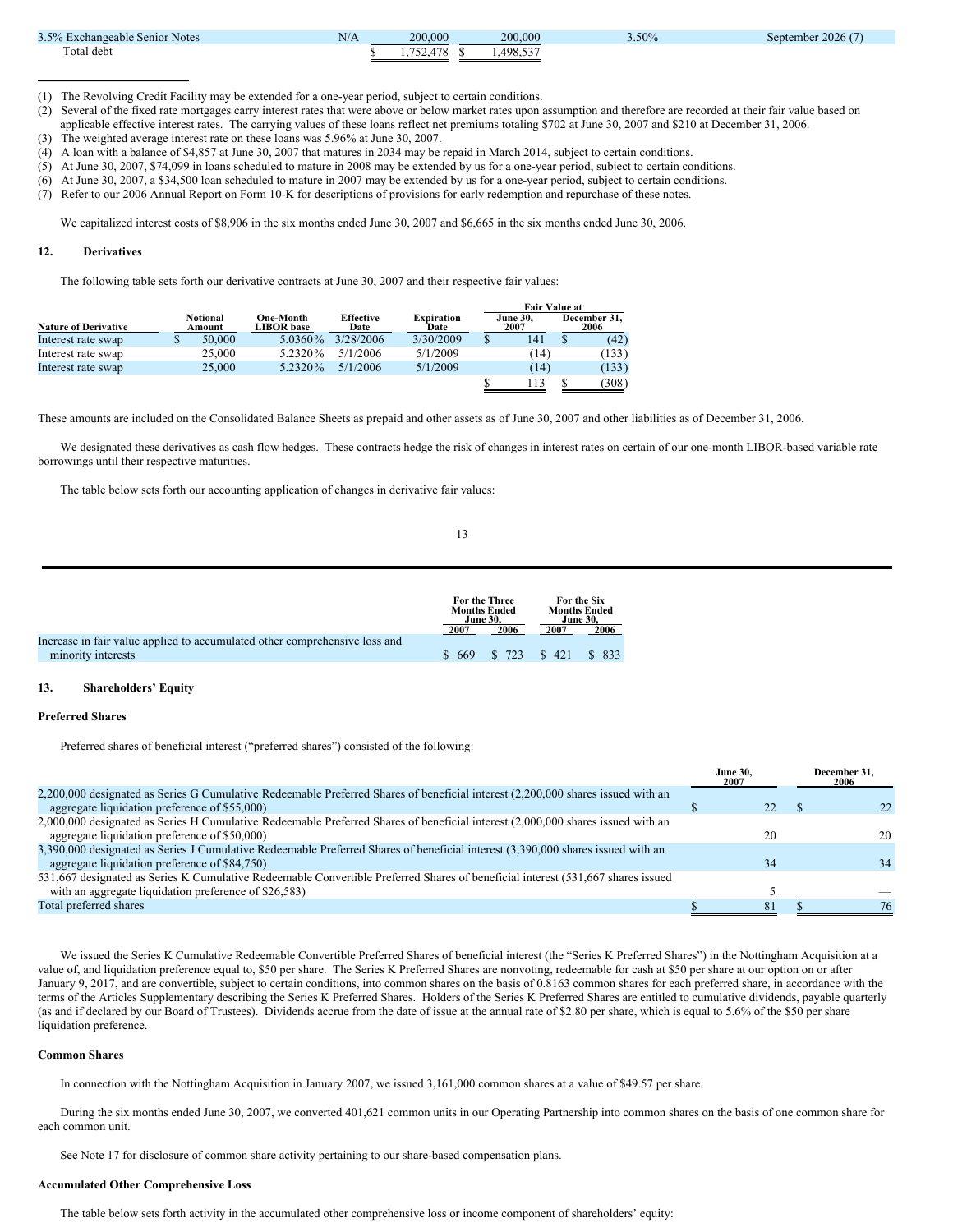|                                                           |   | For the Six Months<br>Ended June 30. |      |       |  |
|-----------------------------------------------------------|---|--------------------------------------|------|-------|--|
|                                                           |   | 2007                                 | 2006 |       |  |
| Beginning balance                                         | S | (693                                 |      | (482) |  |
| Unrealized gain on derivatives, net of minority interests |   | 342                                  |      | 683   |  |
| Realized loss on derivatives, net of minority interests   |   | 26                                   |      | 25    |  |
| Ending balance                                            |   |                                      |      | 226   |  |

The table below sets forth our comprehensive income:

|                                                           |      | <b>For the Three Months</b><br><b>Ended June 30.</b> |  | For the Six Months<br>Ended June 30. |        |      |        |  |
|-----------------------------------------------------------|------|------------------------------------------------------|--|--------------------------------------|--------|------|--------|--|
|                                                           | 2007 |                                                      |  | 2006                                 | 2007   | 2006 |        |  |
| Net income                                                |      | 7,877                                                |  | 9.116                                | 13.424 |      | 19.053 |  |
| Unrealized gain on derivatives, net of minority interests |      | 565                                                  |  | 593                                  | 342    |      | 683    |  |
| Realized loss on derivatives, net of minority interests   |      |                                                      |  |                                      | 26     |      | 25     |  |
| Total comprehensive income                                |      | 8.455                                                |  | 9.722                                | 13.792 |      | 19.761 |  |

# **14. Dividends and Distributions**

The following table summarizes our dividends and distributions when either the payable dates or record dates occurred during the six months ended June 30, 2007:

|                            | <b>Record Date</b> | <b>Payable Date</b> |              | Dividend/<br><b>Distribution Per</b><br><b>Share/Unit</b> | <b>Total Dividend/</b><br><b>Distribution</b> |        |  |
|----------------------------|--------------------|---------------------|--------------|-----------------------------------------------------------|-----------------------------------------------|--------|--|
| Series G Preferred Shares: |                    |                     |              |                                                           |                                               |        |  |
| Fourth Quarter 2006        | December 29, 2006  | January 17, 2007    | \$           | 0.5000                                                    | \$                                            | 1,100  |  |
| First Ouarter 2007         | March 30, 2007     | April 17, 2007      | $\mathbb{S}$ | 0.5000                                                    | $\mathbb{S}$                                  | 1,100  |  |
| Second Ouarter 2007        | June 29, 2007      | July 17, 2007       | \$           | 0.5000                                                    | $\mathbb{S}$                                  | 1.100  |  |
| Series H Preferred Shares: |                    |                     |              |                                                           |                                               |        |  |
| Fourth Quarter 2006        | December 29, 2006  | January 17, 2007    | \$           | 0.4688                                                    | $\mathbb{S}$                                  | 938    |  |
| First Ouarter 2007         | March 30, 2007     | April 17, 2007      | \$           | 0.4688                                                    | \$                                            | 938    |  |
| Second Ouarter 2007        | June 29, 2007      | July 17, 2007       | $\mathbf S$  | 0.4688                                                    | $\mathbb{S}$                                  | 938    |  |
| Series J Preferred Shares: |                    |                     |              |                                                           |                                               |        |  |
| Fourth Ouarter 2006        | December 29, 2006  | January 17, 2007    | \$           | 0.4766                                                    | \$                                            | 1,616  |  |
| First Ouarter 2007         | March 30, 2007     | April 17, 2007      | \$           | 0.4766                                                    | \$                                            | 1,616  |  |
| Second Ouarter 2007        | June 29, 2007      | July 17, 2007       | \$           | 0.4766                                                    | S.                                            | 1,616  |  |
|                            |                    |                     |              |                                                           |                                               |        |  |
| Series K Preferred Shares: |                    |                     |              |                                                           |                                               |        |  |
| First Ouarter 2007         | March 30, 2007     | April 17, 2007      | \$           | 0.7466                                                    | $\mathbb{S}$                                  | 397    |  |
| Second Quarter 2007        | June 29, 2007      | July 17, 2007       | \$           | 0.7000                                                    | \$                                            | 372    |  |
| Common Shares:             |                    |                     |              |                                                           |                                               |        |  |
| Fourth Ouarter 2006        | December 29, 2006  | January 17, 2007    | \$           | 0.3100                                                    | \$                                            | 13,292 |  |
| First Ouarter 2007         | March 30, 2007     | April 17, 2007      | \$           | 0.3100                                                    | S.                                            | 14,529 |  |
| Second Quarter 2007        | June 29, 2007      | July 17, 2007       | $\mathbb{S}$ | 0.3100                                                    | $\mathbb{S}$                                  | 14,613 |  |
| Series I Preferred Units:  |                    |                     |              |                                                           |                                               |        |  |
| Fourth Ouarter 2006        | December 29, 2006  | January 17, 2007    | \$           | 0.4688                                                    | \$                                            | 165    |  |
| <b>First Ouarter 2007</b>  | March 30, 2007     | April 17, 2007      | $\mathbb{S}$ | 0.4688                                                    | $\mathbb{S}$                                  | 165    |  |
| Second Ouarter 2007        | June 29, 2007      | July 17, 2007       | \$           | 0.4688                                                    | $\mathbb{S}$                                  | 165    |  |
|                            |                    |                     |              |                                                           |                                               |        |  |
| Common Units:              |                    |                     |              |                                                           |                                               |        |  |
| Fourth Quarter 2006        | December 29, 2006  | January 17, 2007    | \$           | 0.3100                                                    | \$                                            | 2,622  |  |
| First Ouarter 2007         | March 30, 2007     | April 17, 2007      | \$           | 0.3100                                                    | \$                                            | 2,554  |  |
| Second Ouarter 2007        | June 29, 2007      | July 17, 2007       | $\mathbb{S}$ | 0.3100                                                    | $\mathbf S$                                   | 2,574  |  |

# **15. Supplemental Information to Statements of Cash Flows**

|                                                                                               | For the Six Months Ended<br><b>June 30.</b> |        |
|-----------------------------------------------------------------------------------------------|---------------------------------------------|--------|
|                                                                                               | 2007                                        | 2006   |
| Supplemental schedule of non-cash investing and financing activities:                         |                                             |        |
|                                                                                               |                                             |        |
| Debt assumed in connection with acquisition of properties                                     | 38.848                                      | 37.484 |
| (Decrease) increase in accrued capital improvements, leasing, and acquisition costs           | (3.057)                                     | 6.557  |
| Amortization of discounts and premiums on mortgage loans to commercial real estate properties | 275                                         |        |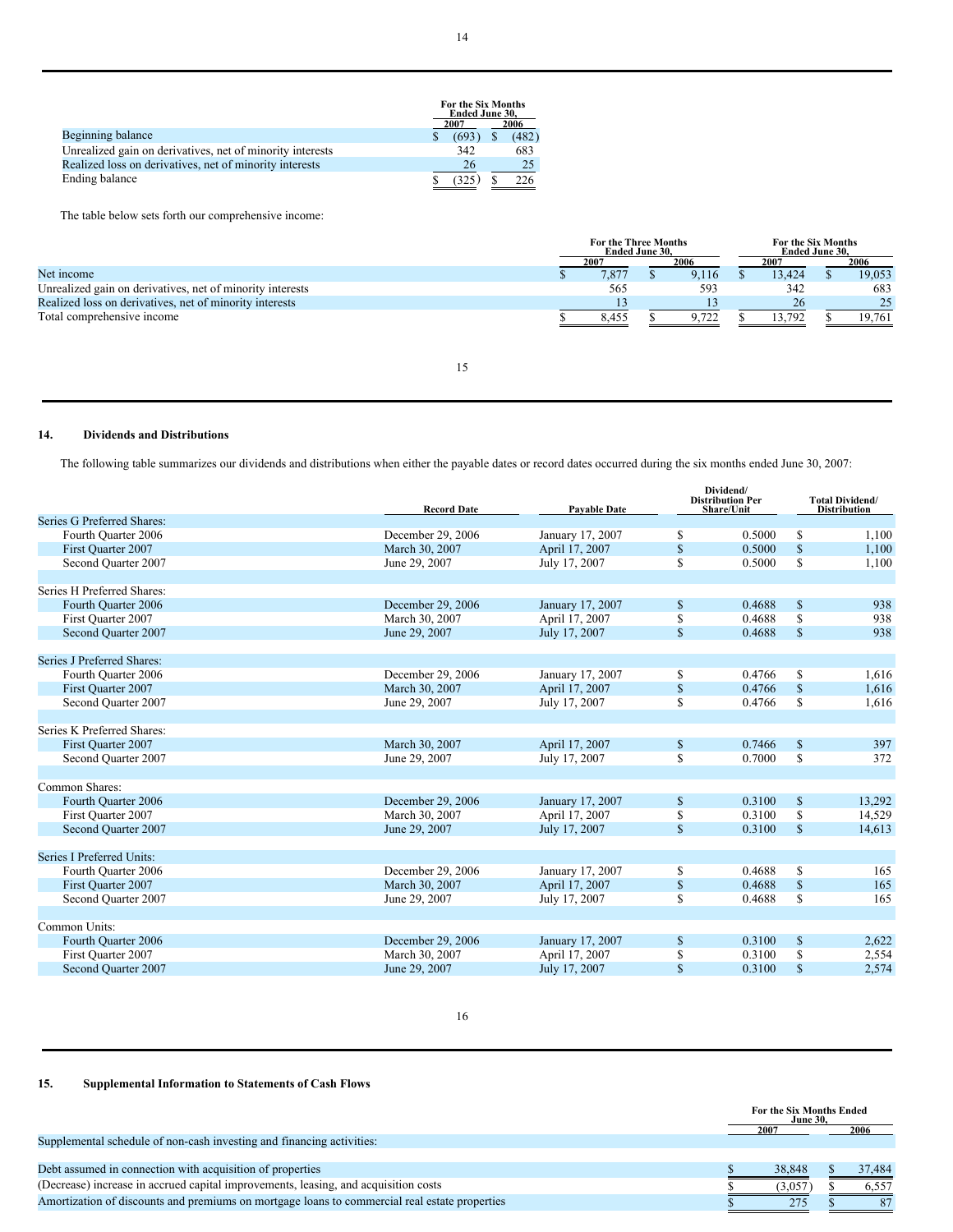| Increase in fair value of derivatives applied to AOCL and minority interests                                                             | 421     | 833    |
|------------------------------------------------------------------------------------------------------------------------------------------|---------|--------|
| Issuance of common shares in connection with acquisition of properties                                                                   | 156,691 |        |
| Issuance of preferred shares in connection with acquisition of properties                                                                | 26,583  |        |
| Restricted cash used in connection with acquisition of properties                                                                        | 20,122  |        |
| Issuance of common units in the Operating Partnership in connection with acquaitions of interests in properties                          | 12,125  | 7,497  |
| Reclassification of operating asset to investment in consolidated real estate joint venture                                              | 10,341  |        |
| Consolidation of real estate joint venture:                                                                                              |         |        |
| Real estate assets                                                                                                                       | 39      |        |
| Prepaid and other assets                                                                                                                 | 1,021   |        |
| Minority interest                                                                                                                        | (1,060) |        |
| Net adjustment                                                                                                                           |         |        |
| Adjustments to minority interests resulting from changes in ownership of Operating Partnership by COPT                                   | 25,167  | 9,643  |
| Dividends/distribution payable                                                                                                           | 20,754  | 17,450 |
| Decrease in minority interests and increase in shareholders' equity in connection with the conversion of common units into common shares | 18,958  | 4,691  |
| Increase in accrued furniture, fixtures and equipment                                                                                    | 19      | 1,584  |

# 17

#### **16. Information by Business Segment**

As of June 30, 2007, we had nine primary office property segments: Baltimore/Washington Corridor; Northern Virginia; Suburban Baltimore; Colorado Springs, Suburban Maryland; Greater Philadelphia; St. Mary's and King George Counties; San Antonio; and Northern/Central New Jersey.

The table below reports segment financial information. Our segment entitled "Other" includes assets and operations not specifically associated with the other defined segments, including corporate assets, investments in unconsolidated entities and elimination entries required in consolidation. We measure the performance of our segments based on total revenues less property operating expenses, a measure we define as net operating income ("NOI"). We believe that NOI is an important supplemental measure of operating performance for a REIT's operating real estate because it provides a measure of the core operations that is unaffected by depreciation, amortization, financing and general and administrative expenses; this measure is particularly useful in our opinion in evaluating the performance of geographic segments, same-office property groupings and individual properties.

|                                     |              | Baltimore/<br>Washington<br>Corridor |     |         |     |         |     |            |     |            |              | Northern<br>Virginia |     | Suburban<br><b>Baltimore</b> |     | Colorado<br><b>Springs</b> |    | Suburban<br>Marvland |     | Greater<br>Philadelphia |    | St. Mary's &<br><b>King George</b><br><b>Counties</b> |  | San<br>Antonio |  | Northern/<br><b>Central New</b><br><b>Jersey</b> |  | Other |  | Total |
|-------------------------------------|--------------|--------------------------------------|-----|---------|-----|---------|-----|------------|-----|------------|--------------|----------------------|-----|------------------------------|-----|----------------------------|----|----------------------|-----|-------------------------|----|-------------------------------------------------------|--|----------------|--|--------------------------------------------------|--|-------|--|-------|
| Three Months Ended June 30,<br>2007 |              |                                      |     |         |     |         |     |            |     |            |              |                      |     |                              |     |                            |    |                      |     |                         |    |                                                       |  |                |  |                                                  |  |       |  |       |
| Revenues                            | s            | 43.622                               | - S | 18,254  | -S  | 13,448  | - S | 3.695      | - S | $3,943$ \$ |              | 2,507                | - S | 3.029                        | - S | 1.863                      | s  | $1,006$ S            |     | $(197)$ \$              |    | 91,170                                                |  |                |  |                                                  |  |       |  |       |
| Property operating expenses         |              | 13,336                               |     | 6,483   |     | 4,954   |     | 1,192      |     | 1,652      |              | 29                   |     | 739                          |     | 386                        |    | 387                  |     | 136                     |    | 29,294                                                |  |                |  |                                                  |  |       |  |       |
| <b>NOI</b>                          |              | 30,286                               |     | 11,771  |     | 8,494   |     | 2,503      |     | 2,291      | £.           | 2,478                |     | 2,290                        |     | 1,477                      |    | 619                  |     | (333)                   |    | 61,876                                                |  |                |  |                                                  |  |       |  |       |
| Additions to commercial real        |              |                                      |     |         |     |         |     |            |     |            |              |                      |     |                              |     |                            |    |                      |     |                         |    |                                                       |  |                |  |                                                  |  |       |  |       |
| estate properties                   |              | 18,902                               |     | 6,019   |     | 4,178   |     | 20,564     |     | 1,412      | S            | 300                  |     | 214                          |     | 40                         |    | 11                   |     | 17,360                  |    | 69,000                                                |  |                |  |                                                  |  |       |  |       |
| Three Months Ended June 30,<br>2006 |              |                                      |     |         |     |         |     |            |     |            |              |                      |     |                              |     |                            |    |                      |     |                         |    |                                                       |  |                |  |                                                  |  |       |  |       |
| Revenues                            | s            | 34,797                               | - S | 15,796  | - S | 7,230   | - S | 1,963      | - S | 3,785      | - S          | 2,506                | - S | 3,037                        | -S  | 1.797                      | s  | 2,386 \$             |     | $(219)$ \$              |    | 73,078                                                |  |                |  |                                                  |  |       |  |       |
| Property operating expenses         |              | 10,134                               |     | 5,804   |     | 2,932   |     | 616        |     | 1,265      |              | 40                   |     | 704                          |     | 319                        |    | 823                  |     | (239)                   |    | 22,398                                                |  |                |  |                                                  |  |       |  |       |
| <b>NOI</b>                          |              | 24,663                               | S   | 9,992   |     | 4,298   | S   | 1,347      | S   | 2,520      | s            | 2,466                | -S  | 2,333                        | £.  | 1,478                      |    | 1,563                |     | 20                      |    | 50,680                                                |  |                |  |                                                  |  |       |  |       |
| Additions to commercial real        |              |                                      |     |         |     |         |     |            |     |            |              |                      |     |                              |     |                            |    |                      |     |                         |    |                                                       |  |                |  |                                                  |  |       |  |       |
| estate properties                   |              | 118,873                              |     | 3,765   |     | 883     | S   | 51,770     | -S  | 830        | S            | 277                  |     | 659                          |     | 906                        |    | 534                  |     | (390)                   |    | 178,107                                               |  |                |  |                                                  |  |       |  |       |
| Six Months Ended June 30,<br>2007   |              |                                      |     |         |     |         |     |            |     |            |              |                      |     |                              |     |                            |    |                      |     |                         |    |                                                       |  |                |  |                                                  |  |       |  |       |
| Revenues                            | s            | 87,459                               | - S | 35,426  | - S | 26,529  | -S  | $7,290$ \$ |     | 7,910 \$   |              | 5,013                | - S | 6,127                        | -S  | 3.644                      | S  | 2,792                | - S | $(625)$ \$              |    | 181,565                                               |  |                |  |                                                  |  |       |  |       |
| Property operating expenses         |              | 27,862                               |     | 12,811  |     | 10,725  |     | 2,472      |     | 3,315      |              | 62                   |     | 1,510                        |     | 745                        |    | 1,084                |     | 732                     |    | 61,318                                                |  |                |  |                                                  |  |       |  |       |
| <b>NOI</b>                          |              | 59,597                               |     | 22,615  |     | 15,804  | S   | 4,818      |     | 4,595      | s            | 4,951                | -S  | 4,617                        | S   | 2,899                      |    | 1,708                |     | (1,357)                 | £. | 120,247                                               |  |                |  |                                                  |  |       |  |       |
| Additions to commercial real        |              |                                      |     |         |     |         |     |            |     |            |              |                      |     |                              |     |                            |    |                      |     |                         |    |                                                       |  |                |  |                                                  |  |       |  |       |
| estate properties                   |              | 96,017                               |     | 16,871  |     | 265,912 |     | 24,367     |     | 1,908      |              | 532                  |     | 283                          |     | 6                          |    | 265                  |     | 42,781                  |    | 448,942                                               |  |                |  |                                                  |  |       |  |       |
| Segment assets at June 30,          |              |                                      |     |         |     |         |     |            |     |            |              |                      |     |                              |     |                            |    |                      |     |                         |    |                                                       |  |                |  |                                                  |  |       |  |       |
| 2007                                |              | ,160,666                             |     | 482,966 |     | 460,210 | S   | 157,397    |     | 129,064    | £.           | 96,888               |     | 96,061                       | -S  | 53,032                     |    | 44,425               |     | 174,020                 | -S | 2,854,729                                             |  |                |  |                                                  |  |       |  |       |
| Six Months Ended June 30.<br>2006   |              |                                      |     |         |     |         |     |            |     |            |              |                      |     |                              |     |                            |    |                      |     |                         |    |                                                       |  |                |  |                                                  |  |       |  |       |
| Revenues                            | $\mathbf{s}$ | 69,190                               | - S | 31.369  | - S | 14.587  | - S | 3.252 S    |     | 7,338      | $\mathbf{s}$ | 5,013                | -S  | 6.025                        | -S  | 3.608                      | -S | 5.280                | - S | $(405)$ \$              |    | 145,257                                               |  |                |  |                                                  |  |       |  |       |
| Property operating expenses         |              | 20,503                               |     | 11,294  |     | 5,772   |     | 1,107      |     | 2,582      |              | 81                   |     | 1,395                        |     | 652                        |    | 1,808                |     | (729)                   |    | 44,465                                                |  |                |  |                                                  |  |       |  |       |
| <b>NOI</b>                          |              | 48,687                               |     | 20,075  |     | 8,815   |     | 2,145      |     | 4,756      | \$           | 4,932                |     | 4,630                        |     | 2,956                      |    | 3,472                |     | 324                     |    | 100,792                                               |  |                |  |                                                  |  |       |  |       |
| Additions to commercial real        |              |                                      |     |         |     |         |     |            |     |            |              |                      |     |                              |     |                            |    |                      |     |                         |    |                                                       |  |                |  |                                                  |  |       |  |       |
| estate properties                   |              | 150,436                              |     | 6.888   |     | 1,754   |     | 57,603     |     | 1,234      | -S           | 615                  |     | 970                          | s   | 8,608                      |    | 1,121                |     | (658)                   |    | 228,571                                               |  |                |  |                                                  |  |       |  |       |
| Segment assets at June 30,<br>2006  | $\mathbf{s}$ | 1,047,754                            | s   | 463,782 | S   | 186,125 | S.  | 127,196    |     | 114,800    | S            | 98.644               | -S  | 98,259                       | S   | 51,350                     | -S | 58,030               | S   | 63,178                  | S. | 2,309,118                                             |  |                |  |                                                  |  |       |  |       |

18

The following table reconciles our segment revenues to total revenues as reported on our Consolidated Statements of Operations:

|                                                                | For the Three Months<br>Ended June 30. |         |      |         |      | For the Six Months<br>Ended June 30. |  |         |
|----------------------------------------------------------------|----------------------------------------|---------|------|---------|------|--------------------------------------|--|---------|
|                                                                |                                        | 2007    | 2006 |         | 2007 |                                      |  | 2006    |
| Segment revenues                                               |                                        | 91.170  |      | 73,078  |      | 181.565                              |  | 145,257 |
| Construction contract revenues                                 |                                        | 10.620  |      | 12.156  |      | 19.311                               |  | 26,700  |
| Other service operations revenues                              |                                        | 1.073   |      | 1.984   |      | 2.459                                |  | 3,749   |
| Less: Revenues from discontinued real estate operations (Note) |                                        |         |      |         |      |                                      |  |         |
| 19)                                                            |                                        | (218)   |      | (2,309) |      | (938)                                |  | (5,266) |
| Total revenues                                                 |                                        | 102,645 |      | 84,909  |      | 202,397                              |  | 170.440 |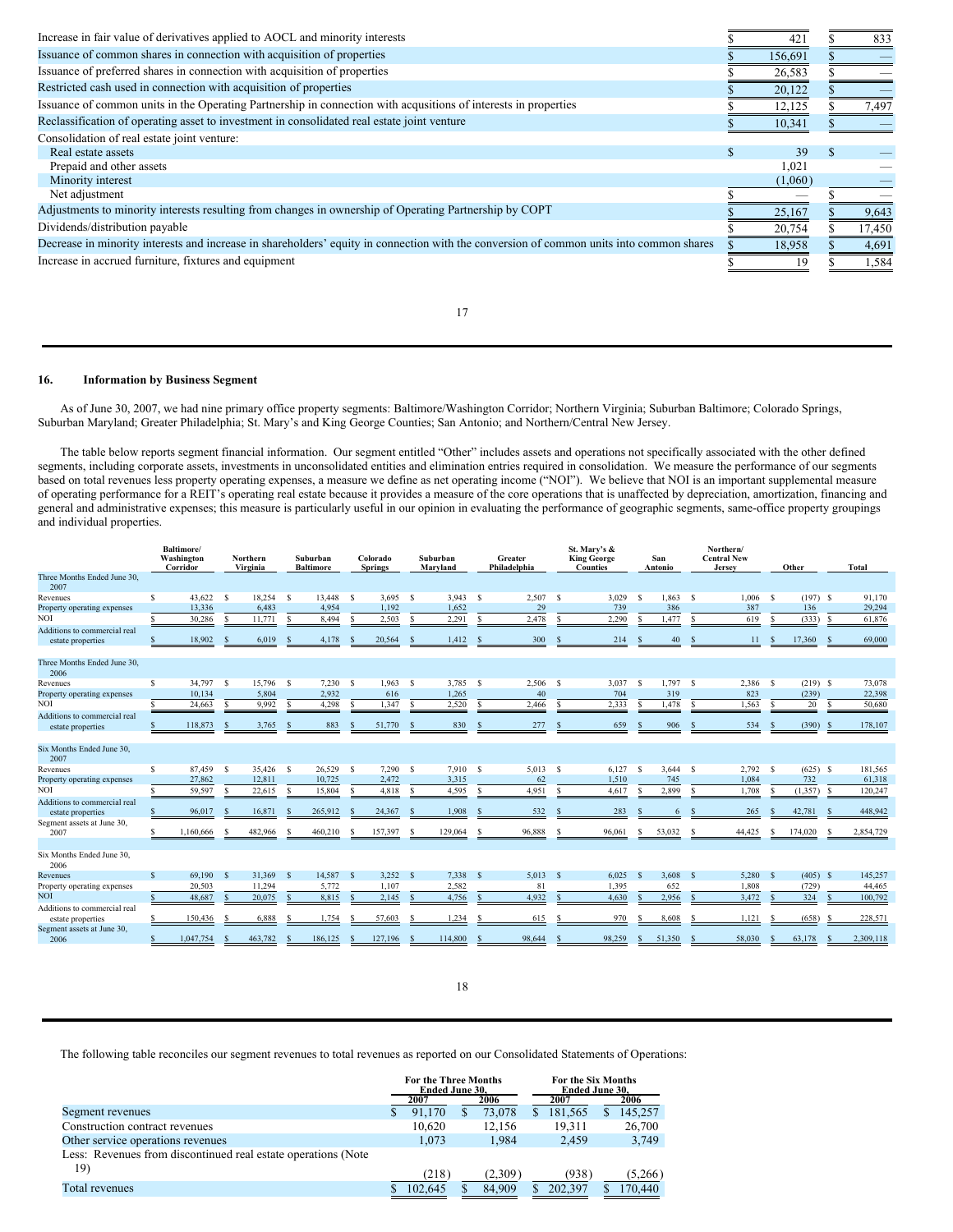The following table reconciles our segment property operating expenses to property operating expenses as reported on our Consolidated Statements of Operations:

|                                                                                         | <b>For the Three Months</b><br>Ended June 30. |        |      |        |      | <b>For the Six Months</b><br>Ended June 30. |  |         |
|-----------------------------------------------------------------------------------------|-----------------------------------------------|--------|------|--------|------|---------------------------------------------|--|---------|
|                                                                                         | 2007                                          |        | 2006 |        | 2007 |                                             |  | 2006    |
| Segment property operating expenses                                                     |                                               | 29.294 |      | 22.398 |      | 61.318                                      |  | 44,465  |
| Less: Property operating expenses from discontinued real estate<br>operations (Note 19) |                                               | (256)  |      | 758)   |      | (532)                                       |  | (1,764) |
| Total property operating expenses                                                       |                                               | 29,038 |      | 21.640 |      | 60.786                                      |  | 42.701  |

The following table reconciles our NOI for reportable segments to income from continuing operations as reported on our Consolidated Statements of Operations:

|                                                          | <b>For the Three Months</b><br>Ended June 30, |           |    |           | For the Six Months<br>Ended June 30. |           |    |           |  |
|----------------------------------------------------------|-----------------------------------------------|-----------|----|-----------|--------------------------------------|-----------|----|-----------|--|
|                                                          |                                               | 2007      |    | 2006      |                                      | 2007      |    | 2006      |  |
| NOI for reportable segments                              |                                               | 61,876    | \$ | 50,680    | <sup>\$</sup>                        | 120,247   | \$ | 100,792   |  |
| Construction contract revenues                           |                                               | 10,620    |    | 12,156    |                                      | 19,311    |    | 26,700    |  |
| Other service operations revenues                        |                                               | 1,073     |    | 1,984     |                                      | 2,459     |    | 3,749     |  |
| Equity in loss of unconsolidated entities                |                                               | (57)      |    | (32)      |                                      | (151)     |    | (55)      |  |
| Income tax expense                                       |                                               | (178)     |    | (206)     |                                      | (283)     |    | (421)     |  |
| Other adjustments:                                       |                                               |           |    |           |                                      |           |    |           |  |
| Depreciation and other amortization                      |                                               |           |    |           |                                      |           |    |           |  |
| associated with real estate operations                   |                                               | (27, 429) |    | (18,095)  |                                      | (53,998)  |    | (36, 767) |  |
| Construction contract expenses                           |                                               | (10, 136) |    | (11, 643) |                                      | (18,619)  |    | (25,669)  |  |
| Other service operations expenses                        |                                               | (1,126)   |    | (1,818)   |                                      | (2,531)   |    | (3,496)   |  |
| General and administrative expenses                      |                                               | (5,085)   |    | (3,705)   |                                      | (9,699)   |    | (7,668)   |  |
| Interest expense on continuing operations                |                                               | (20, 541) |    | (17, 132) |                                      | (40, 417) |    | (34, 161) |  |
| Gain on sale of non-real estate investment               |                                               | 1,033     |    |           |                                      | 1,033     |    |           |  |
| Amortization of deferred financing costs                 |                                               | (921)     |    | (606)     |                                      | (1,805)   |    | (1,162)   |  |
| Minority interests in continuing operations              |                                               | (959)     |    | (1,235)   |                                      | (1,385)   |    | (2,193)   |  |
| Add (less) net operating loss (income) from discontinued |                                               |           |    |           |                                      |           |    |           |  |
| operations                                               |                                               | 38        |    | (1, 551)  |                                      | (406)     |    | (3,502)   |  |
| Income from continuing operations                        |                                               | 8,208     | \$ | 8,797     | \$                                   | 13,756    |    | 16,147    |  |

19

The accounting policies of the segments are the same as those previously disclosed for Corporate Office Properties Trust and subsidiaries, where applicable. We did not allocate interest expense, amortization of deferred financing costs and depreciation and other amortization to segments since they are not included in the measure of segment profit reviewed by management. We also did not allocate construction contract revenues, other service operations revenues, construction contract expenses, other service operations expenses, equity in loss of unconsolidated entities, general and administrative expense, gain on sale of non-real estate investment, income taxes and minority interests because these items represent general corporate items not attributable to segments.

#### **17. Share-Based Compensation**

During the six months ended June 30, 2007, we granted 262,066 options to purchase common shares ("options") to employees and 40,000 options to Trustees. The weighted average exercise price of these option grants total \$47.91 per share. The employee option grants vest in equal increments annually over a three-year period beginning on the first anniversary of the grant date provided that the employees remain employed by us. Trustee options vest on the first anniversary of their grant provided that the Trustees remain in their positions. All of the option grants expire ten years after the grant date. We computed share-based compensation expense for these options under the fair value method using the Black-Scholes option-pricing model; the weighted average assumptions we used in that model are set forth below:

| Weighted average fair value per share option granted during the period | \$9.58       |
|------------------------------------------------------------------------|--------------|
| Risk-free interest rate                                                | $4.64\%(1)$  |
| Expected life (in years)                                               | 6.15         |
| Expected volatility                                                    | $21.46\%(2)$ |
| Expected annual dividend yield                                         | $3.24\%$ (3) |

(1) Ranged from 4.53% to 4.91%.

(2) Ranged from 21.28% to 21.75%.

(3) Ranged from 3.12% to 3.35%.

During the six months ended June 30, 2007, 565,112 options to purchase common shares were exercised. The weighted average exercise price of these options was \$11.52 per share, and the total intrinsic value of options exercised was \$22,591.

During the six months ended June 30, 2007, certain employees were granted restricted shares totaling 128,109 with a weighted average grant date fair value of \$50.45 per share. These shares are subject to forfeiture restrictions that lapse in equal increments annually over a three-year period (for most of the grants) or a five-year period beginning on the first anniversary of the grant date provided that the employees remain employed by us. During the six months ended June 30, 2007, forfeiture restrictions lapsed on 132,427 common shares previously issued to employees. These shares had a weighted average grant date fair value of \$21.72 per share, and the total fair value of the shares on the vesting date was \$6,768.

Expenses from share-based compensation are reflected in our Consolidated Statements of Operations as follows: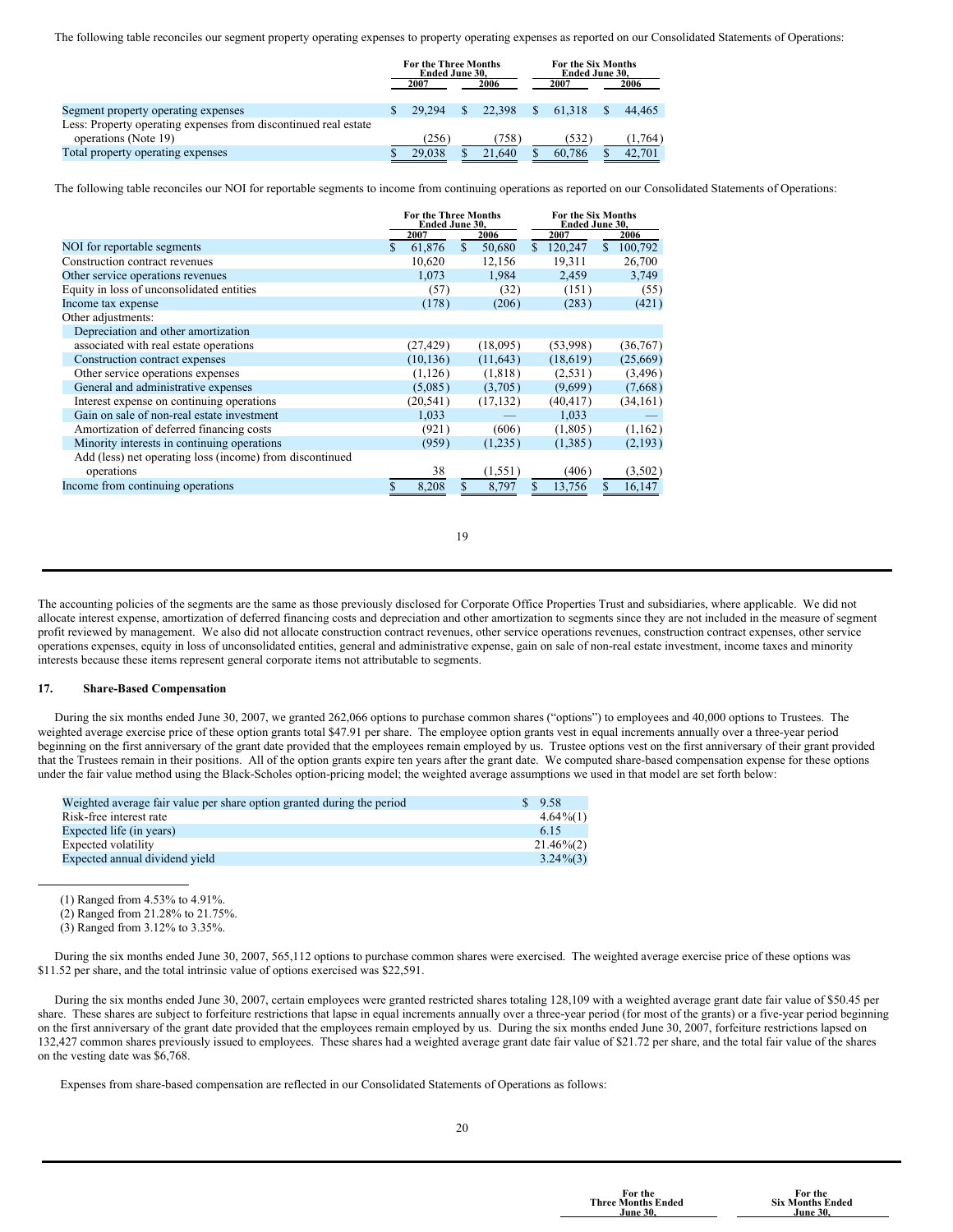|                                                                         | 2007  | 2006 | 2007  | 2006  |
|-------------------------------------------------------------------------|-------|------|-------|-------|
| Increase in general and administrative expenses                         | .196  | 594  | 2.075 | .063  |
| Increase in construction contract and other service operations expenses | 509   | 198  | 863   | 342   |
| Share-based compensation expense                                        | 1.705 | 792  | 2,938 | .405  |
| Income taxes                                                            | (66)  | (25) | (101) | (42)  |
| Minority interests                                                      | (256) | 134) | (449) | (243) |
| Net share-based compensation expense                                    | .383  | 633  | 2.388 | .120  |

# **18. Income Taxes**

COMI's provision for income tax expense consisted of the following:

|              | <b>For the Three Months</b><br>Ended June 30.<br>2006<br>2007 |  |     | 2007 | For the Six Months<br>Ended June 30.<br>2006 |     |
|--------------|---------------------------------------------------------------|--|-----|------|----------------------------------------------|-----|
| Deferred     |                                                               |  |     |      |                                              |     |
| Federal      | 148                                                           |  | 169 | 234  |                                              | 345 |
| <b>State</b> | 33                                                            |  | 37  | 52   |                                              | 76  |
| Total        | 181                                                           |  | 206 | 286  |                                              |     |

Items contributing to temporary differences that lead to deferred taxes include net operating losses that are not deductible until future periods, depreciation and amortization, certain accrued compensation and compensation paid in the form of contributions to a deferred nonqualified compensation plan.

COMI's combined Federal and state effective tax rate was 39% for the three and six months ended June 30, 2007 and 2006.

#### **19. Discontinued Operations**

Income from discontinued operations includes revenues and expenses associated with the following:

- the two Lakeview at the Greens properties that were sold on February 6, 2006;
- the 68 Culver Road property that was sold on March 8, 2006;
- the 710 Route 46 property that was sold on July 26, 2006;
- the 230 Schilling Circle property that was sold on August 9, 2006;
- the 7 Centre Drive property that was sold on August 30, 2006;
- the Brown's Wharf property that was sold on September 28, 2006; and
- the 429 Ridge Road property which, as of June 30, 2007, we were under contract to sell, and was classified as held for sale.

The table below sets forth the components of income from discontinued operations:

| I |  |
|---|--|

|                                                                         | <b>For the Three Months</b><br>Ended June 30.<br>2006<br>2007 |       |         | 2007     | <b>For the Six Months</b><br>Ended June 30.<br>2006 |
|-------------------------------------------------------------------------|---------------------------------------------------------------|-------|---------|----------|-----------------------------------------------------|
| Revenue from real estate operations                                     |                                                               | 218   | \$2,309 | \$938    | \$5,266                                             |
| Expenses from real estate operations:                                   |                                                               |       |         |          |                                                     |
| Property operating expenses                                             |                                                               | 256   | 758     | 532      | 1,764                                               |
| Depreciation and amortization                                           |                                                               |       | 655     | 57       | 1,320                                               |
| Interest expense                                                        |                                                               | 533   | 504     | 921      | 1,190                                               |
| Other                                                                   |                                                               |       | 4       |          |                                                     |
| Expenses from real estate operations                                    |                                                               | 789   | 1.921   | 1.510    | 4,281                                               |
| (Loss) income from discontinued operations before gain on sales of real |                                                               |       |         |          |                                                     |
| estate and minority interests                                           |                                                               | (571) | 388     | (572)    | 985                                                 |
| (Loss) gain on sales of real estate                                     |                                                               | (11)  | (32)    | (11)     | 2,403                                               |
| Minority interests in discontinued operations                           |                                                               | 90    | (62)    | 90       | (617)                                               |
| (Loss) income from discontinued operations, net of minority interests   |                                                               | (492) | 294     | \$ (493) | \$ 2,771                                            |

### **20. Commitments and Contingencies**

In the normal course of business, we are involved in legal actions arising from our ownership and administration of properties. Management does not anticipate that any liabilities that may result will have a materially adverse effect on our financial position, operations or liquidity. We are subject to various Federal, state and local environmental regulations related to our property ownership and operation. We have performed environmental assessments of our properties, the results of which have not revealed any environmental liability that we believe would have a materially adverse effect on our financial position, operations or liquidity.

#### **Acquisitions**

As of June 30, 2007, we were under contract to acquire the following properties:

- a parcel of land in Aberdeen, Maryland for \$10,000, of which we paid a deposit of \$100 in 2006;
- · the remaining 91 acres of land not yet acquired as part of the acquisition of the former Fort Ritchie United States Army base located in Cascade, Washington County, Maryland; we expect to make the following additional future cash payments to the seller for (1) the acquisition of the remaining 91 acres and (2) portions of the contract price on which payment was deferred by the contract: \$1,310 in 2007, \$1,000 in 2008 and \$155 in 2009. We could incur an additional cash obligation to the seller after that of up to \$4,000; this \$4,000 cash obligation is subject to reduction by an amount ranging between \$750 and \$4,000, with the amount of such reduction to be determined based on defined levels of (1) job creation resulting from the future development of the property and (2) future real estate taxes generated by the property. Following completion of this acquisition, we will be obligated to incur \$7,500 in development and construction costs for the property; and

· a parcel of land in Colorado Springs, Colorado for \$2,330, of which we had paid a deposit of \$80 as of June 30, 2007. We completed this acquisition on July 12, 2007.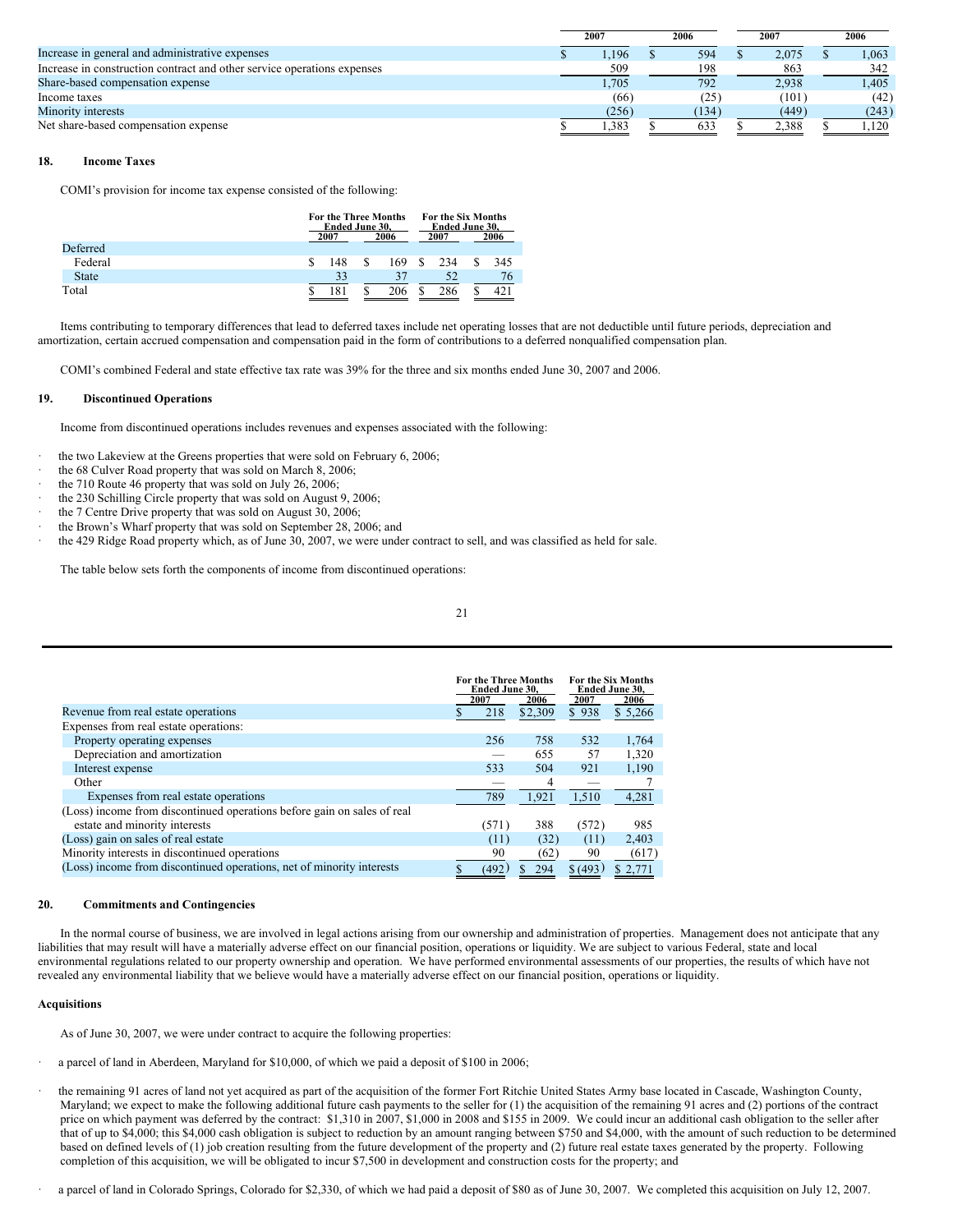#### **Joint Ventures**

As part of our obligations under the partnership agreement of Harrisburg Corporate Gateway Partners, LP, we agreed to indemnify the partnership's lender for 80% of any losses under standard nonrecourse loan guarantees (environmental indemnifications and guarantees against fraud and misrepresentation) during the period of time in which we manage the partnership's properties; we do not expect to incur any losses under these loan guarantees.

22

We are party to a contribution agreement that formed a joint venture relationship with a limited partnership to develop up to 1.8 million square feet of office space on 63 acres of land located in Hanover, Maryland. Under the contribution agreement, we agreed to fund up to \$2,200 in pre-construction costs associated with the property. As we and the joint venture partner agree to proceed with the construction of buildings in the future, we would make additional cash capital contributions into newly-formed entities and our joint venture partner would contribute land into such entities. One such entity was created in July 2007. We will have a 50% interest in this joint venture relationship.

We may need to make our pro rata share of additional investments in our real estate joint ventures (generally based on our percentage ownership) in the event that additional funds are needed. In the event that the other members of these joint ventures do not pay their share of investments when additional funds are needed, we may then need to make even larger investments in these joint ventures.

In one of the consolidated joint ventures that we owned as of June 30, 2007, we would be obligated to acquire the other member's 50% interest in the joint venture if defined events were to occur. The amount we would need to pay for that membership interest is computed based on the amount that the owner of the interest would receive under the joint venture agreement in the event that office property owned by the joint venture was sold for a capitalized fair value (as defined in the agreements) on a defined date. We estimate the aggregate amount we would need to pay for the other member's membership interest in this joint venture to be \$718; however, since the determination of this amount is dependent on the operations of the office property, which is not both completed and sufficiently occupied, this estimate is preliminary and could be materially different from the actual obligation.

# **Office Space Operating Leases**

We are obligated as lessee under five operating leases for office space. Future minimum rental payments due under the terms of these leases as of June 30, 2007 follow:

| Six months ended December 31, 2007 | 148 |
|------------------------------------|-----|
| 2008                               | 261 |
| 2009                               | 176 |
| 2010                               | 135 |
| 2011                               | 57  |
|                                    |     |

## **Other Operating Leases**

We are obligated under various leases for vehicles and office equipment. Future minimum rental payments due under the terms of these leases as of June 30, 2007 follow:

| Six months ended December 31, 2007 | S | 265 |
|------------------------------------|---|-----|
| 2008                               |   | 487 |
| 2009                               |   | 331 |
| 2010                               |   | 150 |
| 2011                               |   | 21  |
|                                    |   |     |

#### **Environmental Indemnity Agreement**

We agreed to provide certain environmental indemnifications in connection with a lease of three properties in our New Jersey region. The prior owner of the properties, a Fortune 100 company that is responsible for groundwater contamination at such properties, previously agreed to indemnify us for (1) direct losses incurred in connection with the contamination and (2) its failure to perform remediation activities required by the State of New Jersey, up to the point that the state declares the remediation to be complete. Under the lease agreement, we agreed to the following:

| I | ı<br>ı<br>v<br>× |
|---|------------------|

- to indemnify the tenant against losses covered under the prior owner's indemnity agreement if the prior owner fails to indemnify the tenant for such losses. This indemnification is capped at \$5,000 in perpetuity after the State of New Jersey declares the remediation to be complete;
- to indemnify the tenant for consequential damages (e.g., business interruption) at one of the buildings in perpetuity and another of the buildings for 15 years after the tenant's acquisition of the property from us, if such acquisition occurs. This indemnification is capped at \$12,500; and
- to pay 50% of additional costs related to construction and environmental regulatory activities incurred by the tenant as a result of the indemnified environmental condition of the properties. This indemnification is capped at \$300 annually and \$1,500 in the aggregate.

We have insurance coverage in place that we believe will indemnify us, at least in part, for losses incurred as a result of this agreement.

# **21. Pro Forma Financial Information (Unaudited)**

We accounted for our acquisitions using the purchase method of accounting. We included the results of operations on our acquisitions in our Consolidated Statements of Operations from their respective purchase dates through June 30, 2007.

We prepared our pro forma condensed consolidated financial information presented below as if the Nottingham Acquisition had occurred at the beginning of the respective periods. The pro forma financial information is unaudited and is not necessarily indicative of the results that actually would have occurred if this acquisition had occurred at the beginning of the respective periods, nor does it purport to indicate our results of operations for future periods.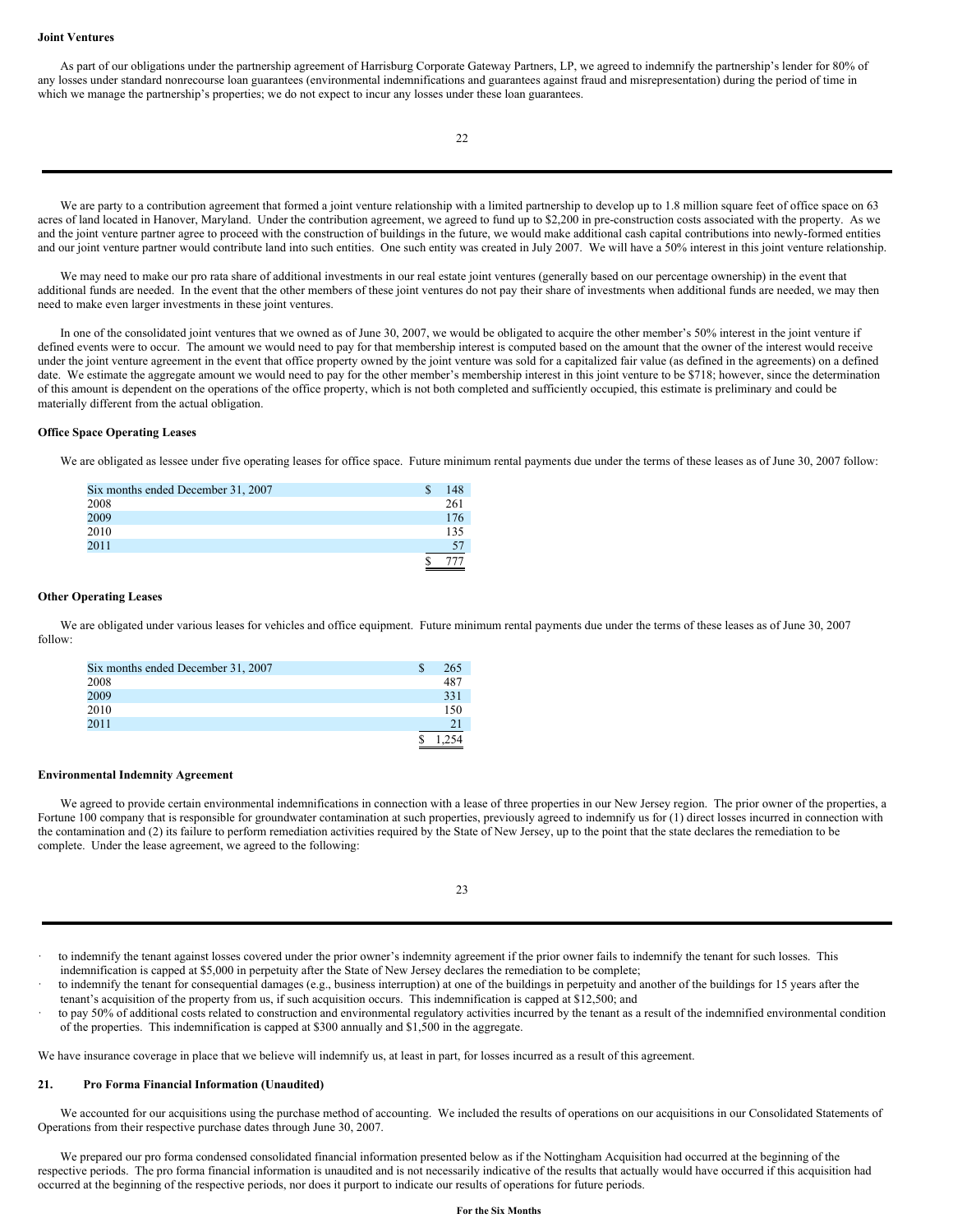|                                                                                       | Ended June 30. |         |   |         |  |
|---------------------------------------------------------------------------------------|----------------|---------|---|---------|--|
|                                                                                       |                | 2007    |   | 2006    |  |
| Pro forma total revenues                                                              | S              | 203,216 | S | 187,115 |  |
| Pro forma net income                                                                  |                | 13,688  |   | 15,309  |  |
| Pro forma net income available to common shareholders                                 |                | 5,636   |   | 7,258   |  |
| Pro forma earnings per common share on net income available to common<br>shareholders |                |         |   |         |  |
| <b>Basic</b>                                                                          |                | 0.12    |   | 0.17    |  |
| Diluted                                                                               |                | 0.12    |   | 0.16    |  |
|                                                                                       |                |         |   |         |  |
|                                                                                       |                |         |   |         |  |

#### **Item 2. Management's Discussion and Analysis of Financial Condition and Results of Operations**

#### **Overview**

We are a REIT that focuses on the acquisition, development, ownership, management and leasing of primarily Class A suburban office properties in select, demographically strong submarkets where we can achieve critical mass, operating synergies and key competitive advantages, including attracting high quality tenants and securing acquisition and development opportunities. We also have a core customer expansion strategy that is built on meeting, through acquisitions and development, the multi-location requirements of our strategic tenants. As of June 30, 2007, our investments in real estate included the following:

<span id="page-14-0"></span>24

- · 229 wholly owned operating properties in our portfolio totaling 17.7 million square feet;
- · 21 wholly owned properties under construction or development that we estimate will total approximately 2.2 million square feet upon completion and one wholly owned office property totaling approximately 75,000 square feet that was under redevelopment;
- wholly owned land parcels totaling 1,362 acres that we believe are potentially developable into approximately 11.6 million square feet; and
- partial ownership interests in a number of other real estate projects in operations or under development or redevelopment.

During the six months ended June 30, 2007, we:

- · experienced increased revenues, operating expenses and operating income due primarily to the addition of properties through acquisition and construction activities since January 1, 2006;
- finished the period with occupancy of our wholly owned portfolio of properties at 92.7%;
- · completed, on January 9 and 10, 2007, a series of transactions that resulted in the acquisition of 56 operating properties totaling approximately 2.4 million square feet and land parcels totaling 187 acres. We refer to these transactions collectively as the Nottingham Acquisition. All of the acquired properties are located in Maryland, with 36 of the operating properties, totaling 1.6 million square feet, and land parcels totaling 175 acres, located in White Marsh, Maryland (located in the Suburban Baltimore region) and the remaining properties and land parcels located in other regions in Northern Baltimore County and the Baltimore/Washington Corridor. We believe that the land parcels can support at least 2.0 million developable square feet. We completed the Nottingham Acquisition for an aggregate cost of \$366.8 million. We financed the acquisition by issuing \$26.6 million in Series K Cumulative Redeemable Convertible Preferred Shares of beneficial interest (the "Series K Preferred Shares") to the seller, issuing \$156.7 million in common shares of beneficial interest ("common shares") to the seller at a value of \$49.57 per share, using \$20.1 million from an escrow funded by proceeds from one of our property sales and using debt borrowings for the remainder;
- had one newly-constructed property in Chesterfield County, Virginia totaling 193,000 square feet become fully operational; and
- · borrowed \$150.0 million under a mortgage loan with a 10-year term at a fixed rate of 5.65%, using the proceeds to repay other debt.

In this section, we discuss our financial condition and results of operations as of and for the three and six months ended June 30, 2007. This section includes discussions on, among other things:

- · our results of operations and why various components of our Consolidated Statements of Operations changed for the three and six months ended June 30, 2007 compared to the same periods in 2006;
- how we raised cash for acquisitions and other capital expenditures during the six months ended June 30, 2007;
- · our cash flows;
- how we expect to generate cash for short and long-term capital needs;
- our commitments and contingencies; and
- the computation of our Funds from Operations for the three and six months ended June 30, 2007 and 2006.

You should refer to our Consolidated Financial Statements as you read this section.

This section contains "forward-looking" statements, as defined in the Private Securities Litigation Reform Act of 1995, that are based on our current expectations, estimates and projections about future events and financial trends affecting the financial condition and operations of our business. Forward-looking statements can be identified by the use of words such as "may," "will," "should," "expect," "estimate" or other comparable terminology. Forward-looking statements are inherently subject to risks and uncertainties, many of which we cannot predict with accuracy and some of which we might not even anticipate. Although we believe that the expectations, estimates and projections reflected in such forward-looking statements are based on reasonable assumptions at the time made, we can give no assurance that these expectations, estimates and projections will be achieved. Future events and actual results may differ materially from those discussed in the forward-looking statements. Important factors that may affect these expectations, estimates and projections include, but are not limited to:

- our ability to borrow on favorable terms:
- · general economic and business conditions, which will, among other things, affect office property demand and rents, tenant creditworthiness, interest rates and financing availability;
- adverse changes in the real estate markets, including, among other things, increased competition with other companies;
- · risks of real estate acquisition and development activities, including, among other things, risks that development projects may not be completed on schedule, that tenants may not take occupancy or pay rent or that development and operating costs may be greater than anticipated;
- · risks of investing through joint venture structures, including risks that our joint venture partners may not fulfill their financial obligations as investors or may take actions that are inconsistent with our objectives;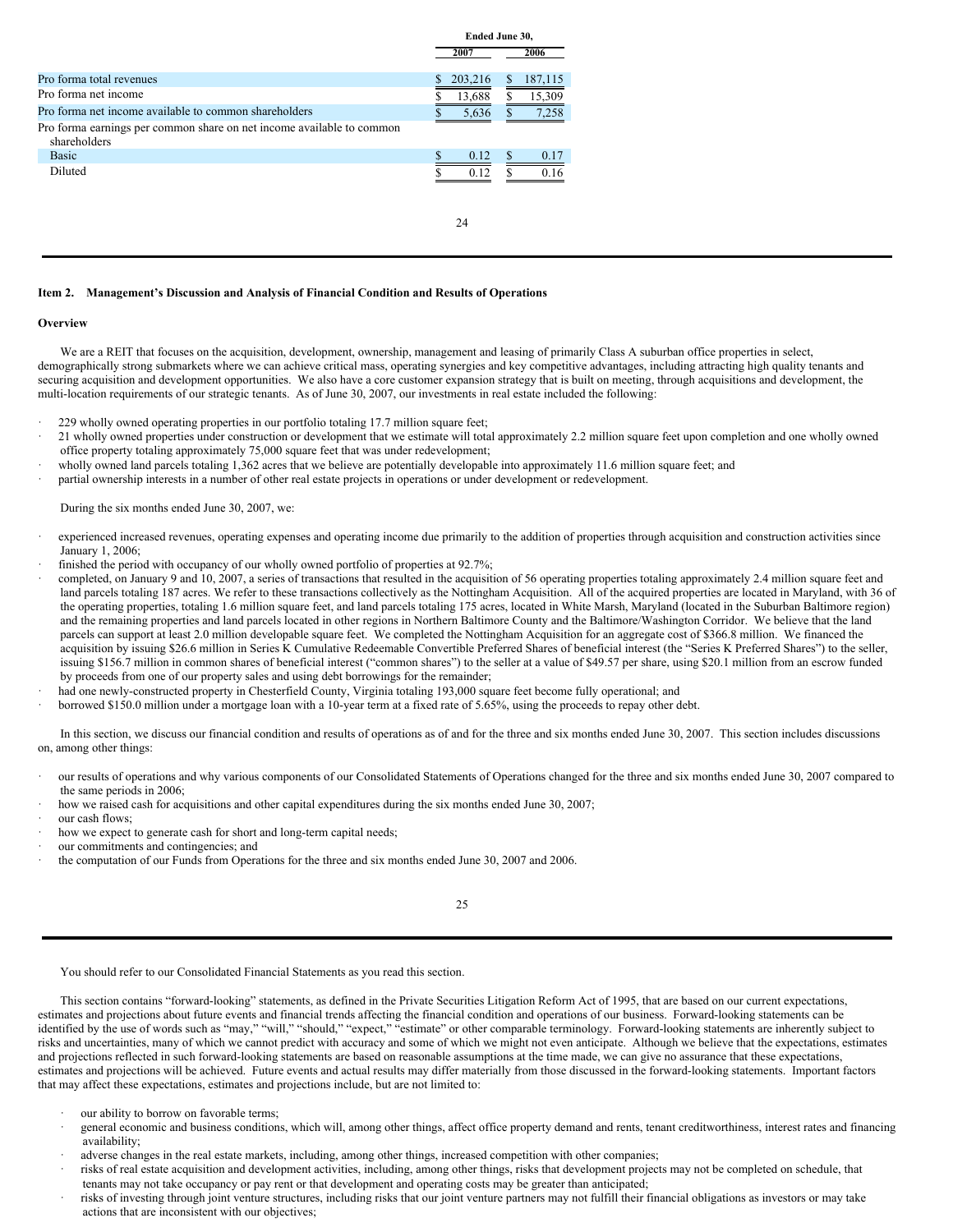our ability to satisfy and operate effectively under federal income tax rules relating to real estate investment trusts and partnerships;

- · governmental actions and initiatives; and
- environmental requirements.

We undertake no obligation to update or supplement forward-looking statements.

26

# **Corporate Office Properties Trust and Subsidiaries Operating Data Variance Analysis (Dollars for this table are in thousands, except per share data)**

|                                                                 | For the Three Months Ended June 30, |           |     |          |               |          |               |               |           |               |          |               |          |             |
|-----------------------------------------------------------------|-------------------------------------|-----------|-----|----------|---------------|----------|---------------|---------------|-----------|---------------|----------|---------------|----------|-------------|
|                                                                 |                                     | 2007      |     | 2006     |               | Variance | % Change      |               | 2007      |               | 2006     |               | Variance | % Change    |
| Revenues                                                        |                                     |           |     |          |               |          |               |               |           |               |          |               |          |             |
| Rental revenue                                                  | S                                   | 78,824    | s   | 61,635   | \$.           | 17,189   | 27.9%         | <sup>\$</sup> | 154,706   | S             | 122,197  | <sup>\$</sup> | 32,509   | 26.6%       |
| Tenant recoveries and other real estate operations revenue      |                                     | 12,128    |     | 9,134    |               | 2,994    | 32.8%         |               | 25,921    |               | 17,794   |               | 8,127    | 45.7%       |
| Construction contract revenues                                  |                                     | 10,620    |     | 12,156   |               | (1, 536) | $(12.6)\%$    |               | 19,311    |               | 26,700   |               | (7,389)  | (27.7)%     |
| Other service operations revenues                               |                                     | 1,073     |     | 1,984    |               | (911)    | $(45.9)\%$    |               | 2,459     |               | 3,749    |               | (1,290)  | $(34.4)\%$  |
| Total revenues                                                  |                                     | 102,645   |     | 84,909   |               | 17,736   | 20.9%         |               | 202,397   |               | 170,440  |               | 31,957   | 18.7%       |
| <b>Expenses</b>                                                 |                                     |           |     |          |               |          |               |               |           |               |          |               |          |             |
| Property operating expenses                                     |                                     | 29.038    |     | 21,640   |               | 7.398    | 34.2%         |               | 60,786    |               | 42,701   |               | 18,085   | 42.4%       |
| Depreciation and other amortization associated with real estate |                                     |           |     |          |               |          |               |               |           |               |          |               |          |             |
| operations                                                      |                                     | 27,429    |     | 18.095   |               | 9.334    | 51.6%         |               | 53.998    |               | 36,767   |               | 17.231   | 46.9%       |
| Construction contract expenses                                  |                                     | 10,136    |     | 11,643   |               | (1,507)  | $(12.9)\%$    |               | 18,619    |               | 25,669   |               | (7,050)  | $(27.5)\%$  |
| Other service operations expenses                               |                                     | 1,126     |     | 1,818    |               | (692)    | $(38.1)\%$    |               | 2,531     |               | 3,496    |               | (965)    | $(27.6)\%$  |
| General and administrative expense                              |                                     | 5,085     |     | 3,705    |               | 1,380    | 37.2%         |               | 9,699     |               | 7,668    |               | 2,031    | 26.5%       |
| Total operating expenses                                        |                                     | 72.814    |     | 56,901   |               | 15,913   | 28.0%         |               | 145,633   |               | 116.301  |               | 29.332   | 25.2%       |
| Operating income                                                |                                     | 29.831    |     | 28,008   |               | 1.823    | $6.5\%$       |               | 56,764    |               | 54,139   |               | 2,625    | 4.8%        |
| Interest expense and amortization of deferred financing costs   |                                     | (21, 462) |     | (17,738) |               | (3, 724) | 21.0%         |               | (42, 222) |               | (35,323) |               | (6,899)  | 19.5%       |
| Gain on sale of non-real estate investment                      |                                     | 1.033     |     |          |               | 1,033    | N/A           |               | 1.033     |               |          |               | 1,033    | N/A         |
| Equity in loss of unconsolidated entities                       |                                     | (57)      |     | (32)     |               | (25)     | 78.1%         |               | (151)     |               | (55)     |               | (96)     | 174.5%      |
| Income tax expense                                              |                                     | (178)     |     | (206)    |               | 28       | $(13.6)\%$    |               | (283)     |               | (421)    |               | 138      | $(32.8)\%$  |
| Income from continuing operations before minority interests     |                                     | 9.167     |     | 10,032   |               | (865)    | $(8.6)\%$     |               | 15,141    |               | 18,340   |               | (3,199)  | $(17.4)\%$  |
| Minority interests in income from continuing operations         |                                     | (959)     |     | (1, 235) |               | 276      | $(22.3)\%$    |               | (1,385)   |               | (2, 193) |               | 808      | $(36.8)\%$  |
| Income from continuing operations                               |                                     | 8.208     |     | 8,797    |               | (589)    | (6.7)%        |               | 13,756    |               | 16,147   |               | (2, 391) | $(14.8)\%$  |
| (Loss) income from discontinued operations, net                 |                                     | (492)     |     | 294      |               | (786)    | $(267.3)\%$   |               | (493)     |               | 2.771    |               | (3,264)  | $(117.8)\%$ |
| Gain on sales of real estate, net                               |                                     | 161       |     | 25       |               | 136      | 544.0%        |               | 161       |               | 135      |               | 26       | 19.3%       |
| Net income                                                      |                                     | 7,877     |     | 9.116    |               | (1,239)  | $(13.6)\%$    |               | 13,424    |               | 19.053   |               | (5,629)  | $(29.5)\%$  |
| Preferred share dividends                                       |                                     | (4,025)   |     | (3,653)  |               | (372)    | 10.2%         |               | (8,018)   |               | (7, 307) |               | (711)    | 9.7%        |
| Net income available to common shareholders                     |                                     | 3,852     |     | 5,463    |               | (1,611)  | $(29.5)\%$    |               | 5,406     |               | 11,746   |               | (6,340)  | $(54.0)\%$  |
| Basic earnings per common share                                 |                                     |           |     |          |               |          |               |               |           |               |          |               |          |             |
| Income from continuing operations                               | S                                   | 0.09      | S   | 0.12     | \$.           | (0.03)   | $(25.0)\%$    | - S           | 0.13      | S             | 0.22     | \$.           | (0.09)   | $(40.9)\%$  |
| Net income available to common shareholders                     | $\mathcal{L}$                       | 0.08      | \$. | 0.13     | $\mathcal{S}$ | (0.05)   | $(38.5)\%$ \$ |               | 0.12      | $\mathcal{S}$ | 0.29     | $\mathcal{S}$ | (0.17)   | $(58.6)\%$  |
| Diluted earnings per common share                               |                                     |           |     |          |               |          |               |               |           |               |          |               |          |             |
| Income from continuing operations                               | \$.                                 | 0.09      |     | 0.12     | $\mathcal{S}$ | (0.03)   | $(25.0)\%$    | - S           | 0.12      |               | 0.21     | $\mathcal{S}$ | (0.09)   | $(42.9)\%$  |
| Net income available to common shareholders                     | S                                   | 0.08      | S   | 0.13     | \$.           | (0.05)   | $(38.5)\%$    | - S           | 0.11      | <b>S</b>      | 0.28     | $\mathcal{S}$ | (0.17)   | $(60.7)\%$  |
|                                                                 |                                     |           |     |          |               |          |               |               |           |               |          |               |          |             |

27

#### **Results of Operations**

While reviewing this section, you should refer to the "Operating Data Variance Analysis" table set forth on the preceding page, as it reflects the computation of the variances described in this section.

# Geographic Concentration of Property Operations

The table below sets forth the changes in the regional allocation of our annualized rental revenue from December 31, 2006 to June 30, 2007. These changes occurred primarily as a result of the Nottingham Acquisition, but also due to the effect of development and leasing activity:

|                                     | <b>Percentage of Annualized</b><br><b>Rental Revenue of</b><br><b>Wholly Owned Properties as of</b> | December 31, |
|-------------------------------------|-----------------------------------------------------------------------------------------------------|--------------|
| Region                              | June 30, 2007                                                                                       | 2006         |
| Baltimore/Washington Corridor       | $46.2\%$                                                                                            | 51.2%        |
| Northern Virginia                   | 19.9%                                                                                               | $20.5\%$     |
| Suburban Baltimore                  | 14.6%                                                                                               | $7.5\%$      |
| Suburban Maryland                   | $4.2\%$                                                                                             | $4.1\%$      |
| Colorado Springs, Colorado          | $3.9\%$                                                                                             | $4.2\%$      |
| St. Mary's and King George Counties | $3.6\%$                                                                                             | $4.2\%$      |
| Greater Philadelphia                | $3.1\%$                                                                                             | $3.7\%$      |
| San Antonio, Texas                  | $2.0\%$                                                                                             | 2.4%         |
| Other                               | $1.5\%$                                                                                             | N/A          |
| Northern/Central New Jersey         | $1.0\%$                                                                                             | $2.2\%$      |
|                                     | $100.0\%$                                                                                           | $100.0\%$    |

Annualized rental revenue is a measure that we use to evaluate the source of our rental revenue as of a point in time. It is computed by multiplying by 12 the sum of monthly contractual base rents and estimated monthly expense reimbursements under active leases as of a point in time. We consider annualized rental revenue to be a useful measure for analyzing revenue sources because, since it is point-in-time based, it does not contain increases and decreases in revenue associated with periods in which lease terms were not in effect; historical revenue under GAAP does contain such fluctuations. We find the measure particularly useful for leasing, tenant, segment and industry analysis.

Since most of the operating properties included in the Nottingham Acquisition were located in the Suburban Baltimore region, the percentage of annualized revenue derived from wholly owned properties in that region increased to approximately twice what it was prior to the acquisition.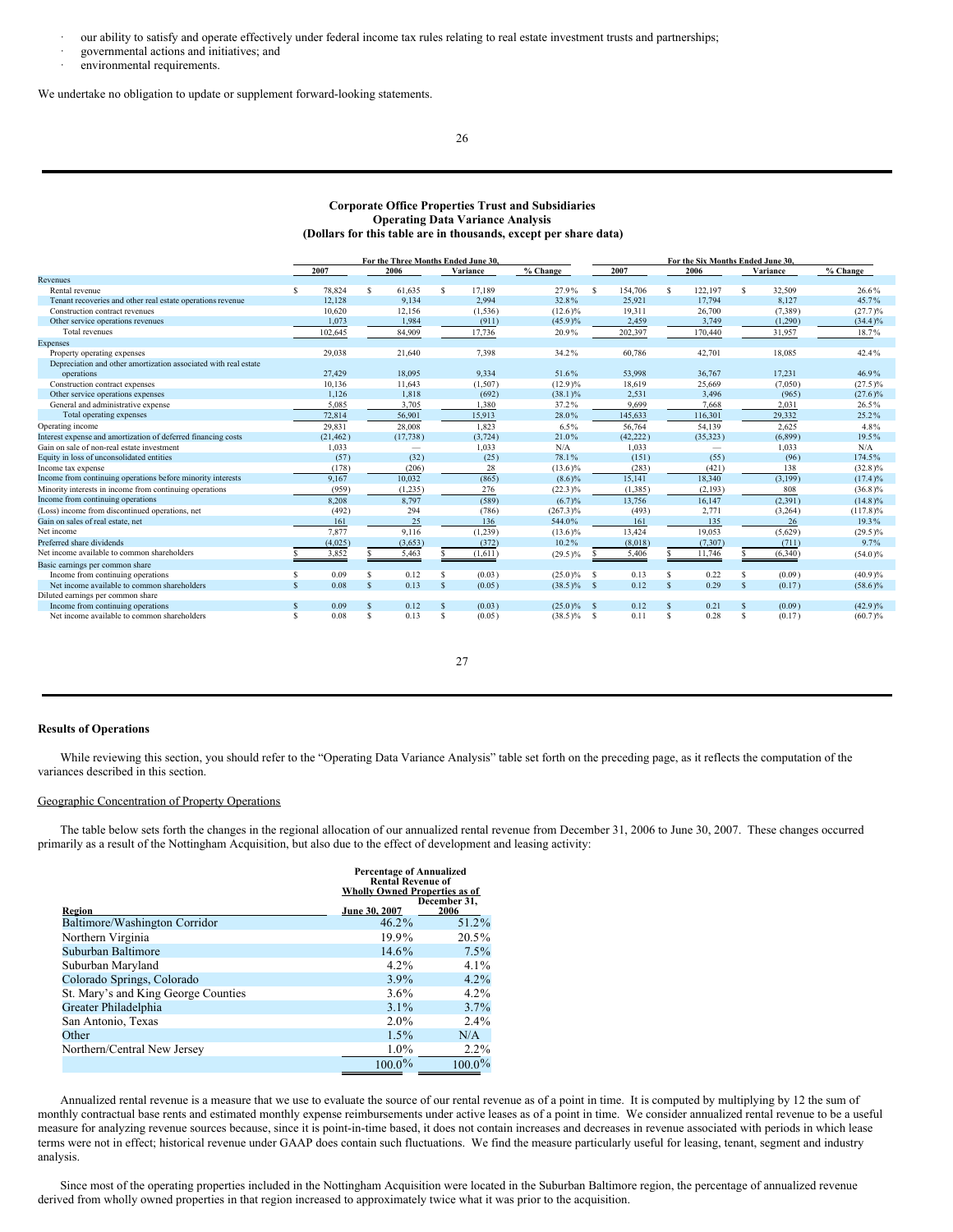#### Concentration of Leases With Certain Tenants

We experienced changes in our tenant base during the six months ended June 30, 2007 due primarily to the Nottingham Acquisition, but also due to development and leasing activity. The following table lists the 20 largest tenants in our portfolio of wholly owned properties based on percentage of annualized rental revenue:

|                                                | <b>Percentage of Annualized Rental</b><br><b>Revenue of Wholly Owned Properties</b><br>for 20 Largest Tenants as of |                   |  |  |  |  |  |  |
|------------------------------------------------|---------------------------------------------------------------------------------------------------------------------|-------------------|--|--|--|--|--|--|
| Tenant                                         | June 30, 2007                                                                                                       | December 31, 2006 |  |  |  |  |  |  |
| <b>United States Government</b>                | 15.0%                                                                                                               | $16.3\%$          |  |  |  |  |  |  |
| Northrop Grumman Corporation (1)               | $6.7\%$                                                                                                             | $4.2\%$           |  |  |  |  |  |  |
| Booz Allen Hamilton, Inc.                      | 5.7%                                                                                                                | $6.9\%$           |  |  |  |  |  |  |
| Computer Sciences Corporation (1)              | $3.3\%$                                                                                                             | 3.8%              |  |  |  |  |  |  |
| L-3 Communications Holdings, Inc. (1)          | $2.6\%$                                                                                                             | $3.0\%$           |  |  |  |  |  |  |
| Unisys Corporation (2)                         | $2.5\%$                                                                                                             | $3.0\%$           |  |  |  |  |  |  |
| <b>General Dynamics Corporation</b>            | $2.0\%$                                                                                                             | 2.4%              |  |  |  |  |  |  |
| Wachovia Corporation (1)                       | 1.9%                                                                                                                | $2.1\%$           |  |  |  |  |  |  |
| The Aerospace Corporation                      | $1.9\%$                                                                                                             | 2.1%              |  |  |  |  |  |  |
| AT&T Corporation (1)                           | $1.7\%$                                                                                                             | $3.0\%$           |  |  |  |  |  |  |
| <b>Comcast Corporation</b>                     | 1.5%                                                                                                                | N/A               |  |  |  |  |  |  |
| The Boeing Company (1)                         | $1.2\%$                                                                                                             | $1.4\%$           |  |  |  |  |  |  |
| Ciena Corporation                              | $1.1\%$                                                                                                             | 1.2%              |  |  |  |  |  |  |
| Science Applications International Corporation | $0.9\%$                                                                                                             | $1.1\%$           |  |  |  |  |  |  |
| Lockheed Martin Corporation                    | $0.9\%$                                                                                                             | $1.0\%$           |  |  |  |  |  |  |
| Magellan Health Services, Inc.                 | $0.9\%$                                                                                                             | $1.0\%$           |  |  |  |  |  |  |
| BAE Systems PLC (1)                            | $0.8\%$                                                                                                             | $1.0\%$           |  |  |  |  |  |  |
| Merck & Co., Inc. $(2)$                        | $0.8\%$                                                                                                             | $0.8\%$           |  |  |  |  |  |  |
| Johns Hopkins University (1)                   | $0.7\%$                                                                                                             | N/A               |  |  |  |  |  |  |
| Wyle Laboratories, Inc.                        | $0.7\%$                                                                                                             | $0.8\%$           |  |  |  |  |  |  |
| Harris Corporation                             | N/A                                                                                                                 | $0.8\%$           |  |  |  |  |  |  |
| <b>EDO</b> Corporation                         | N/A                                                                                                                 | $0.8\%$           |  |  |  |  |  |  |
| Subtotal of 20 largest tenants                 | 52.8%                                                                                                               | 56.7%             |  |  |  |  |  |  |
| All remaining tenants                          | 47.2%                                                                                                               | 43.3%             |  |  |  |  |  |  |
| Total                                          | $100.0\%$                                                                                                           | $100.0\%$         |  |  |  |  |  |  |

(1) Includes affiliated organizations and agencies and predecessor companies.

(2) Unisys Corporation subleases space to Merck and Co., Inc.; revenue from this subleased space is classified as Merck & Co., Inc. revenue.

## Industry Concentration of Tenants

The percentage of total annualized rental revenue in our wholly owned properties derived from the United States defense industry decreased during the six months ended June 30, 2007 due primarily to the Nottingham Acquisition, since the properties included in that transaction had an insignificant number of tenants in that industry, but also due to the effect of development and leasing activity. The table below sets forth the percentage of annualized rental revenue in our portfolio of wholly owned properties derived from that industry:

|                                     | <b>Percentage of Annualized</b><br><b>Rental Revenue of Wholly</b><br><b>Owned Properties from Defense</b><br><b>Industry Tenants as of</b> |                      |
|-------------------------------------|---------------------------------------------------------------------------------------------------------------------------------------------|----------------------|
|                                     | <b>June 30.</b><br>2007                                                                                                                     | December 31.<br>2006 |
| <b>Total Portfolio</b>              | 47.5%                                                                                                                                       | 54.4%                |
| Baltimore/Washington Corridor       | 63.9%                                                                                                                                       | 66.7%                |
| Northern Virginia                   | 49.9%                                                                                                                                       | 54.5%                |
| Suburban Baltimore                  | $6.8\%$                                                                                                                                     | $9.8\%$              |
| Suburban Maryland                   | $11.2\%$                                                                                                                                    | $13.3\%$             |
| Colorado Springs                    | 35.8%                                                                                                                                       | 39.4%                |
| St. Mary's and King George Counties | 89.9%                                                                                                                                       | 89.8%                |
| San Antonio                         | 100.0%                                                                                                                                      | 100.0%               |
| Other                               | $0.0\%$                                                                                                                                     | N/A                  |

# Occupancy and Leasing

The table below sets forth leasing information pertaining to our portfolio of wholly owned operating properties:

|                               | <b>June 30,</b><br>2007 | December 31,<br>2006 |
|-------------------------------|-------------------------|----------------------|
| Occupancy rates               |                         |                      |
| Total                         | 92.7%                   | 92.8%                |
| Baltimore/Washington Corridor | $93.5\%$                | $95.1\%$             |
| Northern Virginia             | 99.2%                   | $90.9\%$             |
| Suburban Baltimore            | 84.3%                   | 81.1%                |
| Suburban Maryland             | 95.9%                   | 83.2%                |
| Colorado Springs, Colorado    | 94.5%                   | 92.8%                |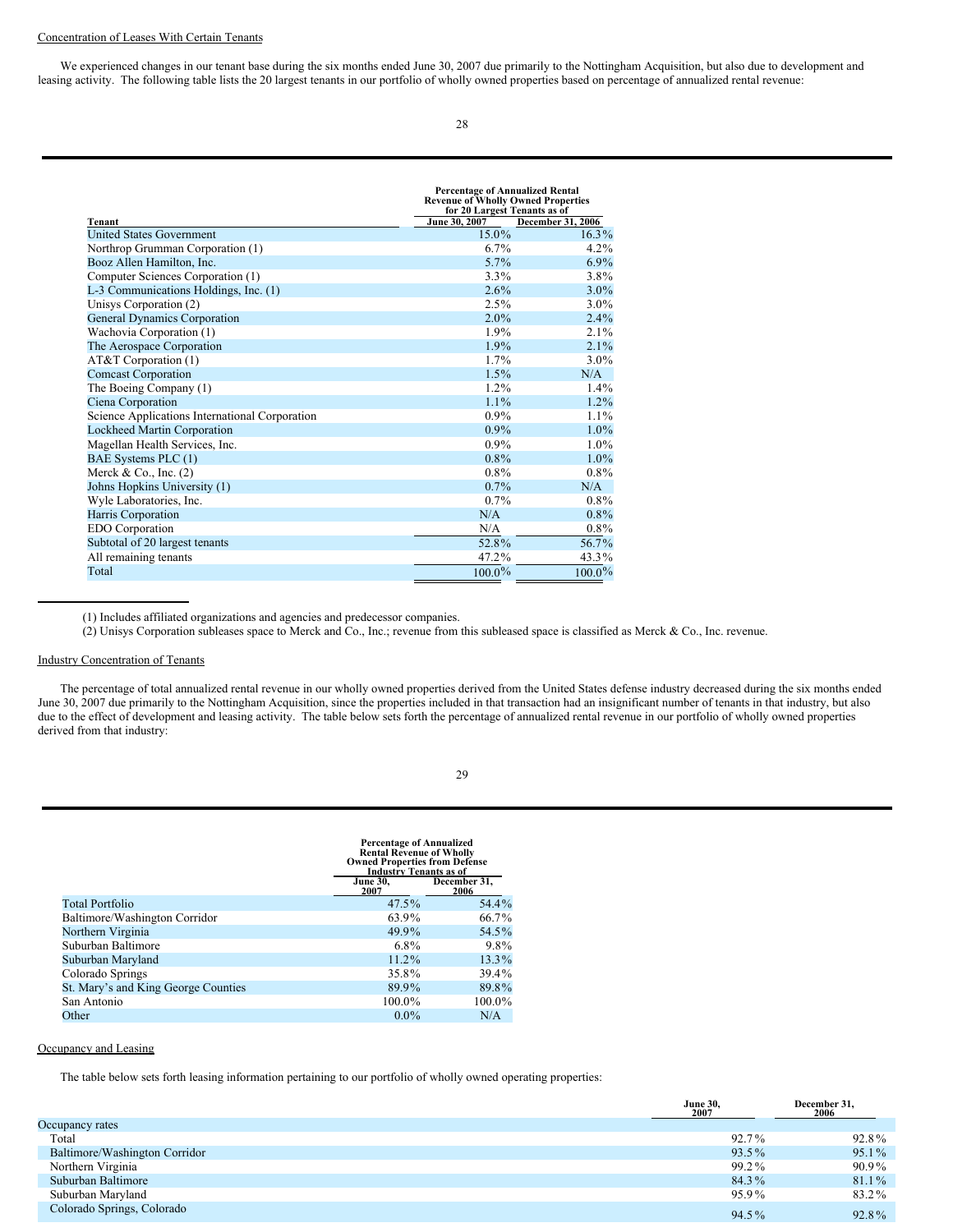| St. Mary's and King George Counties                                      | 92.1%     | $92.1\%$  |
|--------------------------------------------------------------------------|-----------|-----------|
| Greater Philadelphia                                                     | $100.0\%$ | $100.0\%$ |
| San Antonio, Texas                                                       | $100.0\%$ | $100.0\%$ |
| Other                                                                    | $100.0\%$ | N/A       |
| Northern/Central New Jersey                                              | 68.7%     | 97.2%     |
|                                                                          |           |           |
| Average contractual annual rental rate per square foot at period end (1) | 21.09     | 20.90     |

<sup>(1)</sup> Includes estimated expense reimbursements.

The total occupancy rate of our wholly owned properties was negatively affected by the operating properties included in the Nottingham Acquisition, which were 85.7% occupied at June 30, 2007. We also had a decrease in occupancy in our New Jersey region that was attributable to a lease termination at our 429 Ridge Road property located in Dayton, New Jersey (we are under contract to sell our 429 Ridge Road property and expect to complete such sale by January 2008). However, we had a net increase in occupancy in our other properties that offset most of the decreasing effects of the Nottingham Acquisition and the 429 Ridge Road property; this positive increase was largely attributable to lease commencements for space in our Northern Virginia and Suburban Maryland regions.

We renewed 70.8% of the square footage scheduled to expire in the six months ended June 30, 2007 (including the effects of early renewals and early lease terminations).

We believe that there continues to be a fair amount of uncertainty surrounding our leasing outlook. Certain key economic indicators, including employment growth, seem to favor continued strength in our

|         | I       |  |
|---------|---------|--|
| I<br>I  | ۰.      |  |
| ×<br>۰. | ×<br>۰. |  |

regions' real estate markets. However, the recent and scheduled addition of new square footage in our regions along with continued strong competition from existing properties in these regions present challenges to the Company's ability to meet our leasing objectives. We believe that reporting by the Base Realignment and Closure Commission of the United States Congress ("BRAC") favors continued expansion in the regions in which our properties are located. However, while we view this reporting as favorable for the Company's future leasing outlook, there is uncertainty over the level and timing of such expansion.

Despite this uncertainty regarding our leasing outlook, we believe that we are somewhat protected in the short run from a slow down in leasing activity since the weighted average lease term for our wholly owned properties at June 30, 2007 was five years. In addition, only 16.5% of our annualized rental revenues at June 30, 2007 were from leases scheduled to expire by the end of 2008. Looking longer term, 65.0% of our annualized rental revenues on leases in place as of June 30, 2007 were from leases scheduled to expire by the end of 2012, with no more than 15% scheduled to expire in any one calendar year through 2012.

The table below sets forth occupancy information pertaining to properties in which we have a partial ownership interest:

|                          |           | <b>Occupancy Rate at</b> |               |  |  |  |
|--------------------------|-----------|--------------------------|---------------|--|--|--|
|                          | Ownership | <b>June 30.</b>          | December 31.  |  |  |  |
| <b>Geographic Region</b> | Interest  | 2007                     | 2006          |  |  |  |
| Suburban Marvland        | 50.0%     | $75.0\%$                 | 47.9%         |  |  |  |
| Northern Virginia        | 92.5%     | 100.0%(1`                | $100.0\%$ (1) |  |  |  |
| Greater Harrisburg       | $20.0\%$  | $91.0\%$                 | $91.2\%$      |  |  |  |

(1) Excludes the effect of 62,000 unoccupied square feet undergoing redevelopment at period end.

## Revenues from real estate operations and property operating expenses

We view our changes in revenues from real estate operations and property operating expenses as being comprised of the following main components:

- · Changes attributable to the operations of properties owned and 100% operational throughout the two periods being compared. We define these as changes from "Same-Office Properties." For example, when comparing the six months ended June 30, 2006 and 2007, Same-Office Properties would be properties owned and 100% operational from January 1, 2006 through June 30, 2007.
- · Changes attributable to operating properties acquired during the two periods being compared and newly-constructed properties that were placed into service and not 100% operational throughout the two periods being compared. We define these as changes from "Property Additions."

The tables below set forth the components of our changes in revenues from real estate operations and property operating expenses (dollars in thousands). The tables and the discussion that follows in this section pertain to properties included in continuing operations:

31

|                                                    |                                               | Changes From the Three Months Ended June 30, 2006 to 2007 |                                                              |                               |                           |  |  |  |  |  |  |  |  |
|----------------------------------------------------|-----------------------------------------------|-----------------------------------------------------------|--------------------------------------------------------------|-------------------------------|---------------------------|--|--|--|--|--|--|--|--|
|                                                    | Property<br>Additions<br>Dollar<br>Change (1) | Dollar<br>Change                                          | <b>Same-Office Properties</b><br>Percentage<br><b>Change</b> | Other<br>Dollar<br>Change (2) | Total<br>Dollar<br>Change |  |  |  |  |  |  |  |  |
| Revenues from real estate operations               |                                               |                                                           |                                                              |                               |                           |  |  |  |  |  |  |  |  |
| Rental revenue                                     | \$15,728                                      | S<br>1.660                                                | $2.7\%$ \$                                                   | (199)                         | <sup>S</sup><br>17.189    |  |  |  |  |  |  |  |  |
| Tenant recoveries and other real estate operations |                                               |                                                           |                                                              |                               |                           |  |  |  |  |  |  |  |  |
| revenue                                            | 1.923                                         | 473                                                       | $5.6\%$                                                      | 598                           | 2.994                     |  |  |  |  |  |  |  |  |
| Total                                              | 17.651                                        | 2.133                                                     | $3.1\%$ \$                                                   | 399                           | 20.183                    |  |  |  |  |  |  |  |  |
|                                                    |                                               |                                                           |                                                              |                               |                           |  |  |  |  |  |  |  |  |
| Property operating expenses                        | 5.773                                         | 1.397                                                     | $6.6\%$ \$                                                   | 228                           | 7,398                     |  |  |  |  |  |  |  |  |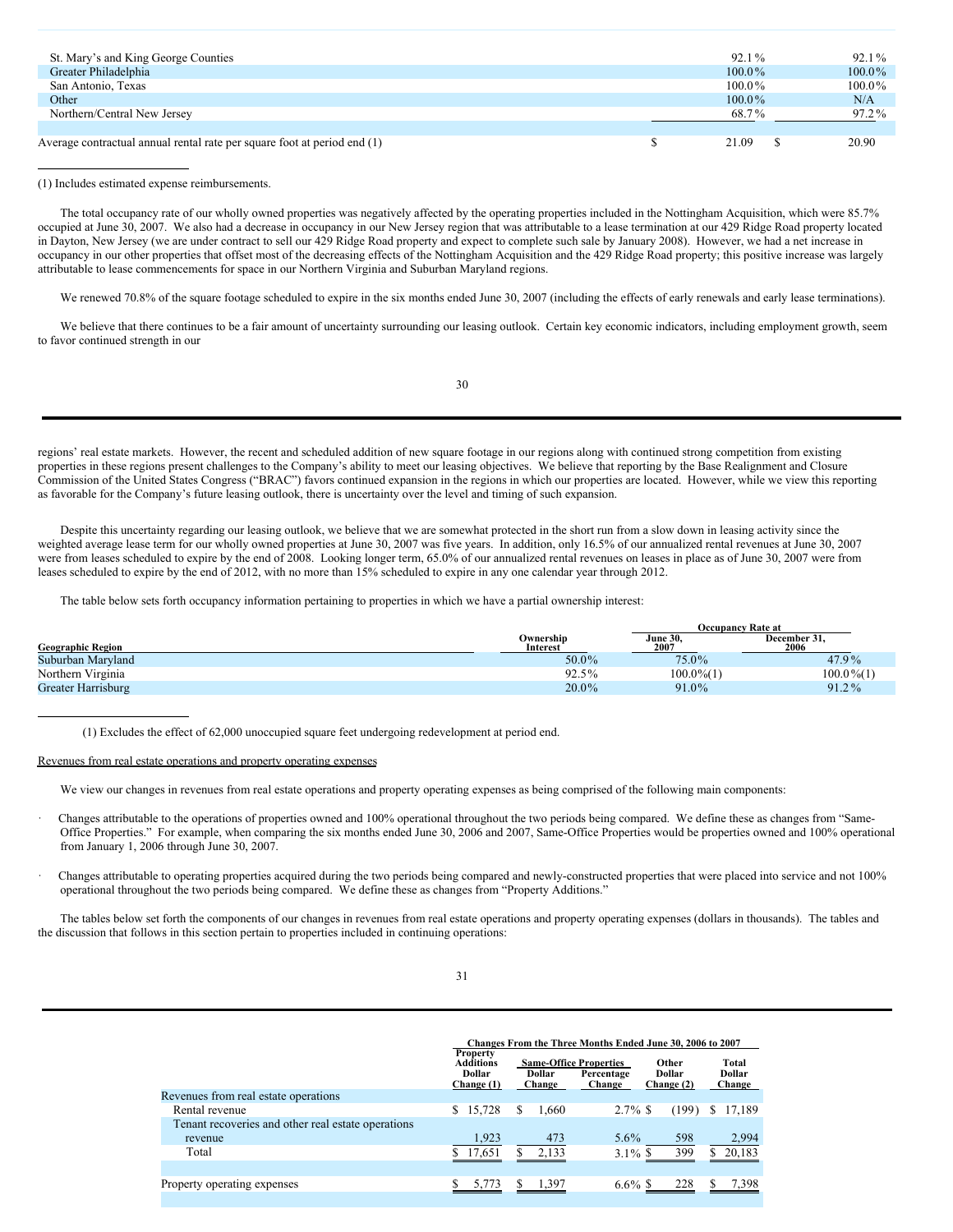| Straight-line rental revenue adjustments included in |  |      |     |  |     |
|------------------------------------------------------|--|------|-----|--|-----|
| rental revenue                                       |  | 1533 | N/A |  | 884 |
| Amortization of deferred market rental revenue       |  |      | N/A |  |     |
|                                                      |  |      |     |  |     |
| Number of operating properties included in component |  |      |     |  |     |
| category                                             |  |      | N/A |  |     |

(1) Includes 63 acquired properties, eight newly-constructed properties and two redevelopment properties placed into service.

(2) Includes, among other things, the effects of amounts eliminated in consolidation. Certain amounts eliminated in consolidationare attributable to the Property Additions and Same-Office Properties.

|                                                      | Changes From the Six Months Ended June 30, 2006 to 2007 |                               |                      |                      |                         |  |  |  |  |  |  |  |
|------------------------------------------------------|---------------------------------------------------------|-------------------------------|----------------------|----------------------|-------------------------|--|--|--|--|--|--|--|
|                                                      | <b>Property</b><br>Additions                            | <b>Same-Office Properties</b> |                      | Other                | Total                   |  |  |  |  |  |  |  |
|                                                      | Dollar<br>Change (1)                                    | <b>Dollar</b><br>Change       | Percentage<br>Change | Dollar<br>Change (2) | Dollar<br>Change        |  |  |  |  |  |  |  |
| Revenues from real estate operations                 |                                                         |                               |                      |                      |                         |  |  |  |  |  |  |  |
| Rental revenue                                       | 29,411<br>S.                                            | \$<br>3,528                   | $2.9\%$ \$           | (430)                | 32,509<br>S             |  |  |  |  |  |  |  |
| Tenant recoveries and other real estate operations   |                                                         |                               |                      |                      |                         |  |  |  |  |  |  |  |
| revenue                                              | 4,629                                                   | 2,901                         | $17.2\%$             | 597                  | 8,127                   |  |  |  |  |  |  |  |
| Total                                                | 34,040                                                  | 6,429                         | $4.7\%$ \$           | 167                  | 40,636                  |  |  |  |  |  |  |  |
|                                                      |                                                         |                               |                      |                      |                         |  |  |  |  |  |  |  |
| Property operating expenses                          | 11,507<br>S                                             | 5,297<br>S.                   | $12.6\%$ \$          | 1,281                | 18,085<br><sup>\$</sup> |  |  |  |  |  |  |  |
|                                                      |                                                         |                               |                      |                      |                         |  |  |  |  |  |  |  |
| Straight-line rental revenue adjustments included in |                                                         |                               |                      |                      |                         |  |  |  |  |  |  |  |
| rental revenue                                       | 2,633                                                   | (1, 125)                      | N/A                  | 6                    | 1,514                   |  |  |  |  |  |  |  |
| Amortization of deferred market rental revenue       | 242                                                     | (131)                         | N/A                  |                      | 111                     |  |  |  |  |  |  |  |
|                                                      |                                                         |                               |                      |                      |                         |  |  |  |  |  |  |  |
| Number of operating properties included in           |                                                         |                               |                      |                      |                         |  |  |  |  |  |  |  |
| component category                                   | 73                                                      | 157                           | N/A                  |                      | 230                     |  |  |  |  |  |  |  |
|                                                      |                                                         |                               |                      |                      |                         |  |  |  |  |  |  |  |

(1) Includes 63 acquired properties, eight newly-constructed properties and two redevelopment properties placed into service.

(2) Includes, among other things, the effects of amounts eliminated in consolidation. Certain amounts eliminated in consolidationare attributable to the Property Additions and Same-Office Properties.

As the tables above indicate, our total increase in revenues from real estate operations and property operating expenses was attributable primarily to the Property Additions.

32

With regard to changes in the Same-Office Properties' revenues from real estate operations for the three month periods:

- the increase in revenues from real estate operations for the Same-Office Properties for the three month periods included the following:
	- an increase of \$1.8 million, or 3.0%, in rental revenue from the Same-Office Properties attributable primarily to changes in rental rates and occupancy between the two periods. Of this increase, \$787,000 was attributable to one property located in Northern Virginia; and
	- a decrease of \$108,000, or 13.6%, in net revenue from the early termination of leases. To explain further the term net revenue from the early termination of leases, when tenants terminate their lease obligations prior to the end of the agreed lease terms, they typically pay fees to break these obligations. We recognize such fees as revenue and write off against such revenue any (1) deferred rents receivable and (2) deferred revenue and deferred assets that are amortizable into rental revenue associated with the leases; the resulting net amount is the net revenue from the early termination of the leases.
- · tenant recoveries and other revenue from the Same-Office Properties increased due primarily to an increase in property operating expenses, as described below.

With regard to changes in the Same-Office Properties' revenues from real estate operations for the six month periods:

- the increase in revenues from real estate operations for the Same-Office Properties for the six month periods included the following:
	- an increase of \$3.1 million, or 2.6%, in rental revenue from the Same-Office Properties attributable primarily to changes in rental rates and occupancy between the two periods. Of this increase, \$1.7 million was attributable to two properties; and
	- an increase of \$384,000, or 29.9%, in net revenue from the early termination of leases.

tenant recoveries and other revenue from the Same-Office Properties increased due primarily to an increase in property operating expenses, as described below.

The increase in operating expenses for the Same-Office Properties for the three month periods included the following:

- an increase of \$728,000, or 17.0%, in utilities due primarily to  $(1)$  rate increases that we believe are the result of  $(a)$  increased oil prices and  $(b)$  energy deregulation in Maryland and (2) our assumption of responsibility for payment of utilities at certain properties due to changes in occupancy and lease structure;
- an increase of \$475,000, or 20.0%, in repairs and maintenance labor due primarily to: (1) an increase in labor hours due primarily to the addition of new employees to address staffing needs and increased labor requirements at certain properties with increased occupancy; and (2) higher labor rates resulting from an increase in the underlying costs for labor; and
- an increase of \$200,000, or 7.5%, in cleaning expenses due primarily to (1) our assumption of responsibility for payment of such costs at certain properties due to changes in occupancy and lease structures and (2) increased contractor costs at certain properties.

The increase in operating expenses for the Same-Office Properties for the six month periods included the following:

- an increase of \$2.0 million, or 22.7%, in utilities due primarily to the reasons discussed above for the variance in the three month periods;
- an increase of \$1.2 million, or 161.1%, in snow removal due to increased snow and ice in our regions in 2007;
- an increase of \$574,000, or 12.0%, in repairs and maintenance labor due primarily to the reasons discussed above for the variance in the three month periods; and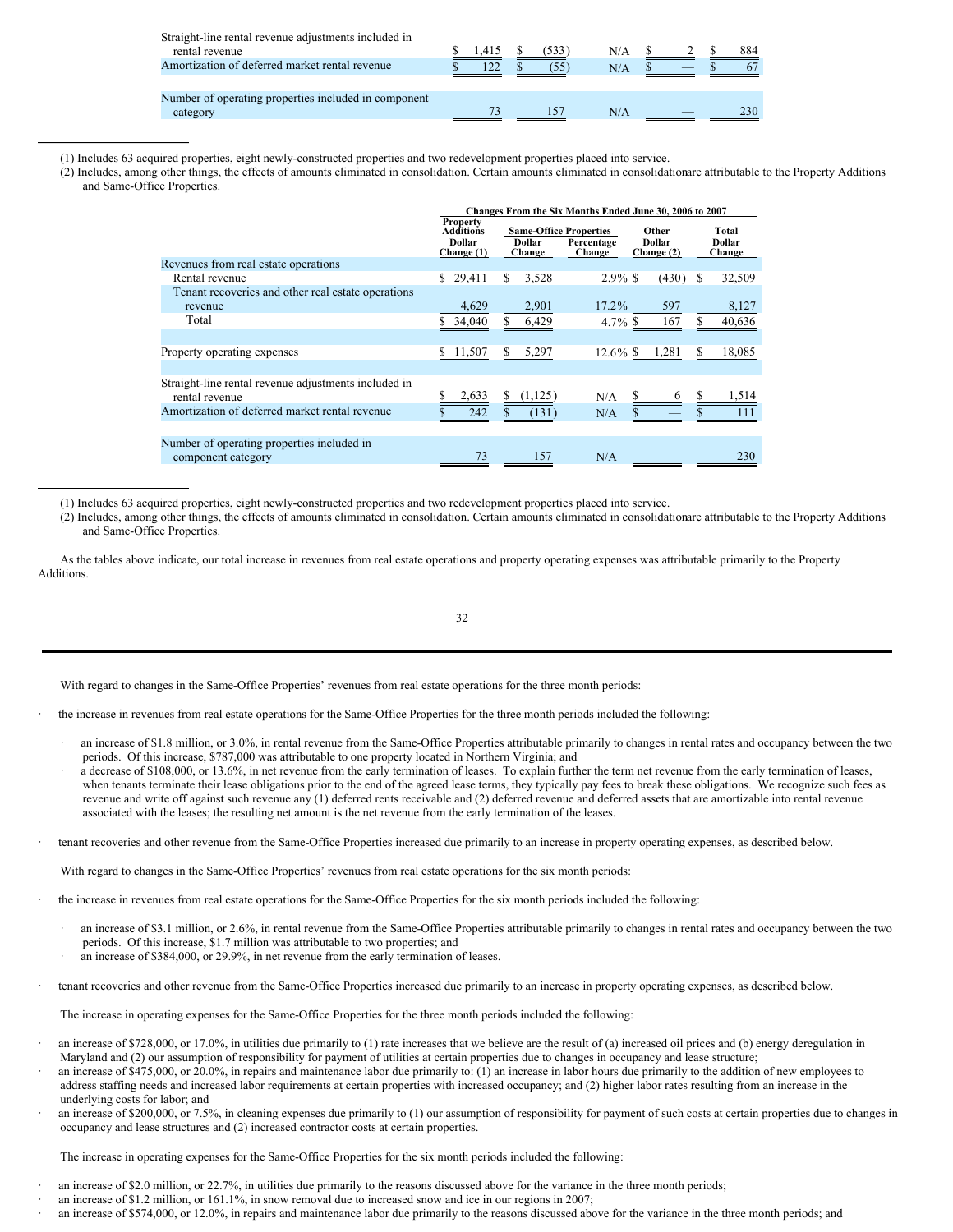an increase of \$404,000, or 19.6%, in heating and air conditioning repairs and maintenance due to an increase in general repair activity and the commencement of new service contracts at certain properties.

#### Construction contract and other service revenues and expenses

The table below sets forth changes in our construction contract and other service revenues and expenses (dollars in thousands):

|                                | <b>Changes Between the Three Month Periods</b><br><b>Ended June 30, 2007 and 2006</b> |                                                                  |       |                               |          |                                              |         |                                                                  | <b>Changes Between the Six Month Periods</b><br><b>Ended June 30, 2007 and 2006</b> |                               |
|--------------------------------|---------------------------------------------------------------------------------------|------------------------------------------------------------------|-------|-------------------------------|----------|----------------------------------------------|---------|------------------------------------------------------------------|-------------------------------------------------------------------------------------|-------------------------------|
|                                | Construction<br>Contract<br>Dollar<br>Change                                          | Other<br><b>Service</b><br><b>Operations</b><br>Dollar<br>Change |       | <b>Total Dollar</b><br>Change |          | Construction<br>Contract<br>Dollar<br>Change |         | Other<br><b>Service</b><br><b>Operations</b><br>Dollar<br>Change |                                                                                     | <b>Total Dollar</b><br>Change |
| Service operations             |                                                                                       |                                                                  |       |                               |          |                                              |         |                                                                  |                                                                                     |                               |
| Revenues                       | (1, 536)                                                                              |                                                                  | (911) |                               | (2, 447) |                                              | (7.389) |                                                                  | (1,290)                                                                             | (8,679)                       |
| Expenses                       | (1,507)                                                                               |                                                                  | (692) |                               | (2,199)  |                                              | (7,050) |                                                                  | (965)                                                                               | (8,015)                       |
| Income from service operations | (29)                                                                                  |                                                                  | (219) |                               | (248)    |                                              | 339     |                                                                  | (325)                                                                               | (664)                         |

The gross revenues and costs associated with these services generally bear little relationship to the level of activity from these operations since a substantial portion of the costs are subcontracted costs that are reimbursed to us by the customer at no mark up. As a result, the operating margins from these operations are small relative to the revenue. We use the net of service operations revenues and expenses to evaluate performance. We believe that the changes in net amounts reflected above were not significant.

#### Depreciation and amortization

Our increase in depreciation and other amortization expense for the three month and six month periods was attributable primarily to the Property Additions (\$8.8 million for the three month periods and \$17.8 million for the six month periods); most of the increase in the property additions was attributable to the Nottingham Acquisition (\$6.2 million for the three month periods and \$12.5 million for the six month periods). Compared to other acquisitions that we have completed in recent years, a considerably larger portion of the value of the operating properties included in the Nottingham Acquisition was allocated to assets with lives that are based on the lives of the underlying leases; due to that fact and the fact that a large number of the leases in these properties have lives of four years or less, much of the depreciation and amortization associated with these properties will be front-loaded to the four years following the completion of the acquisition. This will result in increased depreciation and amortization expense over the initial four years following the acquisition.

#### General and administrative expenses

The increase in general and administrative expenses for the three month periods was attributable primarily to a \$1.5 million, or 44.7%, increase in compensation expense due in large part to: (1) the increased number of employees in response to the continued growth of the Company; (2) increased salaries and bonuses for existing employees; and (3) a \$602,000 increase in expense associated with share-based compensation due to the effects of awards issued in 2006 and 2007 and an increase in the award values being amortized into expense.

The increase in general and administrative expenses for the six month periods included the following:

a \$2.4 million, or 35.9%, increase in compensation expense due to the reasons discussed above for the variance in the three month periods; this increase included an increase of \$1.0 million associated with share-based compensation; and

| I<br>e.<br>۰,<br>I<br>$\sim$ |
|------------------------------|
|------------------------------|

a \$1.1 million, or 47.7%, decrease attributable to increased allocation of corporate overhead primarily to our service companies. Although our overall general and administrative expenses have increased as discussed above, this 1.1 million decrease in general and administrative expenses is caused by the combined effect of (1) the increase in allocable general and administrative expenses and (2) a larger percentage of general and administrative expenses being allocated to the service companies due in large part to the increased number of employees in the service companies.

# Interest expense and amortization of deferred financing costs

For the three month periods, the increase in interest expense and amortization of deferred financing costs included in continuing operations was due primarily to a 31.4% increase in our average outstanding debt balance, resulting primarily from our acquisition and construction activities, offset in part by the effects of: (1) a \$1.2 million, or 35.0%, increase in interest capitalized to construction and development projects due to increased construction and development activity; and (2) a decrease in our weighted average interest rates from 6.4% to 5.9%.

For the six month periods, the increase in interest expense and amortization of deferred financing costs included in continuing operations was due primarily to a 27.5% increase in our average outstanding debt balance, resulting primarily from our acquisition and construction activities, offset in part by the effects of: (1) a \$2.2 million, or 33.6%, increase in interest capitalized to construction and development projects due to increased construction and development activity; and (2) a decrease in our weighted average interest rates from 6.3% to 5.9%.

## Gain on sale of non-real estate investment

The 2007 periods include a \$1.0 million gain recognized on the disposition of most of our investment in TractManager, Inc., an investment that we account for using the cost method of accounting. TractManager, Inc. is an entity that developed an Internet-based contract imaging system for sale to real estate owners and healthcare providers.

# **Minority** interests

Interests in our Operating Partnership are in the form of preferred and common units. The line entitled "minority interests in income from continuing operations" includes primarily income before continuing operations allocated to preferred and common units not owned by us; for the amount of this line attributable to preferred units versus common units, you should refer to our Consolidated Statements of Operations. Income is allocated to minority interest preferred unitholders in an amount equal to the priority return from the Operating Partnership to which they are entitled. Income is allocated to minority interest common unitholders based on the income earned by the Operating Partnership after allocation to preferred unitholders multiplied by the percentage of the common units in the Operating Partnership owned by those common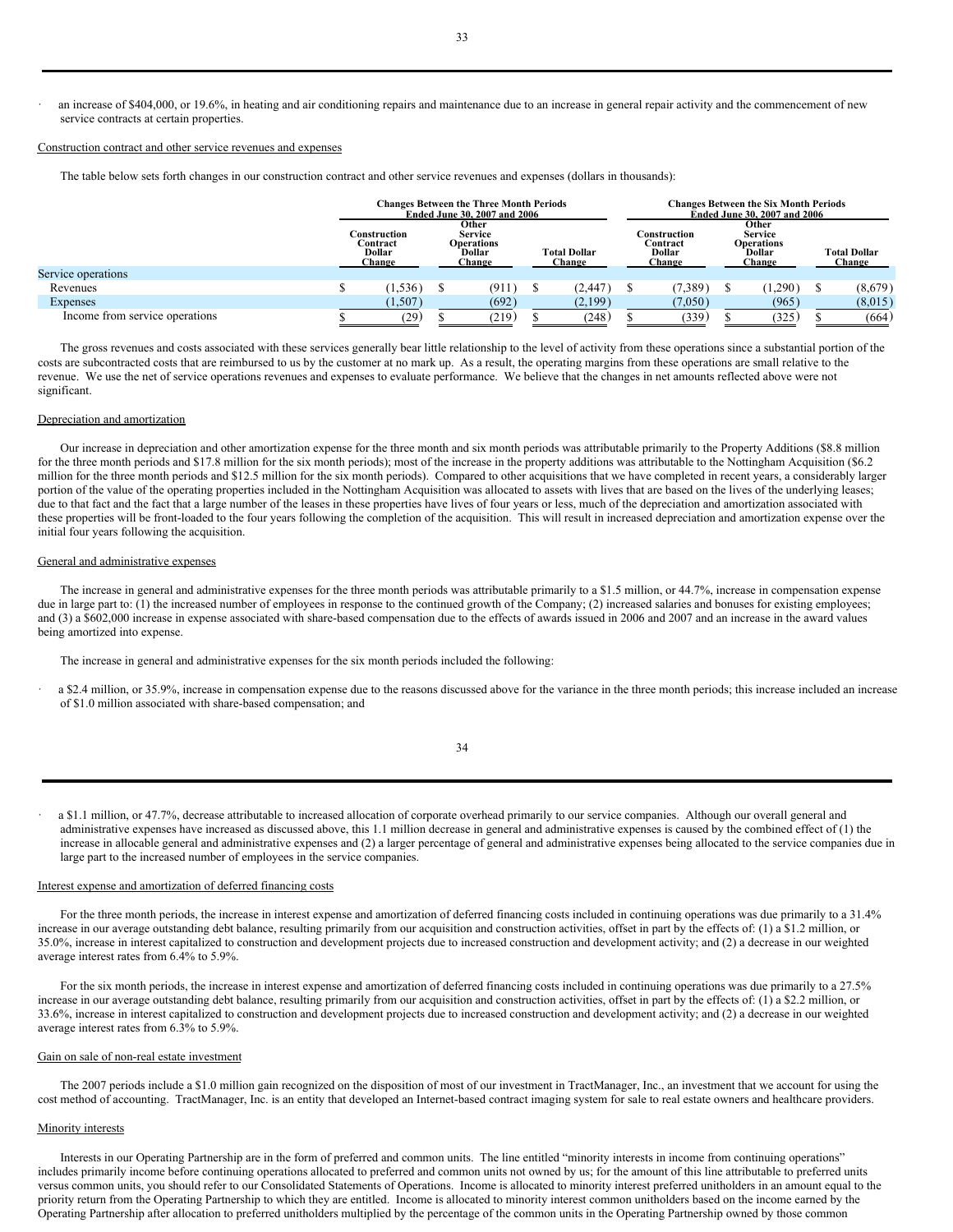#### unitholders.

As of June 30, 2007, we owned 96% of the outstanding preferred units and 84% of the outstanding common units. The percentage of the Operating Partnership owned by minority interests decreased in the aggregate due primarily to the effect of the following transactions:

- the issuance of additional units to us as we issued new preferred shares and common shares due to the fact that we receive preferred units and common units in the Operating Partnership each time we issue preferred shares and common shares;
- the exchange of common units for our common shares by certain minority interest holders of common units;
- our issuance of common units to third parties totaling 262,165 in 2007 and 181,097 in 2006; and
- our redemption of the Series E and Series F Preferred Shares in 2006.

The decrease in income allocated to minority interest holders of common units included in income from continuing operations was attributable primarily to the following:

35

a decrease in the Operating Partnership's income from continuing operations before minority interests due in large part to the changes described above; and

· a decrease attributable to our increasing ownership of common units (from 82% at December 31, 2005 to 84% at June 30, 2007).

#### Income from discontinued operations, net of minority interests

Our income from discontinued operations decreased for the six month periods due primarily to the sale of three properties in the prior period from which we recognized a gain of \$2.4 million before allocation to minority interests.

#### Diluted earnings per common share

Diluted earnings per common share on net income available to common shareholders decreased due to the following:

- decreases in net income available to common shareholders, attributable primarily to the reasons set forth above; and
- a larger number of common shares outstanding due to share issuances since January 1, 2006.

## **Liquidity and Capital Resources**

#### Cash and cash equivalents

Our cash and cash equivalents balance totaled \$15.1 million as of June 30, 2007, a 90.9% increase from the balance at December 31, 2006. The cash and cash equivalents balances that we carry as of a point in time can vary significantly due in part to the inherent variability of the cash needs of our acquisition and development activities. We maintain sufficient cash and cash equivalents to meet our operating cash requirements and short term investing and financing cash requirements. When we determine that the amount of cash and cash equivalents on hand is more than we need to meet such requirements, we may pay down our Revolving Credit Facility or forgo borrowing under construction loan credit facilities to fund construction activities.

## Operating Activities

We generated most of our cash from the operations of our properties. Most of the amount by which our revenues from real estate operations exceeded property operating expenses was cash flow; we applied most of this cash flow towards interest expense, scheduled principal amortization on debt, dividends to our shareholders, distributions to minority interest holders of preferred and common units in the Operating Partnership, capital improvements and leasing costs for our operating properties and general and administrative expenses.

Our cash flow from operations determined in accordance with GAAP increased \$5.1 million, or 8.6%, when comparing the six months ended June 30, 2007 and 2006; this increase is attributable primarily to the additional cash flow from operations generated by our newly-acquired and newly-constructed properties. We expect to continue to use cash flow provided by operations to meet our short-term capital needs, including all property operating expenses, general and administrative expenses, interest expense, scheduled principal amortization on debt, dividends to our shareholders, distributions to our minority interest holders of preferred and common units in the Operating Partnership and capital improvements and leasing costs. We do not anticipate borrowing to meet these requirements.

#### Investing and Financing Activities During the Six Months Ended June 30, 2007

As discussed above, we completed the Nottingham Acquisition on January 9 and 10, 2007. The acquired properties included 56 operating properties totaling approximately 2.4 million square feet and land parcels totaling 187 acres that we believe can support at least 2.0 million developable square feet. We

36

completed the Nottingham Acquisition for an aggregate cost of \$366.8 million, which was financed using the following:

- the issuance of 3,161,000 common shares to the seller at a value of \$156.7 million, or \$49.57 per share;
- the issuance of 531,667 Series K Preferred Shares to the seller at a value of \$26.6 million, or \$50.00 per share;
- · \$89.1 million in borrowings under a variable-rate loan bearing interest at LIBOR plus 1.15 to 1.55% depending on our leverage levels;
- borrowings assumed under fixed-rate mortgage loans with an aggregate fair value of \$38.6 million;
- · \$33.7 million in borrowings under our Revolving Credit Facility;
- · \$20.1 million in cash from a previous property sale that was released from escrow; and
- a \$2.0 million deposit previously paid.

We issued the Series K Preferred Shares in the Nottingham Acquisition at a value of, and liquidation preference equal to, \$50 per share. The Series K Preferred Shares are nonvoting, redeemable for cash at \$50 per share at our option on or after January 9, 2017, and are convertible, subject to certain conditions, into common shares on the basis of 0.8163 common shares for each preferred share, in accordance with the terms of the Articles Supplementary describing the Series K Preferred Shares. Holders of the Series K Preferred Shares are entitled to cumulative dividends, payable quarterly (as and if declared by our Board of Trustees). Dividends accrue from the date of issue at the annual rate of \$2.80 per share, which is equal to 5.6% of the \$50 per share liquidation preference.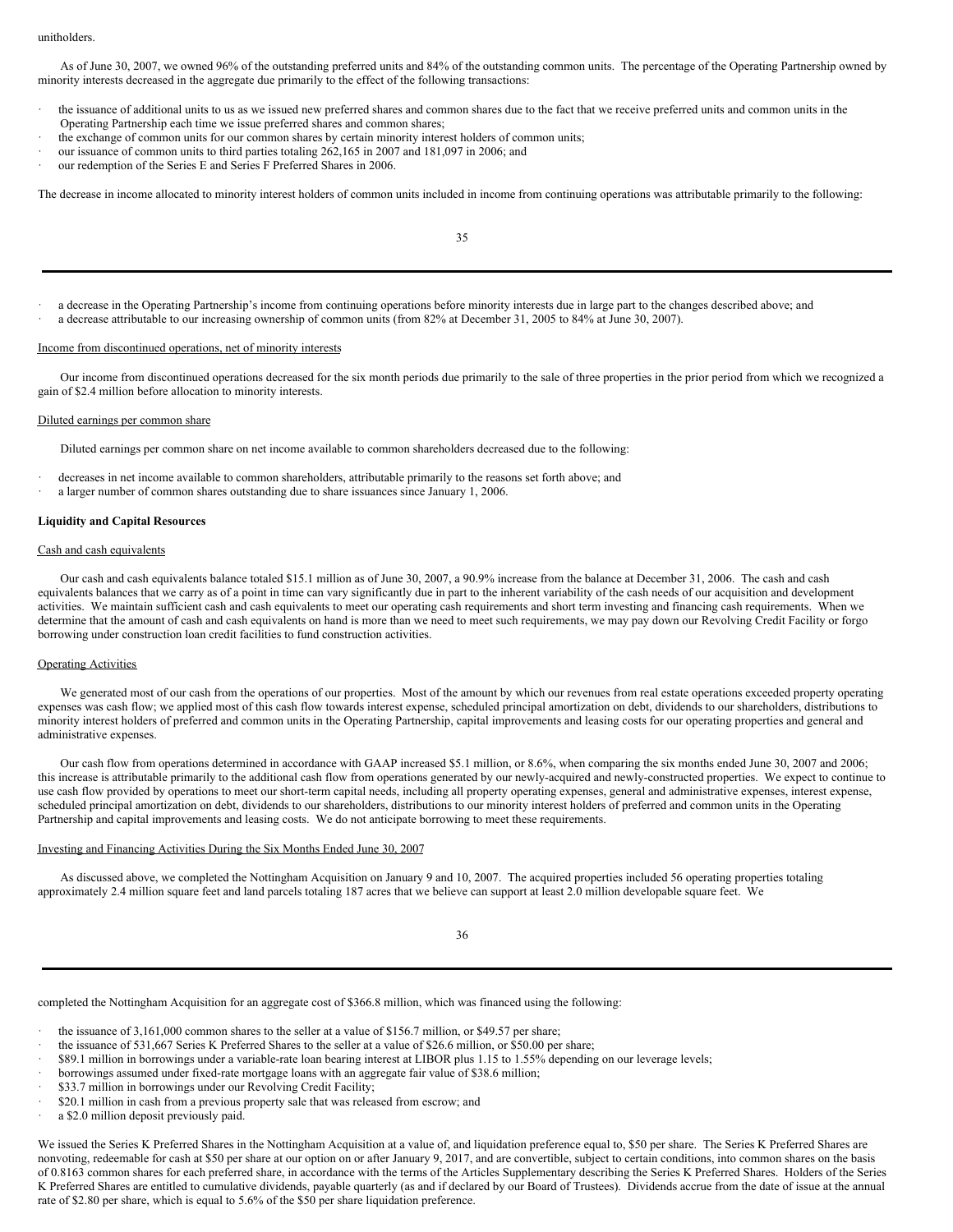During the six months ended June 30, 2007, we also purchased the remaining 50% undivided interest in a 132-acre parcel of land located in Colorado Springs, Colorado that we believe can support approximately 1.75 million developable square feet of office space for \$13.6 million. We financed most of this acquisition by issuing 262,165 common units in the Operating Partnership valued at \$12.1 million.

Activity related to consolidated joint ventures during the six months ended June 30, 2007 included the following:

- as of December 31, 2006, we owned a 50% interest in Commons Office 6-B, LLC, an entity developing a land parcel in Hanover, Maryland. We acquired the remaining 50% interest in this entity for \$1.3 million on May 24, 2007; and
- we completed the formation of Enterprise Campus Developers, LLC, an entity in which we own a 90% interest. This entity was created to develop and construct one or more office buildings on land parcels located in College Park, Maryland as part of a separate joint venture to be formed with another party. At June 30, 2007, development and construction activities were underway in anticipation of the entity's membership into this future joint venture.

We had one newly-constructed property totaling 193,000 square feet become fully operational in the six months ended June 30, 2007. This property, which was 100.0% leased upon entry into operations, is located in Chesterfield County, Virginia. Costs incurred on this property through June 30, 2007 totaled \$53.7 million, \$25.6 million of which was incurred in the six months ended June 30, 2007. We financed the 2007 costs using primarily borrowings from a \$37.6 million construction loan facility prior to the facility's repayment using proceeds from other debt.

At June 30, 2007, we had construction activities underway on ten office properties totaling 1.0 million square feet that were 48.5% pre-leased, including 89,559 square feet already placed in service in a partially operational property. One of these properties is owned through a consolidated joint venture formed in July 2007 in which we have a 50% interest. Costs incurred on these properties through June 30, 2007 totaled approximately \$118.1 million, of which approximately \$31.6 million was incurred in the six months ended June 30, 2007. We have construction loan facilities in place totaling \$67.5 million to finance the construction of three of these properties; borrowings under these facilities totaled \$51.4 million at June 30, 2007, \$3.6 of which was borrowed in the six months ended June 30, 2007. The remaining costs incurred in

37

the six months ended June 30, 2007 were funded using primarily borrowings from our Revolving Credit Facility and cash reserves.

The table below sets forth the major components of our additions to the line entitled "Total Commercial Real Estate Properties" on our Consolidated Balance Sheet for the six months ended June 30, 2007 (in thousands):

| Acquisitions                                 | \$ 335,919 |
|----------------------------------------------|------------|
| Construction and development                 | 89.701     |
| Tenant improvements on operating properties  | 13,372(1)  |
| Capital improvements on operating properties | 9.950      |
|                                              | 448.942    |

(1) Tenant improvement costs incurred on newly-constructed properties are classified in this table as construction and development.

On May 17, 2007, we borrowed \$150.0 million under a mortgage loan with a 10-year term at a fixed rate of 5.65%. We used \$120.5 million of the proceeds from this loan to pay down debt scheduled to mature in June 2007 and the balance to pay down borrowings under our Revolving Credit Facility.

Certain of our mortgage loans require that we comply with a number of restrictive financial covenants, including leverage ratio, minimum net worth, minimum fixed charge coverage, minimum debt service and maximum secured indebtedness. As of June 30, 2007, we were in compliance with these financial covenants.

#### Analysis of Cash Flow Associated with Investing and Financing Activities

Our net cash flow used in investing activities increased \$74.9 million when comparing the six months ended June 30, 2007 and 2006. This increase was due primarily to the following:

- a \$57.3 million, or 30.7%, increase in purchases of and additions to commercial real estate due primarily to the completion of the Nottingham Acquisition; and
- a \$28.2 million decrease in proceeds from sales of properties.

Our cash flow provided by financing activities increased \$81.9 million due primarily to the following:

- a \$196.7 million, or 83.8%, increase in proceeds from mortgage and other loans payable driven mostly by the financing needs of the Nottingham Acquisition; offset in part by
- · a \$78.9 million, or 92.8%, decrease in proceeds from common share issuances due primarily to the issuance of 2.0 million common shares in April 2006; and
- a \$28.7 million, or 15.3%, increase in repayments of mortgage and other loans payable due primarily to the use of proceeds under the \$150.0 million mortgage loan to repay various financings in May 2007.

#### Off-Balance Sheet Arrangements

We had no significant changes in our off-balance sheet arrangements from those described in the section entitled "Off-Balance Sheet Arrangements" in our 2006 Annual Report on Form 10-K.

Other Future Cash Requirements for Investing and Financing Activities

As of June 30, 2007, we were under contract to acquire the following:

· a parcel of land in Aberdeen, Maryland for \$10.0 million, of which we paid a deposit of \$100,000 in 2006;

· the remaining 91 acres of land not yet acquired as part of the acquisition of the former Fort Ritchie United States Army base located in Cascade, Washington County, Maryland; we expect to make the following additional future cash payments to the seller for (1) the acquisition of the remaining 91 acres and (2) portions of the contract price on which payment was deferred by the contract: \$1.3 million in 2007, \$1.0 million in 2008 and \$155,000 in 2009. We could incur an additional cash obligation to the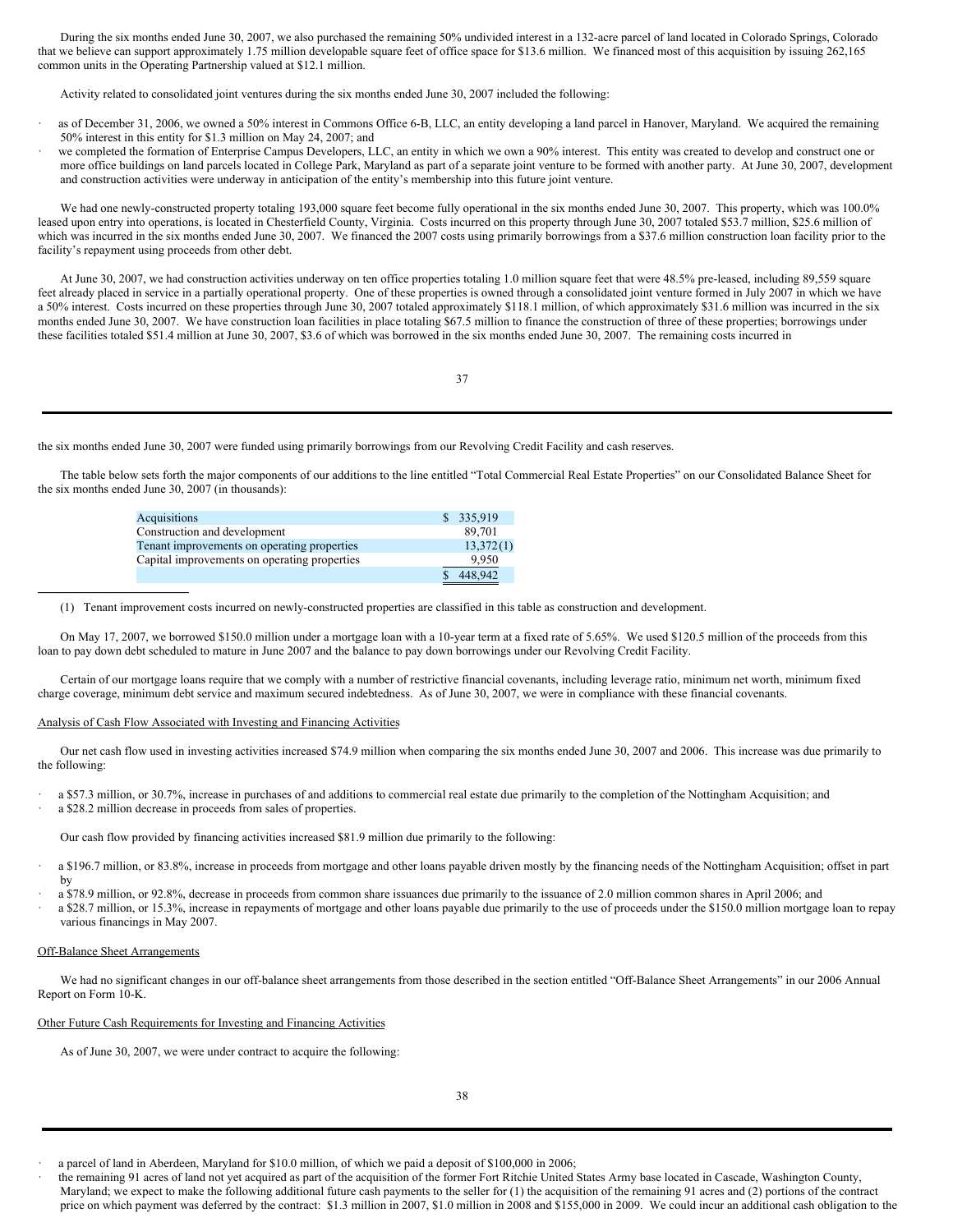seller after that of up to \$4.0 million; this \$4.0 million cash obligation is subject to reduction by an amount ranging between \$750,000 and \$4.0 million, with the amount of such reduction to be determined based on defined levels of (1) job creation resulting from the future development of the property and (2) future real estate taxes generated by the property; and

· a parcel of land in Colorado Springs, Colorado for \$2.3 million, of which we had paid a deposit of \$80,000 as of June 30, 2007. We completed this acquisition on July 12, 2007.

We expect to fund these acquisitions and development costs using borrowings under our Revolving Credit Facility.

As previously discussed, as of June 30, 2007, we had construction activities underway on ten office properties totaling 1.0 million square feet that were 48.5% pre-leased (including one property owned through a joint venture formed in July 2007 in which we have a 50% interest). We estimate remaining costs to be incurred will total approximately \$93.5 million upon completion of these properties; we expect to incur these costs through 2009. We have \$16.1 million remaining to be borrowed under construction loan facilities totaling \$67.5 million for three of these properties. We expect to fund the remaining portion of these costs using borrowings from new construction loan facilities and our Revolving Credit Facility.

As of June 30, 2007, we had development activities underway on 12 new office properties estimated to total 1.3 million square feet. We estimate that costs for these properties will total approximately \$265.8 million. As of June 30, 2007, costs incurred on these properties totaled \$36.7 million and the balance is expected to be incurred from 2007 through 2009. We expect to fund most of these costs using borrowings from new construction loan facilities.

As of June 30, 2007, we had redevelopment activities underway on four properties totaling 741,000 square feet (three of these properties are owned through a consolidated joint venture in which we own a 92.5% interest). We estimate that the remaining costs of the redevelopment activities will total approximately \$42.4 million. We expect to fund most of these costs using borrowings under new construction loan facilities.

During the remainder of 2007 and beyond, we could complete other acquisitions of properties and commence construction and development activities in addition to the ones previously described. We expect to finance these activities as we have in the past, using mostly a combination of borrowings from new debt, borrowings under our Revolving Credit Facility, proceeds from sales of existing properties and additional equity issuances of common and/or preferred shares or units.

The maximum principal amount on our Revolving Credit Facility is \$500.0 million, with a right to further increase the maximum principal amount in the future to \$600.0 million, subject to certain conditions. The borrowing capacity under this Revolving Credit Facility is generally computed based on 65% of the value of assets identified by us to support repayment of the loan. As of July 27, 2007, the borrowing capacity under the Revolving Credit Facility was \$500.0 million, of which \$182.0 million was available.

## **Funds From Operations**

Funds from operations ("FFO") is defined as net income computed using GAAP, excluding gains (or losses) from sales of real estate, plus real estate-related depreciation and amortization, and after adjustments for unconsolidated partnerships and joint ventures. Gains from sales of newly-developed properties less accumulated depreciation, if any, required under GAAP are included in FFO on the basis

| I<br>I | ۰,<br>۰.<br>۰.<br>۰, |
|--------|----------------------|
| $\sim$ | ٠                    |
|        |                      |

that development services are the primary revenue generating activity; we believe that inclusion of these development gains is in accordance with the National Association of Real Estate Investment Trusts ("NAREIT") definition of FFO, although others may interpret the definition differently.

Accounting for real estate assets using historical cost accounting under GAAP assumes that the value of real estate assets diminishes predictably over time. NAREIT stated in its April 2002 White Paper on Funds from Operations that "since real estate asset values have historically risen or fallen with market conditions, many industry investors have considered presentations of operating results for real estate companies that use historical cost accounting to be insufficient by themselves." As a result, the concept of FFO was created by NAREIT for the REIT industry to "address this problem." We agree with the concept of FFO and believe that FFO is useful to management and investors as a supplemental measure of operating performance because, by excluding gains and losses related to sales of previously depreciated operating real estate properties and excluding real estate-related depreciation and amortization, FFO can help one compare our operating performance between periods. In addition, since most equity REITs provide FFO information to the investment community, we believe that FFO is useful to investors as a supplemental measure for comparing our results to those of other equity REITs. We believe that net income is the most directly comparable GAAP measure to FFO.

Since FFO excludes certain items includable in net income, reliance on the measure has limitations; management compensates for these limitations by using the measure simply as a supplemental measure that is weighed in the balance with other GAAP and non GAAP measures. FFO is not necessarily an indication of our cash flow available to fund cash needs. Additionally, it should not be used as an alternative to net income when evaluating our financial performance or to cash flow from operating, investing and financing activities when evaluating our liquidity or ability to make cash distributions or pay debt service. The FFO we present may not be comparable to the FFO presented by other REITs since they may interpret the current NAREIT definition of FFO differently or they may not use the current NAREIT definition of FFO.

Basic funds from operations ("Basic FFO") is FFO adjusted to (1) subtract preferred share dividends and (2) add back GAAP net income allocated to common units in the Operating Partnership not owned by us. With these adjustments, Basic FFO represents FFO available to common shareholders and common unitholders. Common units in the Operating Partnership are substantially similar to our common shares and are exchangeable into common shares, subject to certain conditions. We believe that Basic FFO is useful to investors due to the close correlation of common units to common shares. We believe that net income is the most directly comparable GAAP measure to Basic FFO. Basic FFO has essentially the same limitations as FFO; management compensates for these limitations in essentially the same manner as described above for FFO.

Diluted funds from operations ("Diluted FFO") is Basic FFO adjusted to add back any changes in Basic FFO that would result from the assumed conversion of securities that are convertible or exchangeable into common shares. However, the computation of Diluted FFO does not assume conversion of securities other than common units in the Operating Partnership that are convertible into common shares if the conversion of those securities would increase Diluted FFO per share in a given period. We believe that Diluted FFO is useful to investors because it is the numerator used to compute Diluted FFO per share, discussed below. In addition, since most equity REITs provide Diluted FFO information to the investment community, we believe Diluted FFO is a useful supplemental measure for comparing us to other equity REITs. We believe that the numerator for diluted EPS is the most directly comparable GAAP measure to Diluted FFO. Since Diluted FFO excludes certain items includable in the numerator to diluted EPS, reliance on the measure has limitations; management compensates for these limitations by using the measure simply as a supplemental measure that is weighed in the balance with other GAAP and non-GAAP measures. Diluted FFO is not necessarily an indication of our cash flow available to fund cash needs. Additionally, it should not be used as an alternative to net income when evaluating our financial performance or to cash flow from operating, investing and financing activities when evaluating our liquidity or ability to make cash distributions or pay debt service. The Diluted FFO that we present may not be comparable to the Diluted FFO presented by other REITs.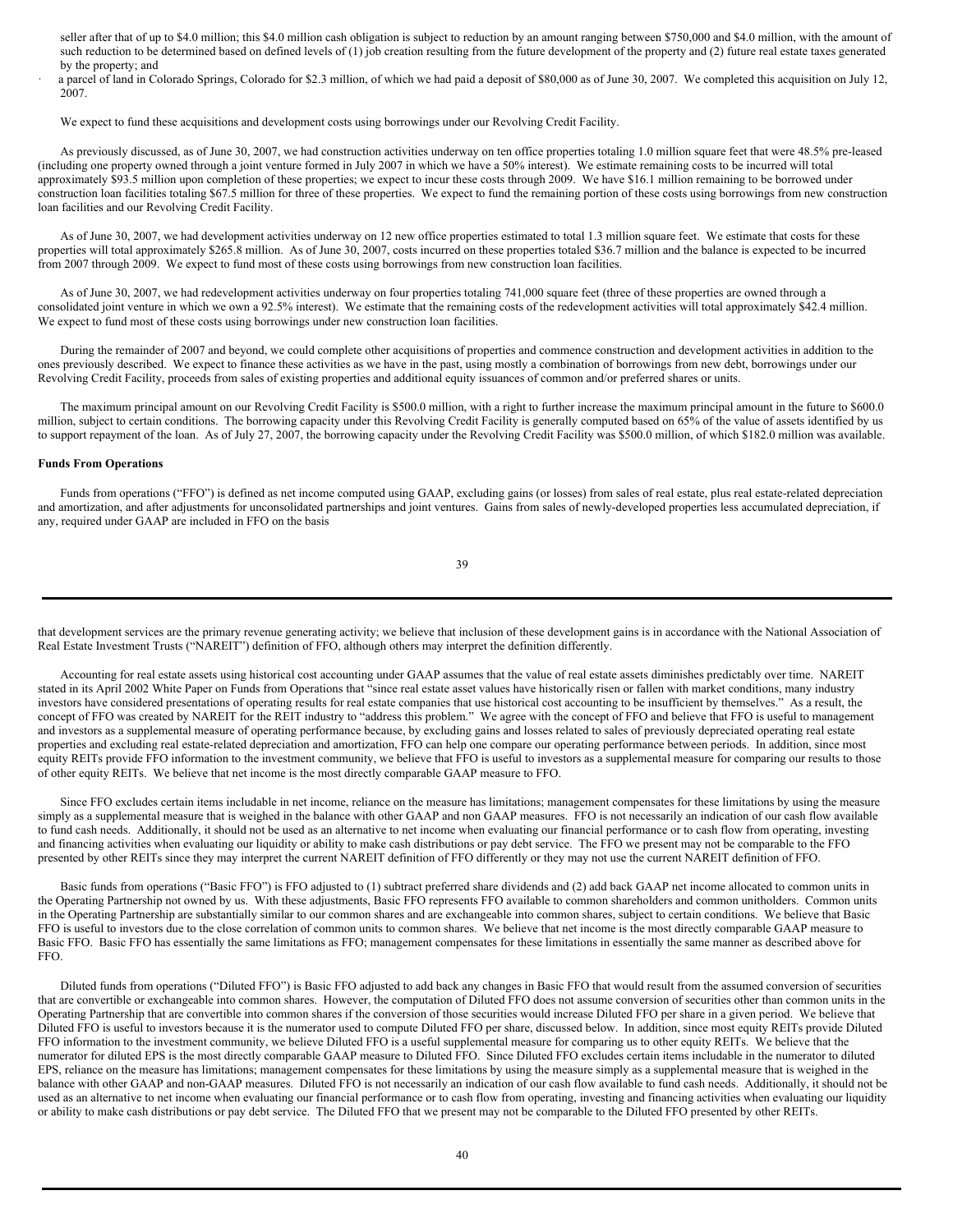Diluted funds from operations per share ("Diluted FFO per share") is (1) Diluted FFO divided by (2) the sum of the (a) weighted average common shares outstanding during a period, (b) weighted average common units outstanding during a period and (c) weighted average number of potential additional common shares that would have been outstanding during a period if other securities that are convertible or exchangeable into common shares were converted or exchanged. However, the computation of Diluted FFO per share does not assume conversion of securities other than common units in the Operating Partnership that are convertible into common shares if the conversion of those securities would increase Diluted FFO per share in a given period. We believe that Diluted FFO per share is useful to investors because it provides investors with a further context for evaluating our FFO results in the same manner that investors use earnings per share ("EPS") in evaluating net income available to common shareholders. In addition, since most equity REITs provide Diluted FFO per share information to the investment community, we believe Diluted FFO per share is a useful supplemental measure for comparing us to other equity REITs. We believe that diluted EPS is the most directly comparable GAAP measure to Diluted FFO per share. Diluted FFO per share has most of the same limitations as Diluted FFO (described above); management compensates for these limitations in essentially the same manner as described above for Diluted FFO.

Our Basic FFO, Diluted FFO and Diluted FFO per share for the three and six months ended June 30, 2007 and 2006 and reconciliations of (1) net income to FFO, (2) the numerator for diluted EPS to diluted FFO and (3) the denominator for diluted EPS to the denominator for diluted FFO per share are set forth in the following table (dollars and shares in thousands, except per share data):

|                                                                                                    |              | <b>For the Three Months</b><br><b>Ended June 30.</b> |              |         |              | <b>For the Six Months</b><br><b>Ended June 30.</b> |               |          |  |  |
|----------------------------------------------------------------------------------------------------|--------------|------------------------------------------------------|--------------|---------|--------------|----------------------------------------------------|---------------|----------|--|--|
|                                                                                                    |              | 2007                                                 |              | 2006    |              | 2007                                               |               | 2006     |  |  |
| Net income                                                                                         | $\mathbf{s}$ | 7,877                                                | $\mathbb{S}$ | 9,116   | S.           | 13,424                                             | $\mathbb{S}$  | 19,053   |  |  |
| Add: Real estate-related depreciation and amortization                                             |              | 27,087                                               |              | 18,490  |              | 53,387                                             |               | 37,558   |  |  |
| Add: Depreciation and amortization on unconsolidated real estate entities                          |              | 169                                                  |              | 109     |              | 337                                                |               | 194      |  |  |
| Less: Depreciation and amortization allocable to minority interests in other consolidated entities |              | (47)                                                 |              | (44)    |              | (89)                                               |               | (77)     |  |  |
| Loss (gain) on sales of real estate, excluding development portion (1)                             |              | 11                                                   |              | 6       |              | 11                                                 |               | (2, 453) |  |  |
| Funds from operations ("FFO")                                                                      |              | 35,097                                               |              | 27,677  |              | 67,070                                             |               | 54,275   |  |  |
| Add: Minority interests-common units in the Operating Partnership                                  |              | 765                                                  |              | 1,157   |              | 1,073                                              |               | 2,563    |  |  |
| Less: Preferred share dividends                                                                    |              | (4,025)                                              |              | (3,653) |              | (8,018)                                            |               | (7,307)  |  |  |
| Funds from Operations - basic and diluted ("Basic and Diluted FFO")                                | S            | 31,837                                               | S.           | 25,181  | S.           | 60,125                                             | <sup>\$</sup> | 49,531   |  |  |
| Weighted average common shares                                                                     |              | 46,686                                               |              | 41,510  |              | 46,185                                             |               | 40,594   |  |  |
| Conversion of weighted average common units                                                        |              | 8,313                                                |              | 8,465   |              | 8,361                                              |               | 8,493    |  |  |
| Weighted average common shares/units - Basic FFO                                                   |              | 54,999                                               |              | 49,975  |              | 54,546                                             |               | 49,087   |  |  |
|                                                                                                    |              |                                                      |              |         |              |                                                    |               |          |  |  |
| Dilutive effect of share-based compensation awards                                                 |              | 1,105                                                |              | 1,721   |              | 1,305                                              |               | 1,801    |  |  |
| Weighted average common shares/units - Diluted FFO                                                 |              | 56,104                                               |              | 51,696  |              | 55,851                                             |               | 50,888   |  |  |
| Diluted FFO per common share                                                                       | <b>S</b>     | 0.57                                                 | \$           | 0.49    | S            | 1.08                                               |               | 0.97     |  |  |
| Numerator for diluted EPS                                                                          | S            | 3,852                                                | S.           | 5,463   | $\mathbb{S}$ | 5,406                                              | <sup>\$</sup> | 11,746   |  |  |
| Add: Minority interests-common units in the Operating Partnership                                  |              | 765                                                  |              | 1.157   |              | 1,073                                              |               | 2,563    |  |  |
| Add: Real estate-related depreciation and amortization                                             |              | 27,087                                               |              | 18,490  |              | 53,387                                             |               | 37,558   |  |  |
| Add: Depreciation and amortization on unconsolidated real estate entities                          |              | 169                                                  |              | 109     |              | 337                                                |               | 194      |  |  |
| Less: Depreciation and amortization allocable to minority interests in other consolidated entities |              | (47)                                                 |              | (44)    |              | (89)                                               |               | (77)     |  |  |
| Loss (gain) on sales of real estate, excluding development portion $(1)$                           |              | 11                                                   |              | 6       |              | 11                                                 |               | (2, 453) |  |  |
| Diluted FFO                                                                                        | -S           | 31,837                                               | \$           | 25,181  | S            | 60,125                                             | <sup>\$</sup> | 49,531   |  |  |
|                                                                                                    |              |                                                      |              |         |              |                                                    |               |          |  |  |
| Denominator for diluted EPS                                                                        |              | 47,791                                               |              | 43,231  |              | 47,490                                             |               | 42,395   |  |  |
| Weighted average common units                                                                      |              | 8,313                                                |              | 8,465   |              | 8,361                                              |               | 8,493    |  |  |
| Denominator for Diluted FFO per share                                                              |              | 56,104                                               |              | 51,696  |              | 55,851                                             |               | 50,888   |  |  |

(1) Gains from the sale of real estate that are attributable to sales of non-operating properties are included in FFO. Gains from newly-developed or re-developed properties less accumulated depreciation, if any, required under GAAP are also included in FFO on the basis that development services are the primary revenue generating activity; we believe that inclusion of these development gains is in compliance with the NAREIT definition of FFO, although others may interpret the definition differently.

#### **Inflation**

Most of our tenants are obligated to pay their share of a building's operating expenses to the extent such expenses exceed amounts established in their leases, based on historical expense levels. Some of our tenants are obligated to pay their full share of a building's operating expenses. These arrangements somewhat reduce our exposure to increases in such costs resulting from inflation. In addition, since our average lease life is approximately five years, we generally expect to be able to compensate for increased operating expenses through increased rental rates upon lease renewal or expiration.

Our costs associated with constructing buildings and completing renovation and tenant improvement work increased due to higher cost of materials. We expect to recover a portion of these costs through higher tenant rents and reimbursements for tenant improvements. The additional costs that we do not recover increase depreciation expense as projects are completed and placed into service.

#### <span id="page-23-0"></span>**Item 3. Quantitative and Qualitative Disclosures about Market Risk**

We are exposed to certain market risks, the most predominant of which is change in interest rates. Increases in interest rates can result in increased interest expense under our Revolving Credit Facility and our other debt carrying variable interest rate terms. Increases in interest rates can also result in increased interest expense when our debt carrying fixed interest rate terms mature and need to be refinanced. Our debt strategy favors long-term, fixed-rate, secured debt over variable-rate debt to minimize the risk of short-term increases in interest rates. As of June 30, 2007, 85.7% of our fixed-rate debt was scheduled to mature after 2008. As of June 30, 2007, 16.6% of our total debt had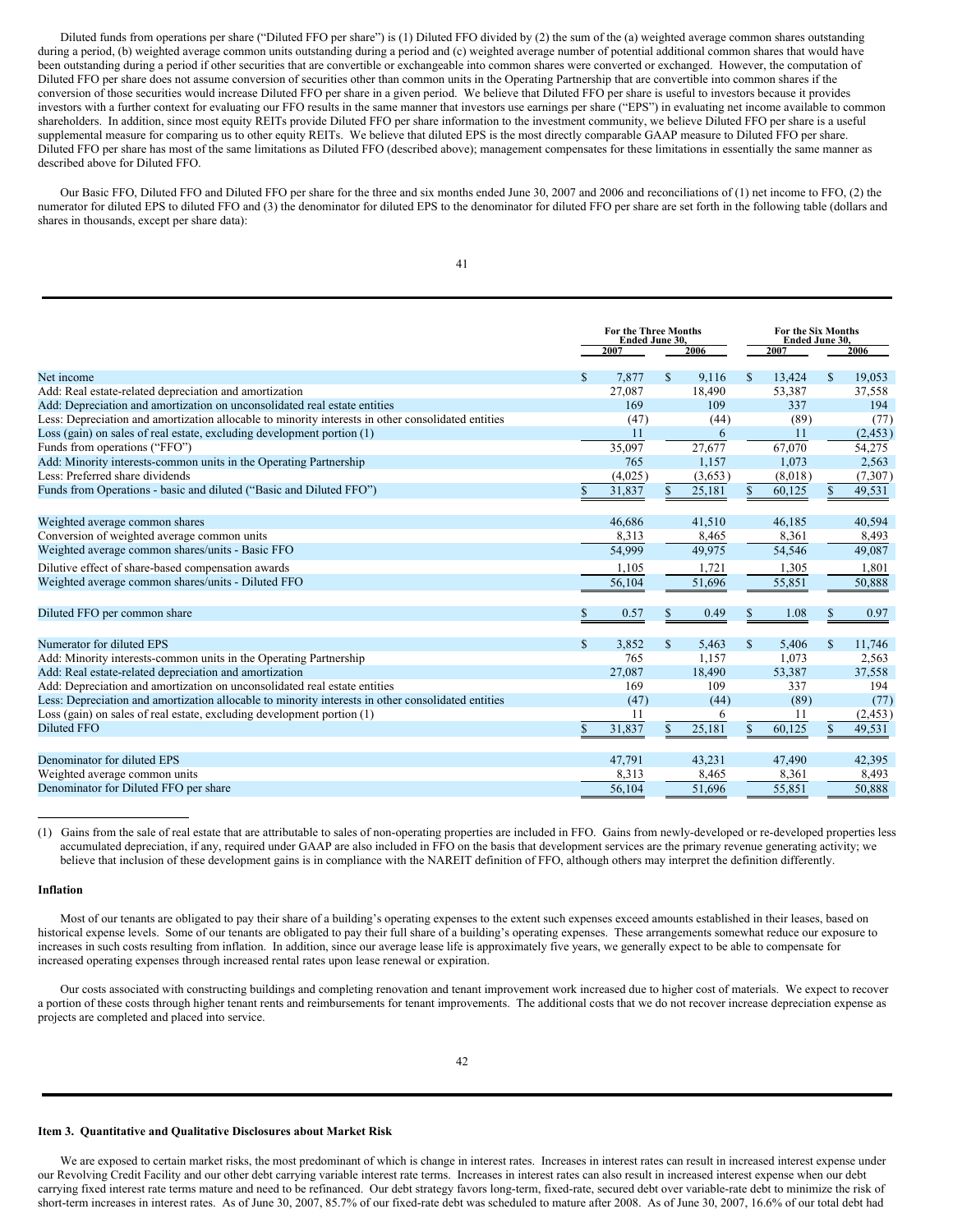variable interest rates, including the effect of interest rate swaps. As of June 30, 2007, the percentage of variable-rate debt, including the effect of interest rate swaps, relative to total assets was 10.2%.

The following table sets forth our long-term debt obligations by scheduled maturity and weighted average interest rates at June 30, 2007 (dollars in thousands):

|                       |          |          |                   | For the Periods Ended December 31. |                                 |                                 |          |
|-----------------------|----------|----------|-------------------|------------------------------------|---------------------------------|---------------------------------|----------|
|                       | 2007(2)  | 2008(3)  | 2009              | 2010                               | 2011                            | Thereafter                      | Total    |
| Long term debt:       |          |          |                   |                                    |                                 |                                 |          |
| Fixed rate $(1)$      | 36,568   | 157.626  | 62.643            | 74.033                             | 109.814                         | 920.626                         | ,361,310 |
| Average interest rate | 5.39%    | $5.46\%$ | 5.31%             | $5.24\%$                           | 5.18%                           | $4.66\%$                        | $5.02\%$ |
| Variable rate         | 49.367   | 341.099  | $\hspace{0.05cm}$ | $\hspace{0.1mm}-\hspace{0.1mm}$    | $\hspace{0.1mm}-\hspace{0.1mm}$ | $\hspace{0.1mm}-\hspace{0.1mm}$ | 390,466  |
| Average interest rate | $6.62\%$ | $6.65\%$ | _                 |                                    |                                 | _                               | $6.63\%$ |

(1) Represents scheduled principal maturities only and therefore excludes a net premium of \$702,000.

(2) Our loan maturities in 2007 include \$49.4 million that may be extended until 2008, subject to certain conditions, and \$28.2 million under various loans that we expect to either refinance or repay using borrowings under our Revolving Credit Facility; the balance of the 2007 maturities represent primarily scheduled principal amortization payments that we expect to pay using cash flow from operations.

(3) Our loan maturities in 2008 include \$341.1 million that may be extended until 2009, subject to certain conditions.

The fair market value of our debt was \$1.69 billion at June 30, 2007. If interest rates on our fixed-rate debt had been 1% lower, the fair value of this debt would have increased by \$53.7 million at June 30, 2007.

The following table sets forth information pertaining to our derivative contracts in place as of June 30, 2007, and their respective fair values (dollars in thousands):

| <b>Nature of Derivative</b> | Notional<br>Amount | One-Month<br><b>LIBOR</b> base | <b>Effective</b><br>Date | <b>Expiration</b><br>Date | <b>Fair Value at</b><br><b>June 30,</b><br>2007 |
|-----------------------------|--------------------|--------------------------------|--------------------------|---------------------------|-------------------------------------------------|
| Interest rate swap          | 50.000             | $5.0360\%$                     | 3/28/2006                | 3/30/2009                 | 141                                             |
| Interest rate swap          | 25,000             | 5.2320%                        | 5/1/2006                 | 5/1/2009                  | (14)                                            |
| Interest rate swap          | 25,000             | $5.2320\%$                     | 5/1/2006                 | 5/1/2009                  | (14)                                            |

Based on our variable-rate debt balances, our interest expense would have increased by \$1.4 million in the six months ended June 30, 2007 if short-term interest rates were 1% higher.

#### <span id="page-24-0"></span>**Item 4. Controls and Procedures**

#### (a) Evaluation of Disclosure Controls and Procedures

Our management, with the participation of our Chief Executive Officer and Chief Financial Officer, evaluated the effectiveness of our disclosure controls and procedures (as defined in Rule 13a-15(e) under the Exchange Act) as of June 30, 2007. Based on this evaluation, our Chief Executive Officer and Chief Financial Officer concluded that our disclosure controls and procedures as of June 30, 2007 were functioning effectively to provide reasonable assurance that the information required to be disclosed by us

in reports filed or submitted under the Securities Exchange Act of 1934 is (i) recorded, processed, summarized and reported within the time periods specified in the SEC's rules and forms, and (ii) accumulated and communicated to our management, including our principal executive and principal financial officers, or persons performing similar functions, as appropriate to allow timely decisions regarding required disclosure.

### (b) Change in Internal Control over Financial Reporting

No change in our internal control over financial reporting occurred during the most recent fiscal quarter that has materially affected, or is reasonably likely to materially affect, our internal control over financial reporting.

#### <span id="page-24-1"></span>**PART II**

#### <span id="page-24-2"></span>**Item 1. Legal Proceedings**

Jim Lemon and Robin Biser, as plaintiffs, initiated a suit on May 12, 2005, in The United States District Court for the District of Columbia (Case No. 1:05CV00949), against The Secretary of the United States Army, PenMar Development Corporation ("PMDC") and the Company, as defendants, in connection with the then pending acquisition by the Company of the former army base known as Fort Ritchie located in Cascade, Maryland. The case was dismissed by the United States District Court on September 28, 2006, due to the plaintiffs' lack of standing. The plaintiffs have filed an appeal in the case in the United States Court of Appeals for the District of Columbia Circuit and that appeal is pending. The plaintiffs were unsuccessful in their request for an emergency injunction pending appeal. The Company acquired from PMDC fee simple title to 500 acres of the 591 acres comprising Fort Ritchie on October 5, 2006.

We are not currently involved in any other material litigation nor, to our knowledge, is any material litigation currently threatened against the Company (other than routine litigation arising in the ordinary course of business, substantially all of which is expected to be covered by liability insurance).

#### **Item 1A. Risk Factors**

<span id="page-24-4"></span><span id="page-24-3"></span>Not applicable

## **Item 2. Unregistered Sales of Equity Securities and Use of Proceeds**

- (a) During the three months ended June 30, 2007, 180,271 of the Operating Partnership's common units were exchanged for 180,271 common shares in accordance with the Operating Partnership's Second Amended and Restated Limited Partnership Agreement, as amended. The issuance of these common shares was effected in reliance upon the exemption from registration under Section 4(2) of the Securities Act of 1933, as amended.
- (b) Not applicable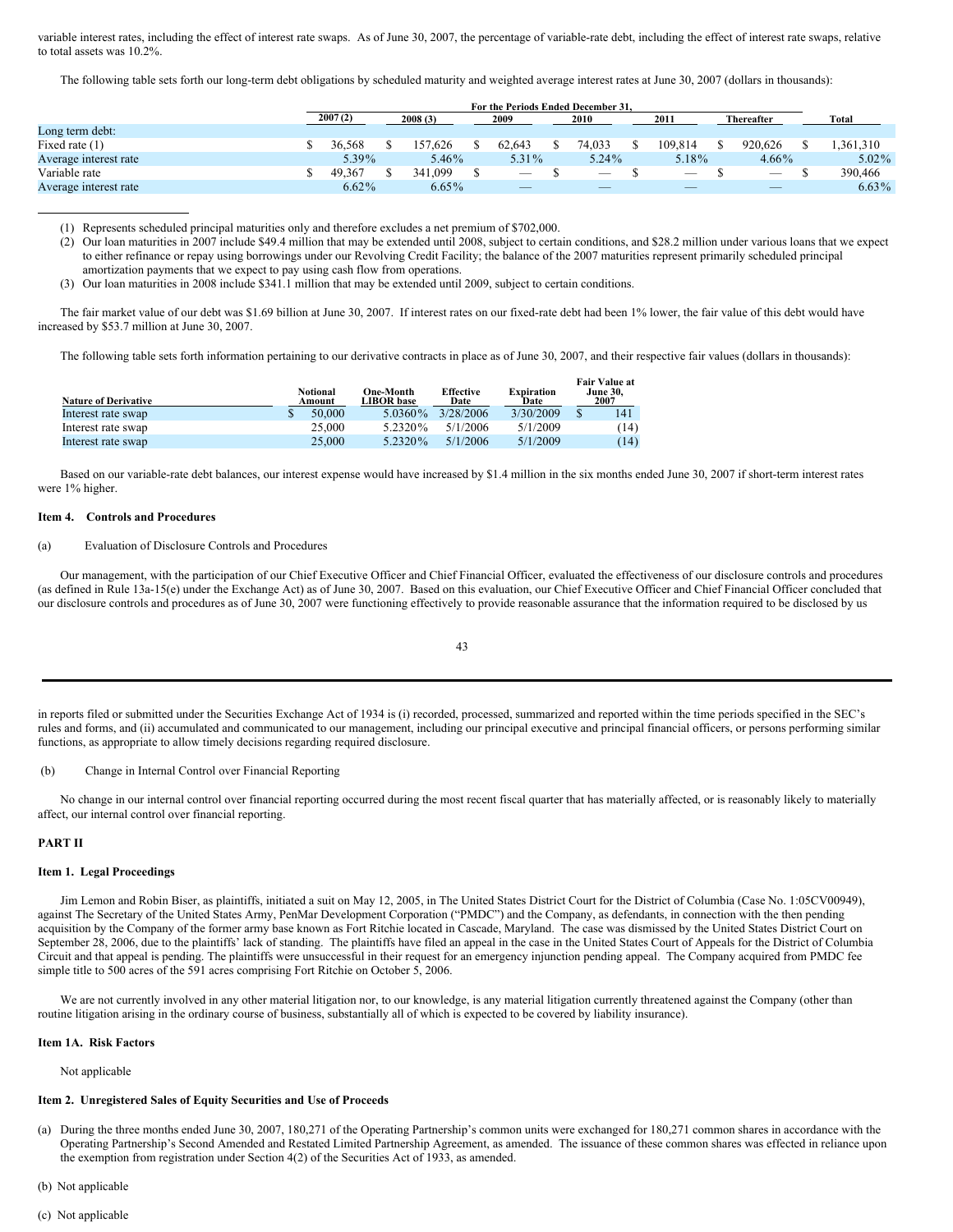<span id="page-25-0"></span>(a) Not applicable

(b) Not applicable

# **Item 4. Submission of Matters to a Vote of Security Holders**

On May 17, 2007, we held our annual meeting of shareholders. At the annual meeting, the shareholders voted on the election of four trustees, each for a three-year term, and the proposal to extend the term of the Amended and Restated 1998 Long Term Incentive Plan for a period of ten years. The voting results at the annual meeting were as follows:

Proposal 1:

<span id="page-25-1"></span>

| <b>Name of Nominee</b> | <b>Votes</b><br>Received | <b>Votes</b><br>Withheld |
|------------------------|--------------------------|--------------------------|
| Jay H. Shidler         | 33,427,727               | 4.058.351                |
| Clay W. Hamlin, III    | 33.246.041               | 4.240.037                |
| Douglas M. Firstenberg | 30.893.936               | 6.592.142                |
| Kenneth S. Sweet, Jr.  | 30.727.434               | 6,758,644                |

The terms of Thomas F. Brady, Robert L. Denton, Randall M. Griffin, Steven D. Kesler and Kenneth D. Wethe as trustees continued after the annual meeting.

# Proposal 2:

<span id="page-25-2"></span>

|                                                        | <b>Votes Cast</b> | Broker     |         |           |  |
|--------------------------------------------------------|-------------------|------------|---------|-----------|--|
|                                                        | For               | Against    | Abstain | Non-votes |  |
| Extension of the term of the Amended and Restated 1998 |                   |            |         |           |  |
| Long Term Incentive Plan                               | 5.152.631         | 27.411.712 | 177.640 | 4.744.097 |  |

# **Item 5. Other Information**

<span id="page-25-3"></span>Not applicable

# **Item 6. Exhibits**

(a) Exhibits:

| <b>EXHIBIT</b><br>NO. | <b>DESCRIPTION</b>                                                                                                                                                                                                                                                                                                                                                                                                                                                                                                                                                                              |
|-----------------------|-------------------------------------------------------------------------------------------------------------------------------------------------------------------------------------------------------------------------------------------------------------------------------------------------------------------------------------------------------------------------------------------------------------------------------------------------------------------------------------------------------------------------------------------------------------------------------------------------|
| 31.1                  | Certification of the Chief Executive Officer of Corporate Office Properties Trust required by Rule 13a-<br>14(a) under the Securities Exchange Act of 1934, as amended (filed herewith).                                                                                                                                                                                                                                                                                                                                                                                                        |
| 31.2                  | Certification of the Chief Financial Officer of Corporate Office Properties Trust required by Rule 13a-<br>14(a) under the Securities Exchange Act of 1934, as amended (filed herewith).                                                                                                                                                                                                                                                                                                                                                                                                        |
| 32.1                  | Certification of the Chief Executive Officer of Corporate Office Properties Trust required by Rule 13a-<br>14(b) under the Securities Exchange Act of 1934, as amended. (This exhibit shall not be deemed "filed"<br>for purposes of Section 18 of the Securities Exchange Act of 1934, as amended, or otherwise subject to<br>the liability of that section. Further, this exhibit shall not be deemed to be incorporated by reference into<br>any filing under the Securities Exchange Act of 1933, as amended, or the Securities Exchange Act of<br>1934, as amended.) (Furnished herewith.) |
| 32.2                  | Certification of the Chief Financial Officer of Corporate Office Properties Trust required by Rule 13a-<br>14(b) under the Securities Exchange Act of 1934, as amended. (This exhibit shall not be deemed "filed"<br>for purposes of Section 18 of the Securities Exchange Act of 1934, as amended, or otherwise subject to<br>the liability of that section. Further, this exhibit shall not be deemed to be incorporated by reference into<br>any filing under the Securities                                                                                                                 |

## 45

**EXHIBIT**

<span id="page-25-4"></span>**NO. DESCRIPTION**

Exchange Act of 1933, as amended, or the Securities Exchange Act of 1934, as amended.) (Furnished herewith.)

# **SIGNATURES**

Pursuant to the requirements of the Securities Act of 1934, the Registrant has duly caused this report to be signed on its behalf by the undersigned, thereunto duly authorized.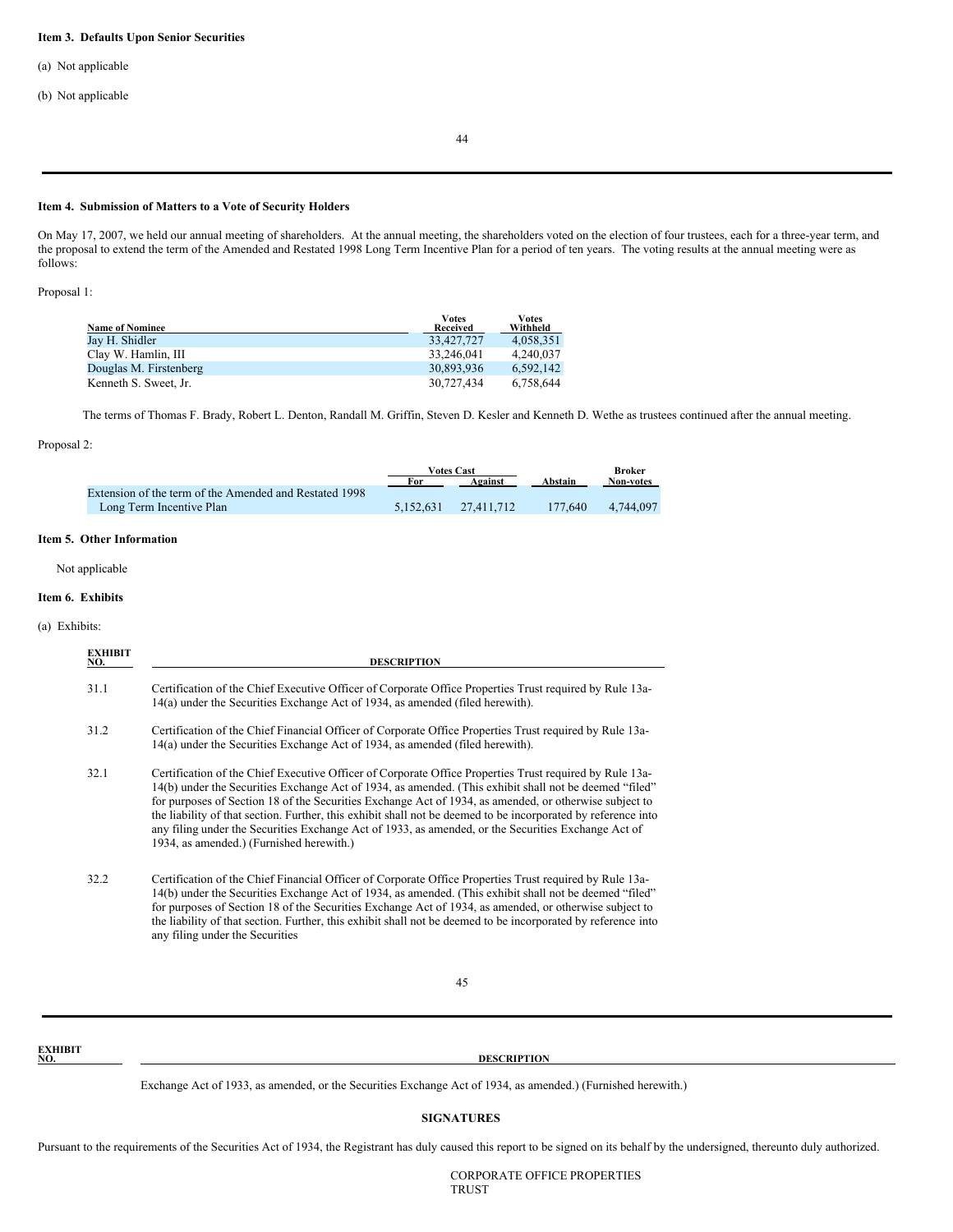Date: August 9, 2007

- By: /s s/ Randall M. Griffin Randall M. Griffin President and Chief Executive Officer
- By: /s s/ Stephen E. Riffee Stephen E. Riffee Executive Vice President and Chief Financial Officer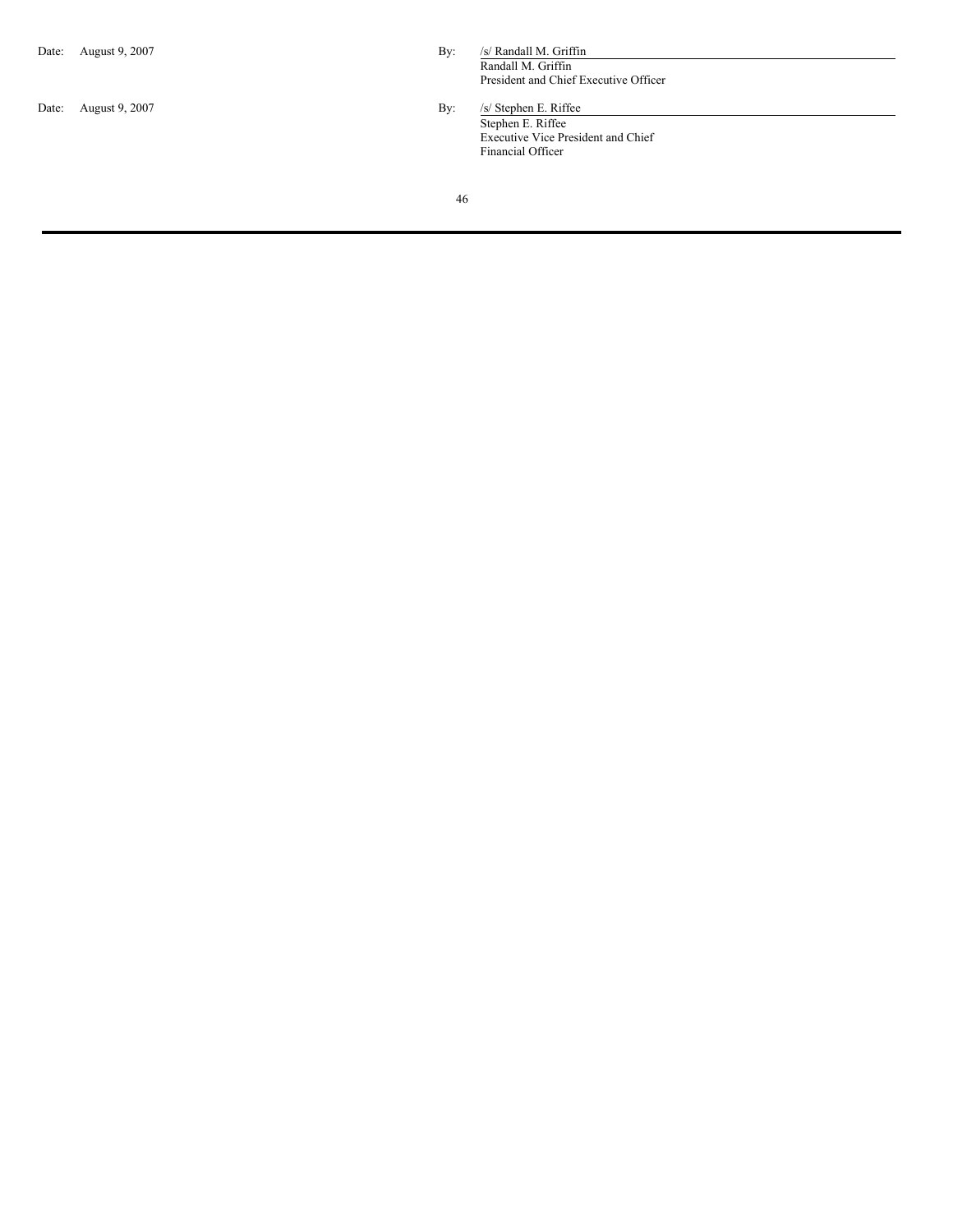## CERTIFICATIONS REQUIRED BY RULE 13a-14(a) UNDER THE SECURITIES EXCHANGE ACT OF 1934

### **CERTIFICATIONS**

I, Randall M. Griffin, certify that:

1. I have reviewed this quarterly report on Form 10-Q of Corporate Office Properties Trust;

2. Based on my knowledge, this report does not contain any untrue statement of a material fact or omit to state a material fact necessary to make the statements made, in light of the circumstances under which such statements were made, not misleading with respect to the period covered by this report;

3. Based on my knowledge, the financial statements, and other financial information included in this report, fairly present in all material respects the financial condition, results of operations and cash flows of the registrant as of, and for, the periods presented in this report;

4. The registrant's other certifying officer(s) and I are responsible for establishing and maintaining disclosure controls and procedures (as defined in Exchange Act Rules 13a-15(e) and 15d-15(e)) and internal control over financial reporting (as defined in Exchange Act Rules 13a-15(f) and 15d-15(f)) for the registrant and have:

- a) Designed such disclosure controls and procedures, or caused such disclosure controls and procedures to be designed under our supervision, to ensure that material information relating to the registrant, including its consolidated subsidiaries, is made known to us by others within those entities, particularly during the period in which this report is being prepared;
- b) Designed such internal control over financial reporting, or caused such internal control over financial reporting to be designed under our supervision, to provide reasonable assurance regarding the reliability of financial reporting and the preparation of financial statements for external purposes in accordance with generally accepted accounting principles;
- c) Evaluated the effectiveness of the registrant's disclosure controls and procedures and presented in this report our conclusions about the effectiveness of the disclosure controls and procedures, as of the end of the period covered by this report based on such evaluation; and
- d) Disclosed in this report any change in the registrant's internal control over financial reporting that occurred during the registrant's most recent fiscal quarter (the registrant's fourth fiscal quarter in the case of an annual report) that has materially affected, or is reasonably likely to materially affect, the registrant's internal control over financial reporting; and

5. The registrant's other certifying officer(s) and I have disclosed, based on our most recent evaluation of internal control over financial reporting, to the registrant's auditors and the audit committee of the registrant's board of directors (or persons performing the equivalent functions):

- a) All significant deficiencies and material weaknesses in the design or operation of internal control over financial reporting which are reasonably likely to adversely affect the registrant's ability to record, process, summarize and report financial information; and
- b) Any fraud, whether or not material, that involves management or other employees who have a significant role in the registrant's internal control over financial reporting.

Date: August 9, 2007 /s/ Randall M. Griffin

Randall M. Griffin Chief Executive Officer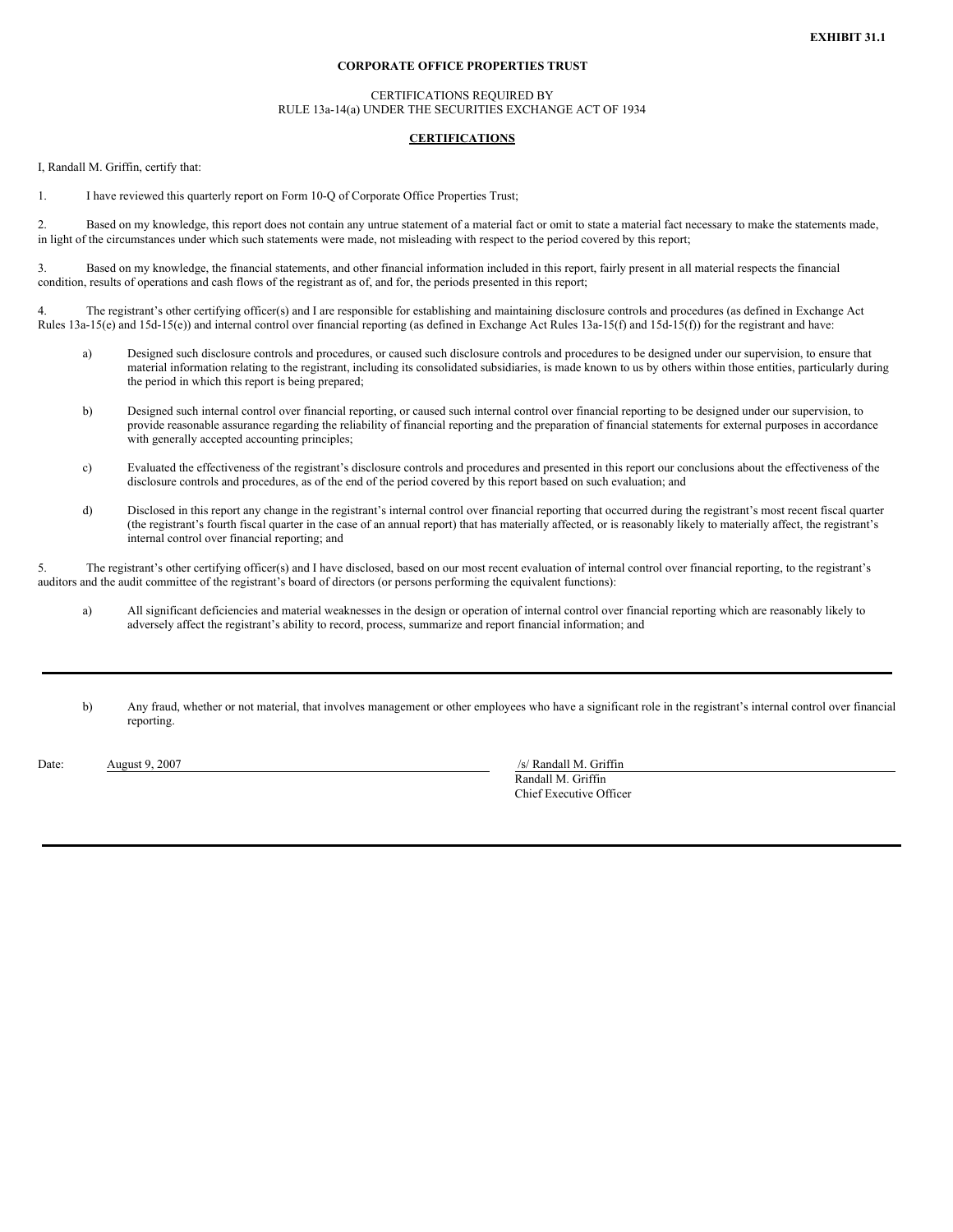## CERTIFICATIONS REQUIRED BY RULE 13a-14(a) UNDER THE SECURITIES EXCHANGE ACT OF 1934

## **CERTIFICATIONS**

I, Stephen E. Riffee, certify that:

1. I have reviewed this quarterly report on Form 10-Q of Corporate Office Properties Trust;

2. Based on my knowledge, this report does not contain any untrue statement of a material fact or omit to state a material fact necessary to make the statements made, in light of the circumstances under which such statements were made, not misleading with respect to the period covered by this report;

3. Based on my knowledge, the financial statements, and other financial information included in this report, fairly present in all material respects the financial condition, results of operations and cash flows of the registrant as of, and for, the periods presented in this report;

4. The registrant's other certifying officer(s) and I are responsible for establishing and maintaining disclosure controls and procedures (as defined in Exchange Act Rules 13a-15(e) and 15d-15(e)) and internal control over financial reporting (as defined in Exchange Act Rules 13a-15(f) and 15d-15(f)) for the registrant and have:

- a) Designed such disclosure controls and procedures, or caused such disclosure controls and procedures to be designed under our supervision, to ensure that material information relating to the registrant, including its consolidated subsidiaries, is made known to us by others within those entities, particularly during the period in which this report is being prepared;
- b) Designed such internal control over financial reporting, or caused such internal control over financial reporting to be designed under our supervision, to provide reasonable assurance regarding the reliability of financial reporting and the preparation of financial statements for external purposes in accordance with generally accepted accounting principles;
- c) Evaluated the effectiveness of the registrant's disclosure controls and procedures and presented in this report our conclusions about the effectiveness of the disclosure controls and procedures, as of the end of the period covered by this report based on such evaluation; and
- d) Disclosed in this report any change in the registrant's internal control over financial reporting that occurred during the registrant's most recent fiscal quarter (the registrant's fourth fiscal quarter in the case of an annual report) that has materially affected, or is reasonably likely to materially affect, the registrant's internal control over financial reporting; and

5. The registrant's other certifying officer(s) and I have disclosed, based on our most recent evaluation of internal control over financial reporting, to the registrant's auditors and the audit committee of the registrant's board of directors (or persons performing the equivalent functions):

- a) All significant deficiencies and material weaknesses in the design or operation of internal control over financial reporting which are reasonably likely to adversely affect the registrant's ability to record, process, summarize and report financial information; and
- b) Any fraud, whether or not material, that involves management or other employees who have a significant role in the registrant's internal control over financial reporting.

Date: August 9, 2007 /s/ Stephen E. Riffee

Stephen E. Riffee Chief Financial Officer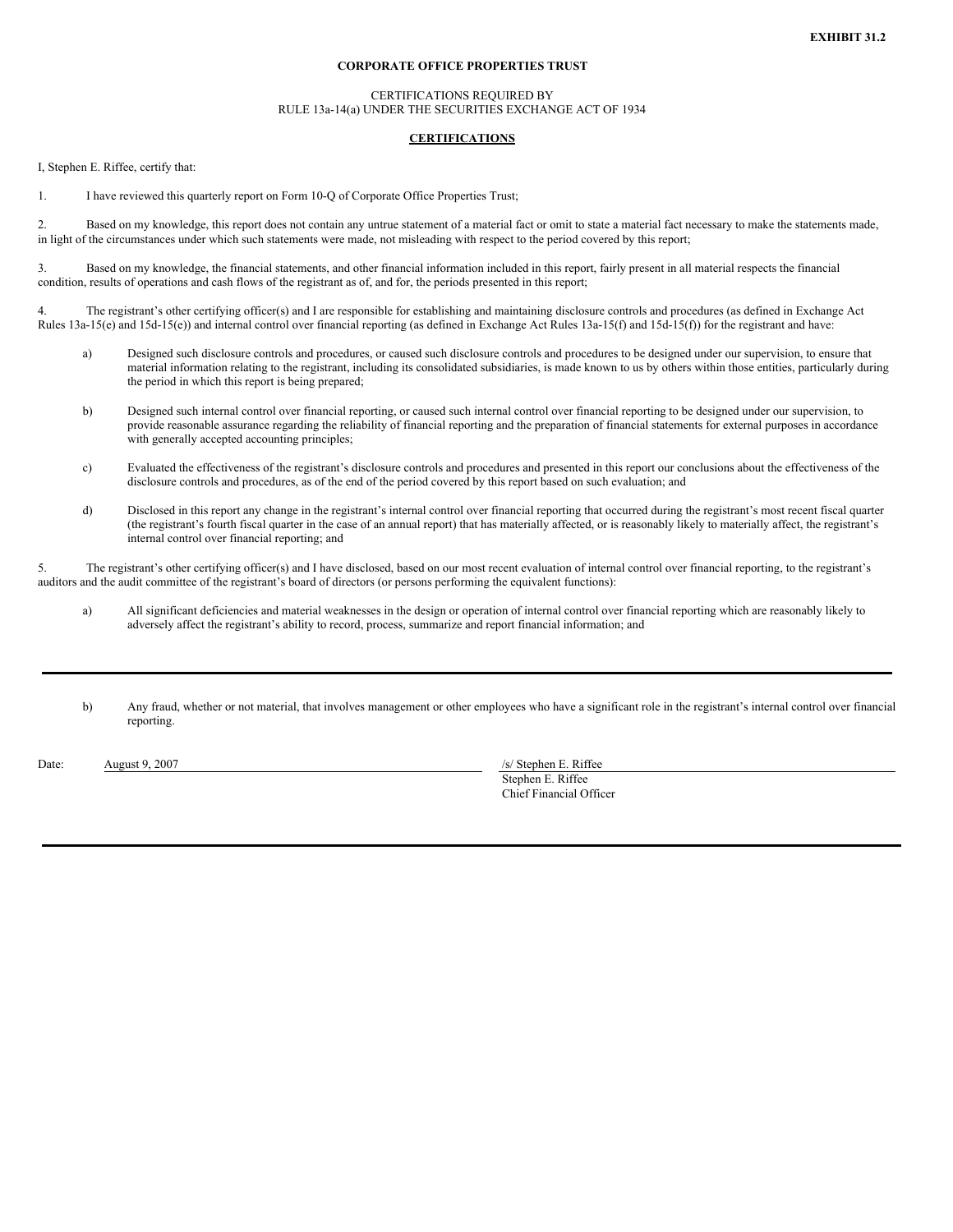# CERTIFICATIONS REQUIRED BY RULE 13a-14(b) UNDER THE SECURITIES EXCHANGE ACT OF 1934

In connection with the Quarterly Report of Corporate Office Properties Trust (the "Company") on Form 10-Q for the quarterly period ended June 30, 2007, as filed with the Securities and Exchange Commission on the date hereof (the "Report"), I, Randall M. Griffin, Chief Executive Officer of the Company, certify that to my knowledge:

- (1) The Report fully complies with the requirements of section 13(a) or 15(d) of the Securities Exchange Act of 1934; and
- (2) The information contained in the Report fairly presents, in all material respects, the financial condition and result of operations of the Company.

/s/ Randall M. Griffin Randall M. Griffin Chief Executive Officer

Date: August 9, 2007